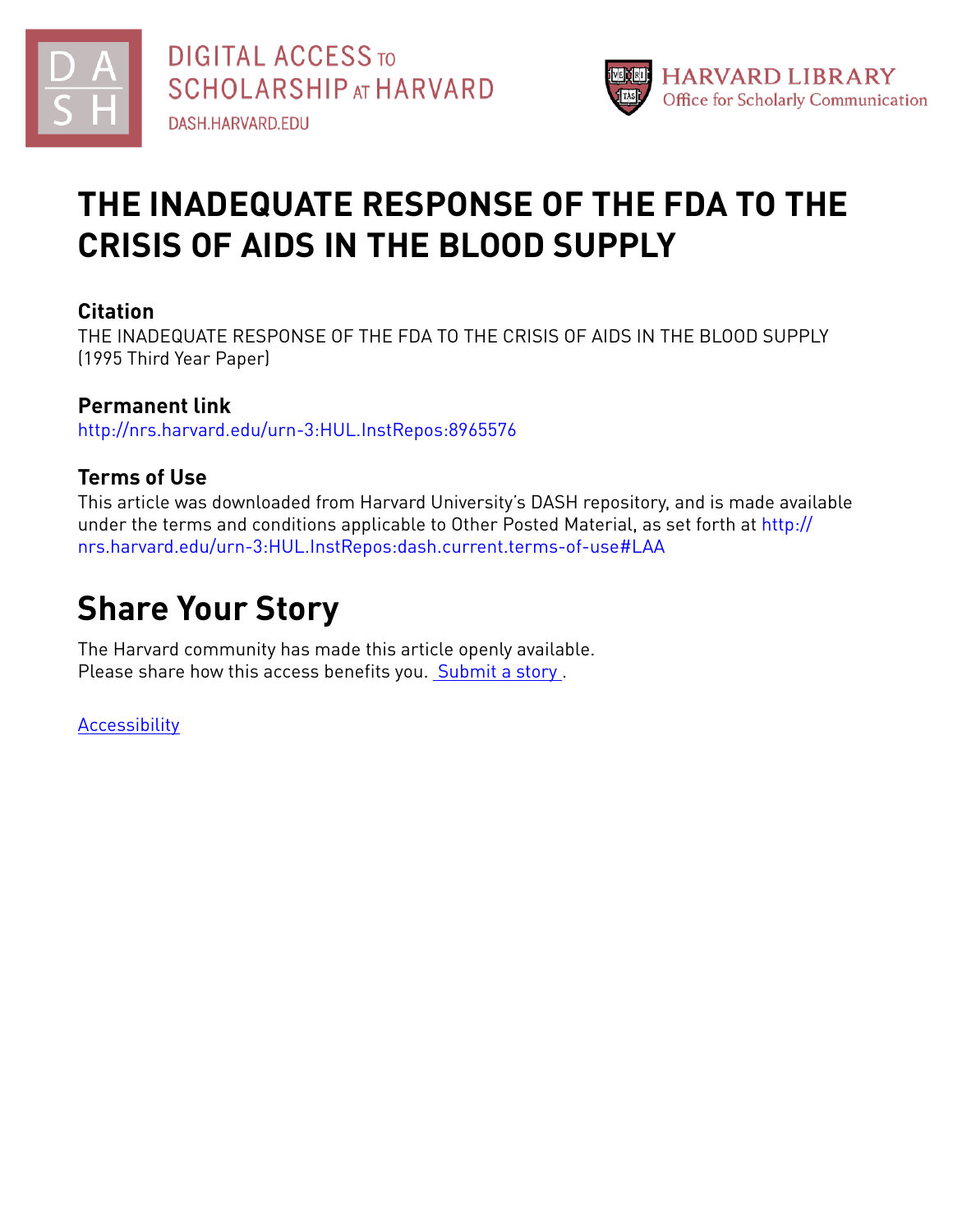#### THE INADEQUATE RESPONSE OF THE FDA

### TO THE CRISIS OF AIDS IN THE BLOOD SUPPLY

I.Introduction

The response of the blood industry and the Food and Drug Ad-

ministration (FDA) to the problem of acquired immune deficiency syndrome

 $(AIDS)^1$  in the nation's<sup>2</sup> blood supply has been called inadequate and abysmal,<sup>3</sup>

 $300$ rney, supra note 1, ati 29.

<sup>&</sup>lt;sup>1</sup>AIDS is a disease in which certain white blood cells, the T-helper cells, are gradually depleted, thereby causing an individual's immune system to break down. Linda M. Dorney, Culpable Conduct with Impunity: The Blood lndustty and the FDA '5 Responsibility for the Spread of AIDS Through Blood Products, 3 Ohio N.U.J. Pharmacy & L. 129, 138 (1991).

<sup>&</sup>lt;sup>2</sup>This paper only covers the problem of AIDS in the American blood supply and does not address the problems that occurred in France involving AIDS-contaminated blood. In October of 1 992, three former French governmental officials were convicted of failing to stop the distributin of HIV infected blood clotting factors to hemophiliacs in 1985. Three Physicians Convicted in French 'Blood-Supp'<sup>\*</sup>y Trial Science, Oct. 30, 1992; Transfusion of Death, The Washington Post, May 29, 1 993 at Dl. France's National Center of Blood Transfusion (CNTS) was aware that the blood clotting factors were contaminated with the AIDS virus in March of 1 985. Bad Blood in France, Time, July 8,1991 at 48; French AIDS Scandal, The Washington Post, Nov. 5,1991, at Z7; A Deadly 'Market Share', The Washington Post, Nov. 11, 1 991, at Al 9. Yet government officials knowingly distributed the infected products until their existing stock ran out in October of 1 985, without employing the heat-treatment technique that was available at that time and would have killed the AIDS virus present in the factors. France's Ministers of Bad Blood, U.S. News & World Report, Jan. 1 8, 1 993 at 69; Three Physicians Convicted, supra. For additional information regarding these events, see also France's Blood Scandal Draws Blood, Nature, Oct. 29, 1992, at 759; Verdict in French Blood Trial Shames Science, Nature, Oct. 29, 1992 at 764; AIDS Scandal Indicts French Government, Nature, Sept. 19,1991 at 197; Catcalls Disrupt Trial in French AIDS Scandal, The Washington Post, July 25, 1 992, at Al 5; Transfusion of Death, The Washington Post, May 29, 1993, at Dl. The French scandal does not have any real policy implications for this paper for the following reasons: 1) The French officials distributed blood that they knew was infected with the AIDS virus, while the U.S. government was simply trying to determine what safeguards to take to prevent or decrease the possibility that AIDS-infected blood would be distributed to members of the public, 2) The French scandal revolves around events that occurred in 1 985, at a later point in the AIDS crisis than is the focus of this paper and indeed at a time of less uncertainty than was faced by the U.S. government between 1 982 and early 1 985, the time period this paper is designed to analyze, 3) The CNTS is a branch of government and has a monopoly on blood for transfusion in France, French AIDS Scandal, supra, and thus the French government is in a completely different position than is the U.S. government when evaluating how to react to a potential contamination of the blood supply; the government in France serves as the actual blood and health care provider, whereas the government in the U.S. serves a a regulator of providers; and 4) The French action was clearly inappropriate, as has been admitted by the French government (although all involved seem to blame the others) and is reflected by the convictions, whereas the actions taken or not taken by the U.S. government were more subtle and debatable.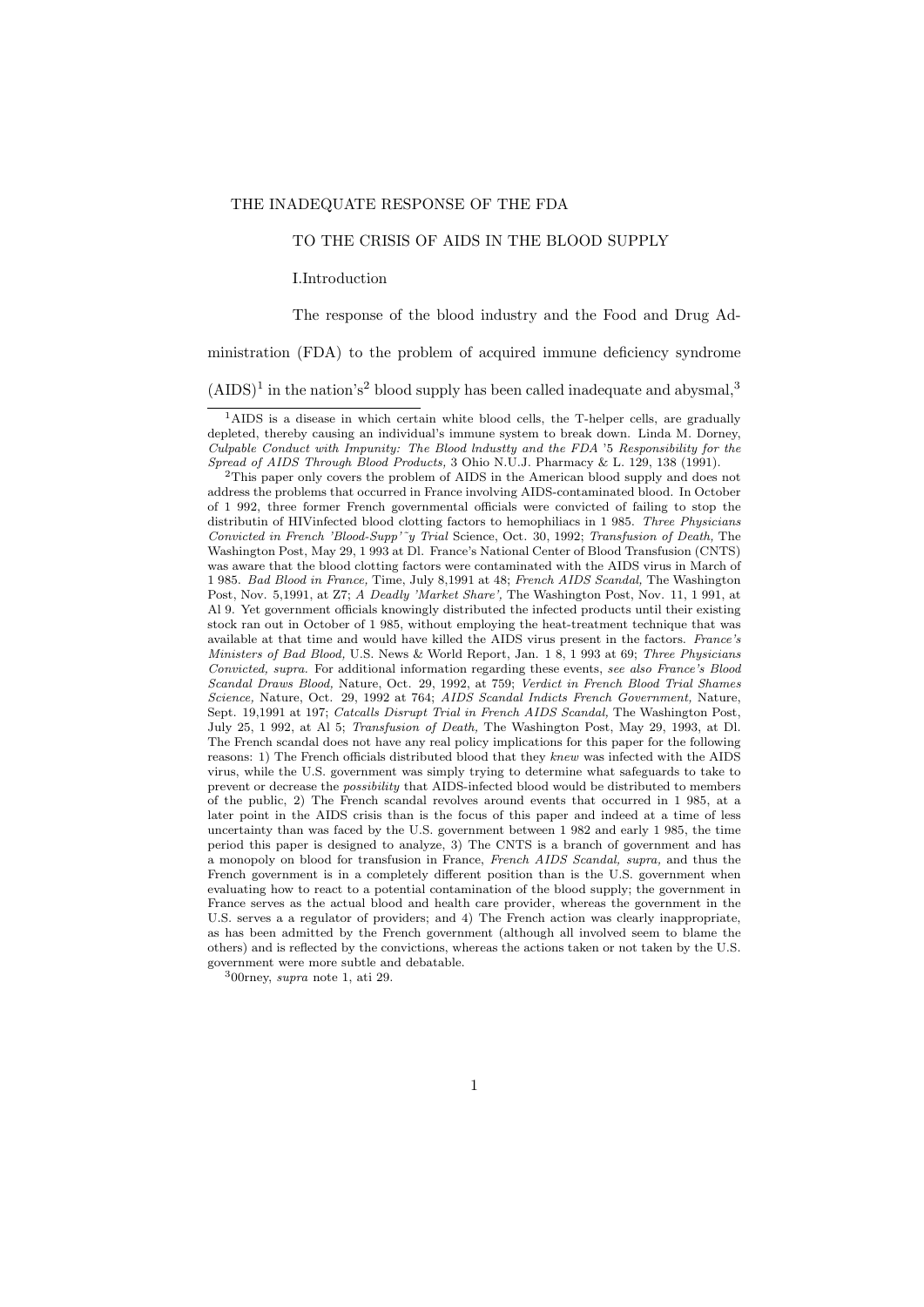unnecessarily slow,<sup>4</sup> and woefully inept.<sup>5</sup> During the early 1 980s, the AIDS virus was contaminating our nation's blood supply while the blood industry and the FDA refused to take appropriate steps to stop it–they, quite simply, failed us.<sup>6</sup> This paper will focus on the time of uncertainty  $\acute{o}$  the time from when the first AIDS case was diagnosed to the time when AIDS testing became available and widespread. The failure of the FDA to protect the safety of the blood supply during these years will be examined in detail. The sequence of events during these years will be recounted and analyzed to determine exactly what happened, why this breakdown occurred, and what can be done to prevent such failures from occurring in the future.

#### II.Background

The blood industry is made up of two major components: 1) the blood banking industry which collects blood from unpaid volunteer donors to be used for transfusions, and 2) companies that manufacture blood products (primarily blood clotting factors for hemophiliacs<sup>7</sup>) made from plasma that is often collected from paid donors.<sup>8</sup> Approximately one-half of the nation's blood

<sup>4</sup>Blood Supply Safety: Hearings Before the Subcommittee on Oversight and Investigations of the House of Representatives Committee on Energy and Commerce (Blood Supply Safety), 101st Cong., 2d Sess., at 15 (1 990)(testimony of Dr. Ross Eckert, Professor at Claremont McKenna College); Report of the Presidential Committee on the Human Immunodeficiency Virus Epidemic (1 988) at78.

<sup>&</sup>lt;sup>5</sup>Dorney, supra note 1, at 1 30. See also, Gilbert M. Gaul, The Loose Way The FDA Regulates the Blood Industry, Phila. Inquirer, Sept. 25, 1989, at Al (The government's slowness in responding to the AIDS threat to the blood supply is evident, government regulators have dragged their feet), Blood Supply Safety, supra note 4, at 5 (statement of Congressman Wyden,segments of the blood industry dragged their feet on safety issues in the early 1 980's).

 $6B$ lood Supply Safety, supra note 4, at 11 (testimony of Dr. Marcus Conant, Professor at the University of California Medical Center at San Francisco).

<sup>7</sup>Factor concentrate is the prevailing product in the treatment of hemophilia, a blood clotting disorder, for without such treatment the patient would eventually bleed to death. Lynnette S. Pisone, Case Note, Walls v. Armour: Upholding the Principles of Liability, 3 Ohio N.U.J. Pharmacy & L. 225, 226 (1991).

<sup>8</sup>Dorney, supra note 1, at 131-3.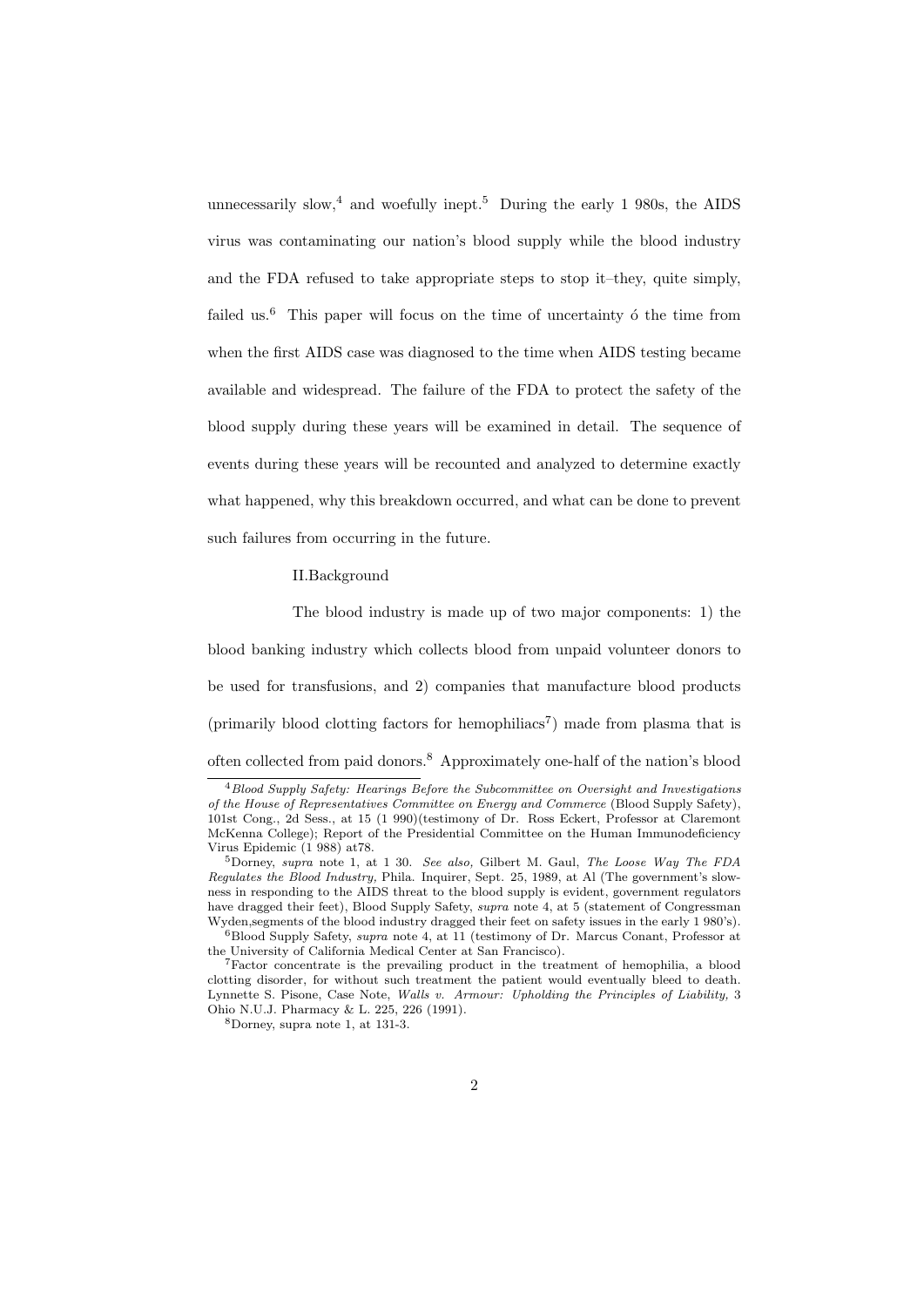is collected by the American Red Cross.<sup>9</sup> The rest of the blood is collected by blood banks who are members of either the American Association of Blood Banks (AABB) or the Council of Community Blood Centers (CCBC).<sup>10</sup>

The entire blood industry is firmly under federal regulation through the FDA. Blood and blood products are biologics, and biological products are subject to FDA regulation under §351 of the Public Health Service Act (also known as the Biologics Act).<sup>11</sup> FDA authority under  $\S 351$  includes licensing and inspection of relevant facilities.<sup>12</sup> Under §361 of the Public Health Service Act,<sup>13</sup> the FDA is authorized to promulgate regulations to prevent the introduction, transmission, or spread of blood-related communicable disease from one state to another.<sup>14</sup> In addition, all biological products are also drugs within the meaning of  $\S 201(g)(1)$  of the Federal Food, Drug, and Cosmetic Act, and are thus subject to regulation by the FDA as drugs as well.<sup>15</sup> Thus the FDA has a clear duty to protect the safety of the blood supply in this country.

Ill.What Happened?: The Crisis of AIDS in the Blood Supply

The first case of AIDS was reported by the CDG in  $1981<sup>16</sup>$  Dr. Donald Francis, an epidemiologist for the CDC at the time, and Dr. Max Essex, a retrovirology expert at the Harvard School of Public Health, immediately suspected that this new disease might be infectious.<sup>17</sup> By July of 1982, 471

<sup>9</sup> Id. at 131.

 $10$ <sub>at 131-2.</sub>

 $1142$  U.S.C.  $§262$ .

 $^{12} \mathbb{I}d$ 

<sup>13</sup>42 U.S.C. §264.

<sup>14</sup>40 Fed. Reg. 53040 (1975).

<sup>15</sup>38 Fed. Reg. 4319 (1973).

<sup>&</sup>lt;sup>16</sup> Post<sup>~~</sup>Trans fusion AIDS Cases Require Special Strategies, 5 BNA Civil Trial Manual no. 4 at 90, 92 (March 22, 1989); Dorney, supra note 1, at 1 39-40.

<sup>&</sup>lt;sup>17</sup> Frontune: AIDS, Blood, and Politics (PBS television broadcast, Nov 30, 1 993)(here-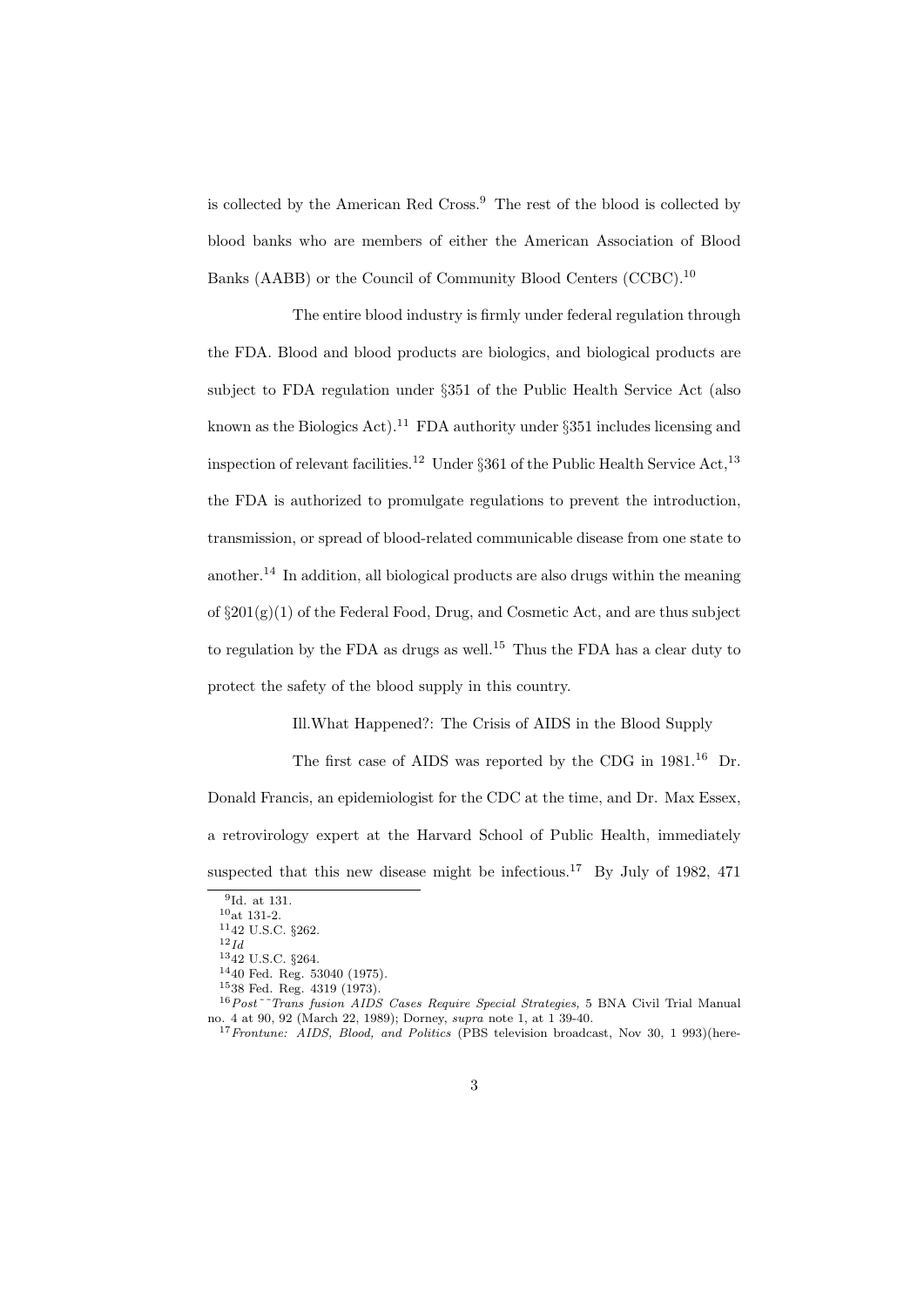cases of immune suppression, including 184 deaths, had been reported to the CDC, and the GDC was calling the outbreak an epidemic.<sup>18</sup>

On July 1 6, 1 982, the CDC announced three cases of apparent AIDS in hemophiliacs that received blood clotting factors.<sup>19</sup> Hemophiliacs tend to be the first group to become infected by a new infectious agent in the blood  $\text{supply}^{20}$  because the factor concentrate they use is made from pooled plasma from thousands of donors.<sup>21</sup> The three hemophiliacs that had contracted AIDS had no apparent risk factors except that they used large amounts of clotting factors.<sup>22</sup> As a result of this development, the CDC called an emergency meeting to warn the blood industry and hemophiliacs that the clotting factors might be contaminated.<sup>23</sup> Representatives from the CDC, the FDA, the American Red Cross, the American Association of Blood Banks (AABB), the National Institutes of Health (NIH), the National Hemophilia Foundation and the National Gay Task Force were present at the meeting on July 27,  $1982<sup>24</sup>$  The CDC told the group that AIDS had characteristics which suggest an infectious etiology and that it might be transmitted through blood products.<sup>25</sup> The CDC recommended that donor deferral guidelines be put in place, namely that people who fit into the high-risk groups (gay men, Haitians, and intravenous drug users) should be asked not to donate blood.<sup>26</sup> However, their proposal was not

inafter Frontline).

<sup>18</sup>Randy Shilts, And The Band Played On 1 68 (1 987).

<sup>19</sup>BNA, supra note 1 6, at 93; Dorney, supra note 1, at 140.

 $20$  Frontline, supra note 17.

<sup>&</sup>lt;sup>21</sup>Pisone, *supra* note 7, at 226.

 $^{22}$ Gaul, *supra* note 5.

 $^{23}$  Frontline, supra note 17.

 $^{24}\mathrm{BNA},$   $supra$  note 1 6, at 93.

 $^{25}Id.$ 

 $26$ Shilts, supra note 1 8, at 1 70; Dorney, supra note 1, at 142.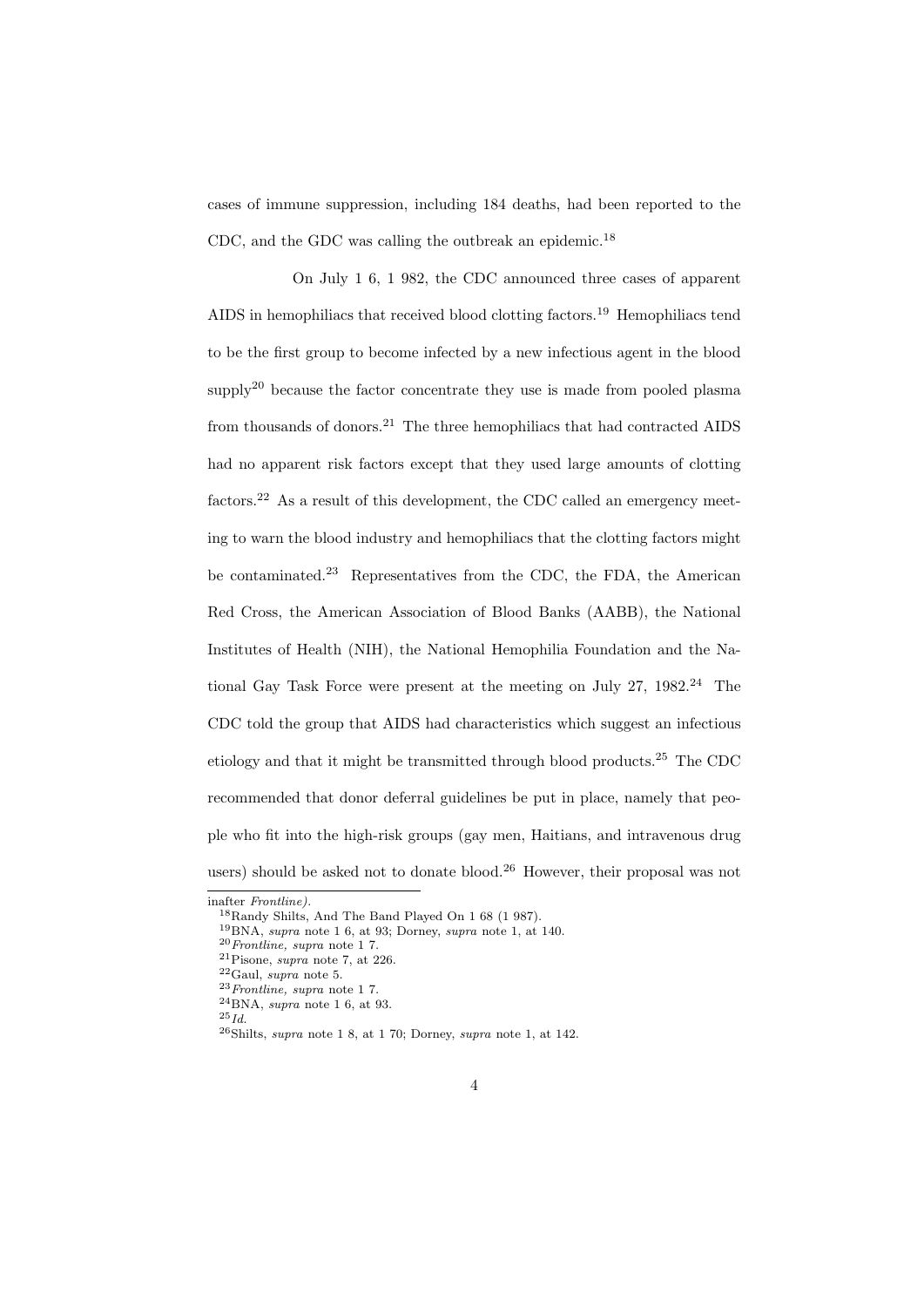well received. The gay representatives objected, claiming it was too soon to implement such guidelines and arguing that there would be civil rights implications.<sup>27</sup> The National Hemophilia Foundation did not want to believe that the disease was linked to their clotting factors and indeed made it very clear that this material was revolutionary–revolutionized their lives and it revolutionized their survival, and please do not take it away, even though it does have a risk.<sup>28</sup> The FDA was skeptical as well. Many people at the FDA were not convinced that the disease existed, and some FDA regulators apparently resented the COG for invading their territory, the blood industry.<sup>29</sup> In fact, in later private conversations with CDC officials, evidently some FDA officials admitted that they thought the COG had taken a bunch of unrelated illnesses and lumped them into some made-up phenomenon as a brazen ruse to get publicity and funding for their threatened agency.<sup>30</sup> In the end, no consensus could be reached as to any action to take<sup>31</sup>; instead it was agreed to wait and see what happened.<sup>32</sup> The only thing that could be agreed on at this meeting was that the disease should be named Acquired Immune Deficiency Syndrome (AIDS).<sup>33</sup>

On December 10, 1982, the first public announcement was made that AIDS might be in the general blood supply.<sup>34</sup> A baby had received platelets from a donor and both of them had developed AIDS.<sup>35</sup> The CDC issued an offi-

 $27\text{Shilts}, \text{supra note} 18, \text{at} 170.$ 

 $28$  Frontline, supra note 17.

 $29\text{Shilts}, \text{supra}$  note 18, at 170-1.

 $301d.$ , at 170.

 ${}^{31}$ BNA, supra note 16, at 93; Dorney, supra note 1, at 142.

 $^{32}{\rm Shilts},$   $supra$  note 18 at 1 70-1.

<sup>&</sup>lt;sup>33</sup> Frontline, supra note 1 7. Previously the disease had been referred to as GRID, or Gay-Related Immune Deficiency. Id.

 $34$ Shilts, supra note 1 8, at 206-7.

 $35$  Frontline, supra note 17.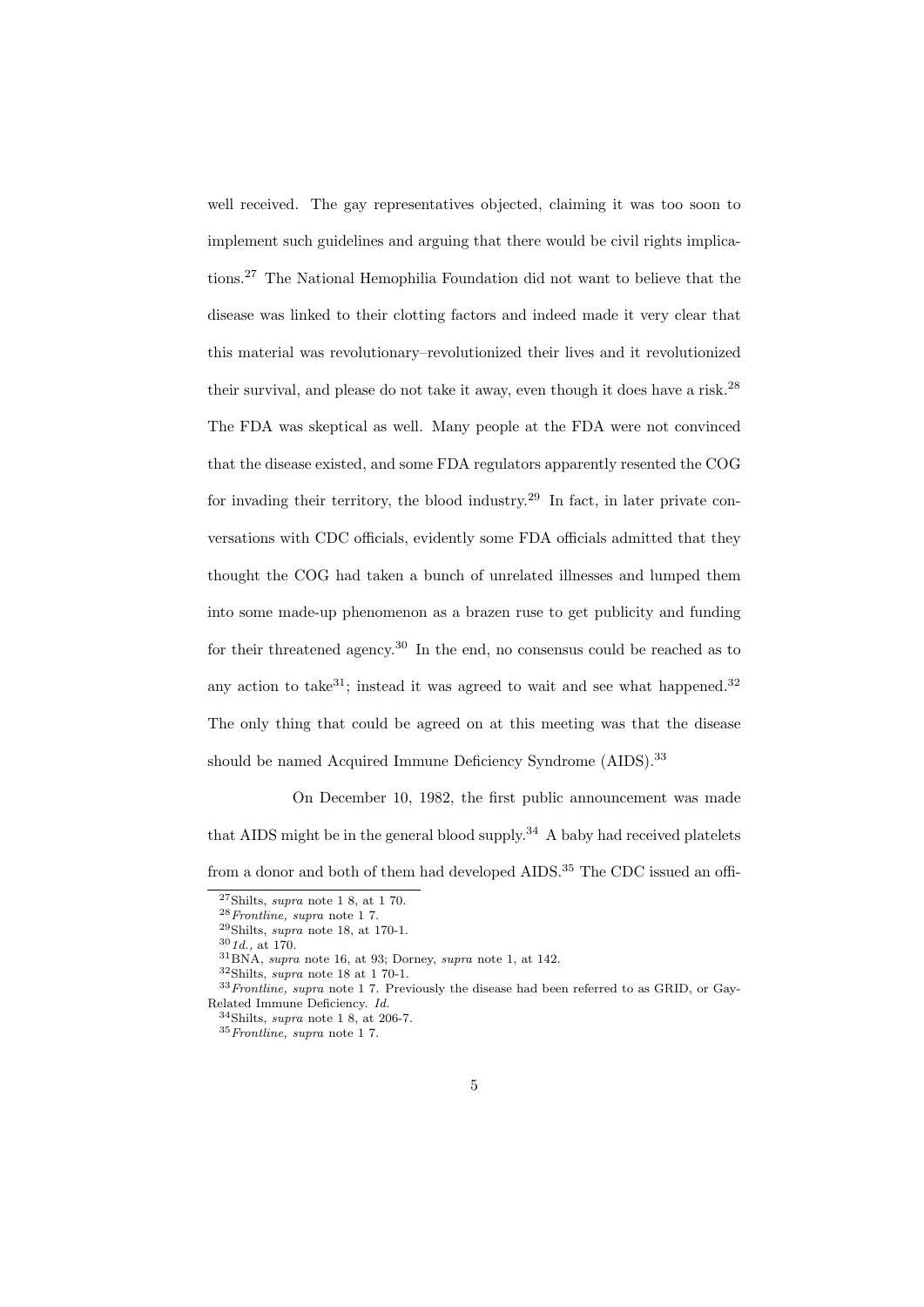cial report entitled Possible Transfusion-Associated AIDS – California claiming a possible relationship between AIDS and blood transfusions, and stating that [tihis report and continuing reports of AIDS among persons with hemophilia raise serious questions about the possible transmission of AIDS through blood and blood products.<sup>36</sup> Following the release of this information, Dr. Joseph Bove, Director of the blood bank at Yale University Medical Center, an officer of the AABB, and chairman of the FDA's Blood Products Advisory Committee<sup>37</sup>, went on network television to state that there was simply no evidence that transfusions spread AIDS.<sup>38</sup>

On December 1 3, 1 982, the second case of possible transfusionrelated AIDS was reported.<sup>39</sup> The CDC met with the FDA's Blood Products Advisory Committee in December to discuss this new information; however, Committee members insisted that more proof was needed to show that AIDS could be transmitted through transfusions.<sup>40</sup> The FDA's Advisory Committee, headed by Dr. Bove, still refused to take action or recommend that high-risk individuals be encouraged to refrain from donating blood.<sup>41</sup> Dr. Bove stated that there's not enough evidence to finger any population or subset of individuals and say 'This group should not be allowed to donate blood.<sup>'42</sup> According to Dr. Francis of the COG, they never listened... we put [sic] the problem and we

<sup>36</sup>Centers for Disease Control, Possible Transfusion-Associated Acquired Immune Deficiency Syndrome (AIDS) - California, 31 Morbidity and Mortality WkIy. Rep. 3 65-7 (1982). <sup>37</sup>The Blood Products Advisory Committee reviews and evaluates data on the safety, effec-

tiveness, and appropriate use of blood products intended for use in the diagnosis, prevention, or treatement of diseases and then advises the FDA accordingly. 48 Fed. Reg. 54285 (1983).  $38\text{Shilts}, \text{supra note} 18, \text{at } 207; \text{BNA}, \text{supra note} 16, \text{at } 93.$ 

 $39BNA$ , supra note 1 6, at 93.

 $\rm{^{40}Shilts},$   $\it{supra}$  note 1 8, at 206.

<sup>41</sup>Frontline, supra note 17.

 $42$  Id.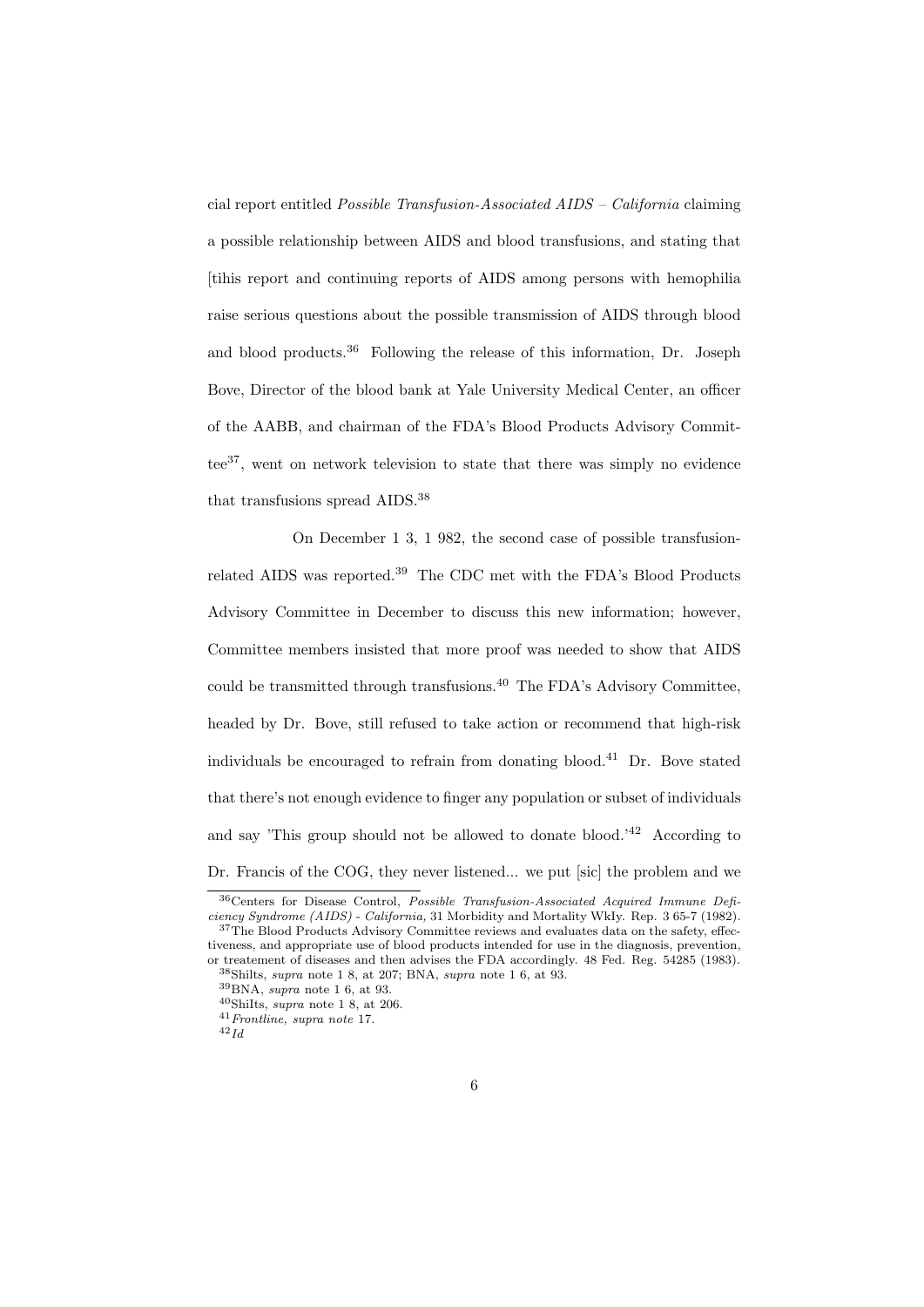gave them the solution and they chose to ignore it.<sup>43</sup>

The CDC then called another emergency meeting (which this time was open to the public) for January 4, 1983 to discuss what measures should be taken to protect the safety of the nation's blood supply.<sup>44</sup> The meeting would later be referred to by participants as that horrible meeting.<sup>45</sup> The meeting served as clear notice to the entire blood industry that AIDS could be transmitted by blood and blood products.<sup>46</sup> All interested groups were in attendance: The American Red Cross, the AABB, the National Hemophilia Foundation, the National Gay Task Force, the Pharmaceutical Manufacturers Association (representing the commercial blood-product manufacturers), the NIH, and the FDA.<sup>47</sup> Unfortunately, it was clear that each group had come with its own agenda $48$  –the gay representatives did not want gays to be stigmatized, the hemophiliacs did not want the cost of blood products to skyrocket or the supply to be threatened, and the blood industry did not want to have to start doing any costly tests.<sup>49</sup> Dr. Marcus Conant, Professor at the University of California Medical Center at San Francisco and AIDS researcher, would later note that unfortunately, there was no one present at the meeting to represent the public who would actually be receiving the blood in question.<sup>50</sup> It seems, however, that representing the public is in fact the responsibility and role of the FDA.

<sup>49</sup>Drake, supra note 11.

 $43Id$ 

<sup>44</sup>Dorney, supra note 1, at 142; Donald C. Drake, The Disease Detectives Puzzle Over Methods of Control, Phila. Inquirer, Jan. 9, 1983 at Al; Frontline, supra note 17.

 $45$ Shilts, supra note 18, at 221.

<sup>46</sup>Dorney, supra note 1, at 1 43.

 $47\text{Shilts}, \text{supra note} 1, 8, \text{at } 220.$ 

 $^{48}$ ld

<sup>50</sup>Blood Supply Safety, supra note 4, at 9 (testimony of Dr. Marcus Conant).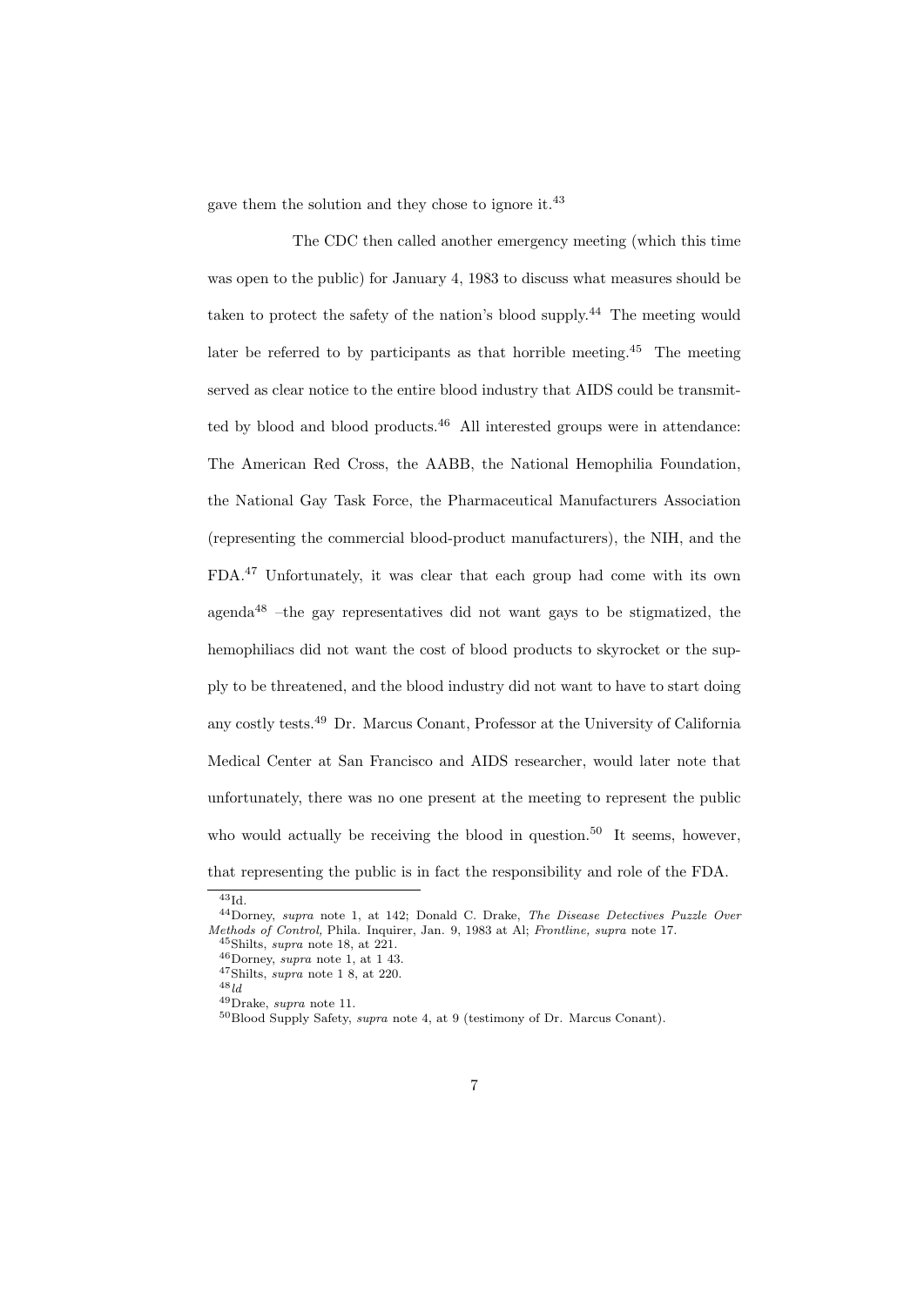At the meeting, it was announced that there had now been 881 cases of AIDS in the United States, including eight hemophiliacs that had died from AIDS.<sup>51</sup> AIDS was now the second leading cause of death for hemophiliacs.<sup>52</sup> Dr. James Curran, leader of the CDC's task force on AIDS, described two options that could be taken to help stop the spread of this disease through the blood supply: 1) stop accepting blood donations from high-risk individuals or 2) start testing the actual blood to try to identify likely AIDS carriers.<sup>53</sup> The CDC favored using both approaches.<sup>54</sup> Dr. Thomas Spira, a COC virologist, presented evidence that although there was no test for AIDS, surrogate testing could be done and could be effective.<sup>55</sup> He claimed that virtually everyone in the high-risk groups had suffered from hepatitis B at some point in their lives, and that he had run studies and found that 88% of the blood from gay AIDS patients contained hepatitis core antibodies.<sup>56</sup> A hepatitis B core antibody test, then, could be used to identify and eliminate donors with hepatitis, thus serving as a surrogate test for AIDS by identifying likely high-risk donors. This should greatly reduce, although not eliminate, the incidence of transmission of AIDS through blood.

The blood banking industry was hesitant to even accept that AIDS was spread through blood, much less accept CDC's suggestions for precautionary measures. Dr. Aaron Kellner of the New York Blood Center immediately raised

<sup>51</sup>Id.at 2-3.

 $^{52}\mathrm{Id.}$  at 3.

<sup>53</sup>Shilts, supra note 18, at 221; Drake, supra note 44.

 $54$ Shilts, supra note 1 8, at 221; Dorney, supra note 1, at 1 43.

<sup>55</sup>Shilts, supra note 18, at 221.

 $^{56} \mathit{Id}$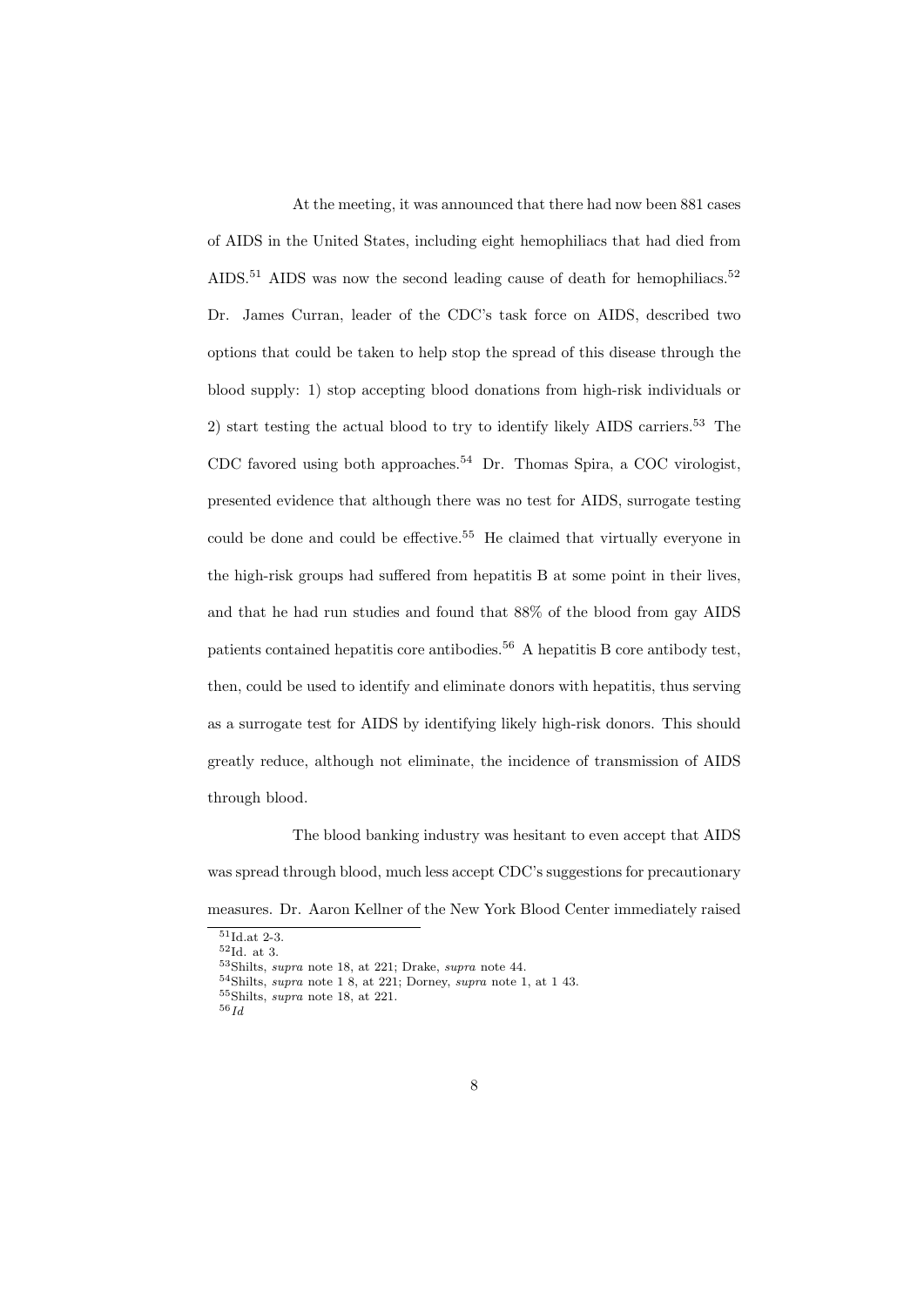the issue of cost and stated We must be careful not to overreact. The evidence is tenuous.<sup>57</sup> Dr. Bove stated We are contemplating all these wide-ranging measures because one baby got AIDS after transfusion from a person who later came down with AIDS and there may be a few other cases.<sup>58</sup> The CDC was not happy with the response, and Assistant CDC director Jeffrey Koplan said: To bury our heads in the sand and say, 'Let's wait for more cases' is not an adequate public health measure.<sup>59</sup> Dr. Francis was furious, and asked the blood bankers How many deaths do you need? Give us the threshold of death that you need in order to believe that this is happening, and we'll meet at that time and we can start doing something. <sup>60</sup>

It was eventually agreed that members of high risk groups should somehow be excluded from donating blood, but no consensus could be reached as to how that should be accomplished.<sup>61</sup> The representatives of the gay groups felt that screening out gay donors would be discriminatory and ineffective (because many gay men would not admit to being homosexual), but did agree that hepatitis core testing should be done<sup>62</sup>. The blood bankers questioned the value of a surrogate test that was really only an indirect indication of whether the blood carried AIDS, and they also worried about the cost.<sup>63</sup> In addition, the blood bankers did not want to exclude gay donors or ask donors explicit questions for fear of a drastic drop in donations.<sup>64</sup> Some of the commercial blood

<sup>57</sup>Drake, supra note 44.

<sup>58</sup>Shilts, supra note 18, at 221.

 $^{59}\bar{Id}.$ 

 $60$  at 220.

 ${}^{61}$ BNA, supra note 16, at 93-4; Dorney, supra note 1, at 143.

 $62$ Drake, supra note 44; S hilts, supra note 18, at 222; Front/me, supra note 17.

<sup>63</sup>Drake, supra note 44.

 $64$ Dorney, supra note 1, at 1 43-4.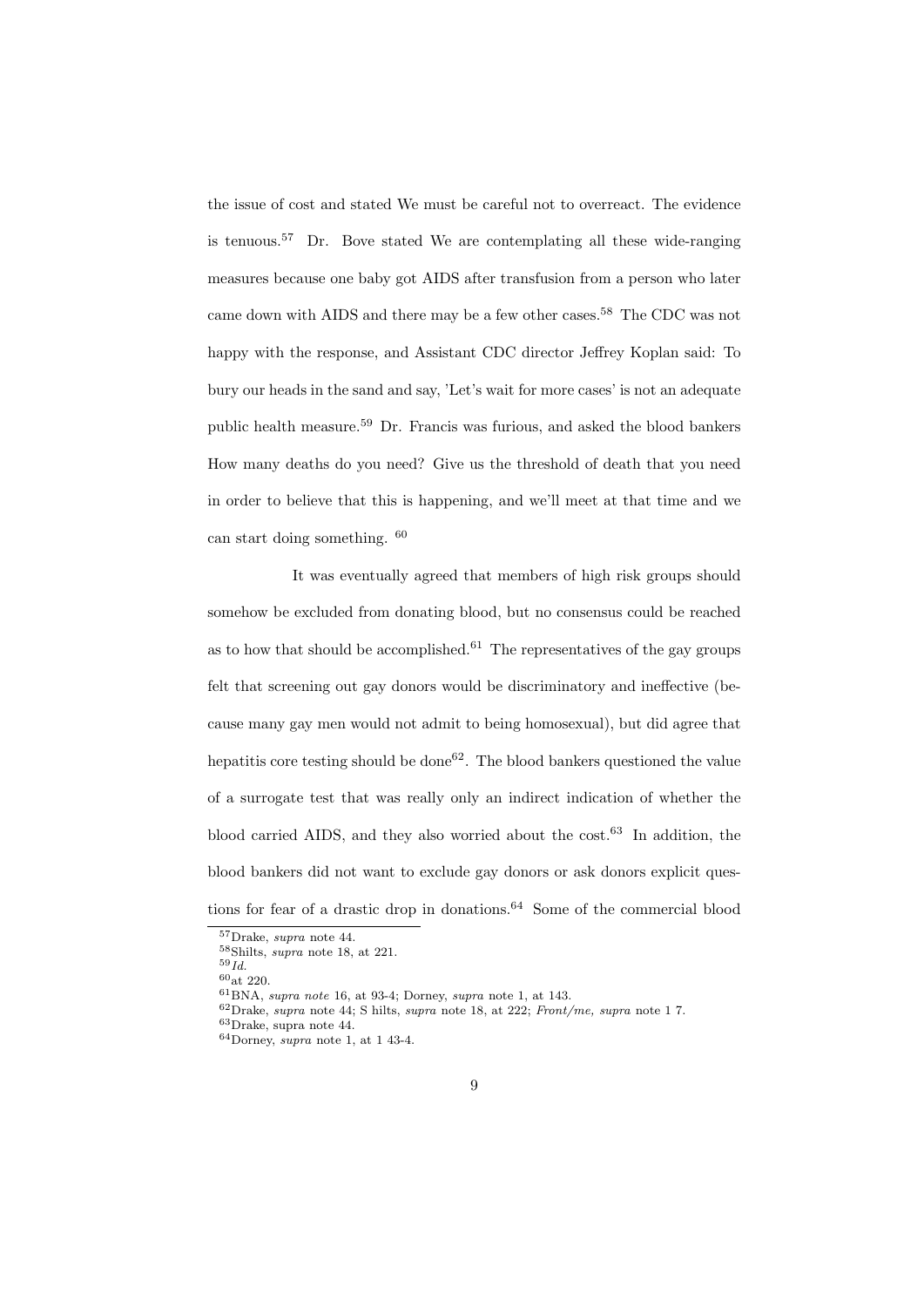product companies appeared more willing to take precautions, with in particular a representative of one of the main companies announcing that his firm had begun screening donors and excluding high-risk donors, including all gays.<sup>65</sup> The FDA appeared wary of the CDC in general.<sup>66</sup> In the end, no consensus was reached, and there was no agreed upon course of action.<sup>67</sup> The CDC stood alone and lost.<sup>68</sup>

Two days later, all the major blood banking organizations and the National Gay Task Force met.<sup>69</sup> They issued a joint statement opposed to donor screening, stating that [d]irect or indirect questions about a donor's sexual preference are inappropriate.<sup>70</sup> At the meeting, the blood banking industry decided that surrogate testing was inadvisable because of the high cost, the inadequacy of the tests, and the unconvincing evidence that AIDS was spread through blood transfusions.<sup>71</sup>

Then, on January 1 3, 1 983, the American Red Cross, the AABB, and the CCBB issued another joint statement calling the hypothesis that AIDS was transmitted by blood inconclusive and still unproven.<sup>72</sup> The statement called for screening of donors for symptoms of AIDS, but did not recommend any laboratory screening test or donor screening on the basis of sexual preference.<sup>73</sup> However, although Dr. Bove was publicly denying that AIDS had been shown

 $^{68} \! \, Id$ 

<sup>65</sup>Drake, supra note 44. See also Shilts, supra note 1 8, at 223.

 $66$ Shilts, *supra* note 1 8, at 222.

 $671d$ , at 223.

 $691d.$ , at 224; Drake, supra note 44.

<sup>70</sup>Shilts, supra note 1 8, at 224; Drake, supra note 44.

<sup>71</sup>Drake, supra note 44.

 $72BNA$ , supra note 1 6, at 94; Dorney, supra note 1, at 1 45.

<sup>73</sup>BNA, supra note 1 6, at 94.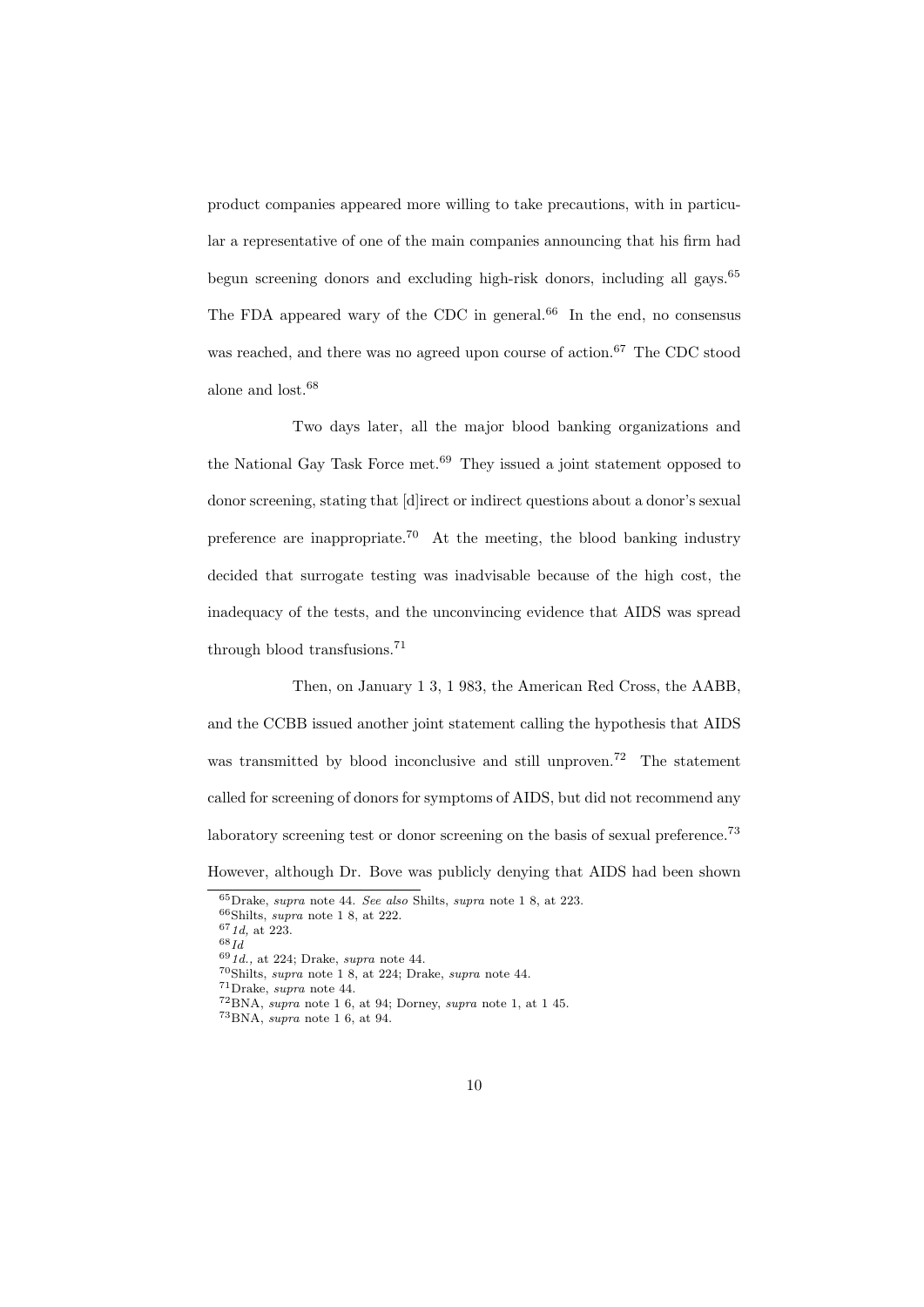to be transmitted through blood, he was privately acknowledging the risk. Dr. Bove was the Chairman of the Committee on Transfusion Transmitted Diseases for the AABB, and in a confidential report to the AABB's Board dated January 24, 1 983, he wrote: While I believe our report reacts appropriately to the data at hand, I believe that the most we can do in this situation is buy time. There is little doubt in my mind that additional transfusion related cases and additional cases in patients with hemophilia will surface... We do not want anything we do now to be interpreted by society (or by legal authorities) as agreeing with the concept – as yet unproven – that AIDS can be spread by blood.<sup>74</sup> It appears that the blood industry was telling the public something other than what it actually believed. However, Dr. Bove's report insisted that [w]e need to do whatever is medically correct and that [w]e... will continue to react responsibility [sic] to whatever scientific and medical information we have.<sup>75</sup> He also acknowledged that it might eventually become necessary to screen out donor populations who are at high risk of AIDS, which [flor practical purposes... means gay males.<sup>76</sup>

Meanwhile, the FDA was doing absolutely nothing to protect the nation's blood supply from this new virus. In February of 1 983, researchers at the University of California Medical Center at San Francisco publicly called on the blood bankers to begin surrogate testing procedures.<sup>77</sup> However, it appeared that no one in the blood banking industry or at the FDA listened.

On March 4, 1 983, the U.S. Public Health Service finally issued <sup>74</sup>Joseph Bove, Report to the Board Committee on Transfusion Tranmitted Diseases, January 24, 1983 (reprinted in Blood Supply Safety, supra note 4, at 73-4).

 $75$ ld.  $76$ ld.

<sup>77</sup>Blood Supply Safety, supra note 4, at 9 (testimony of Dr. Marcus Conant).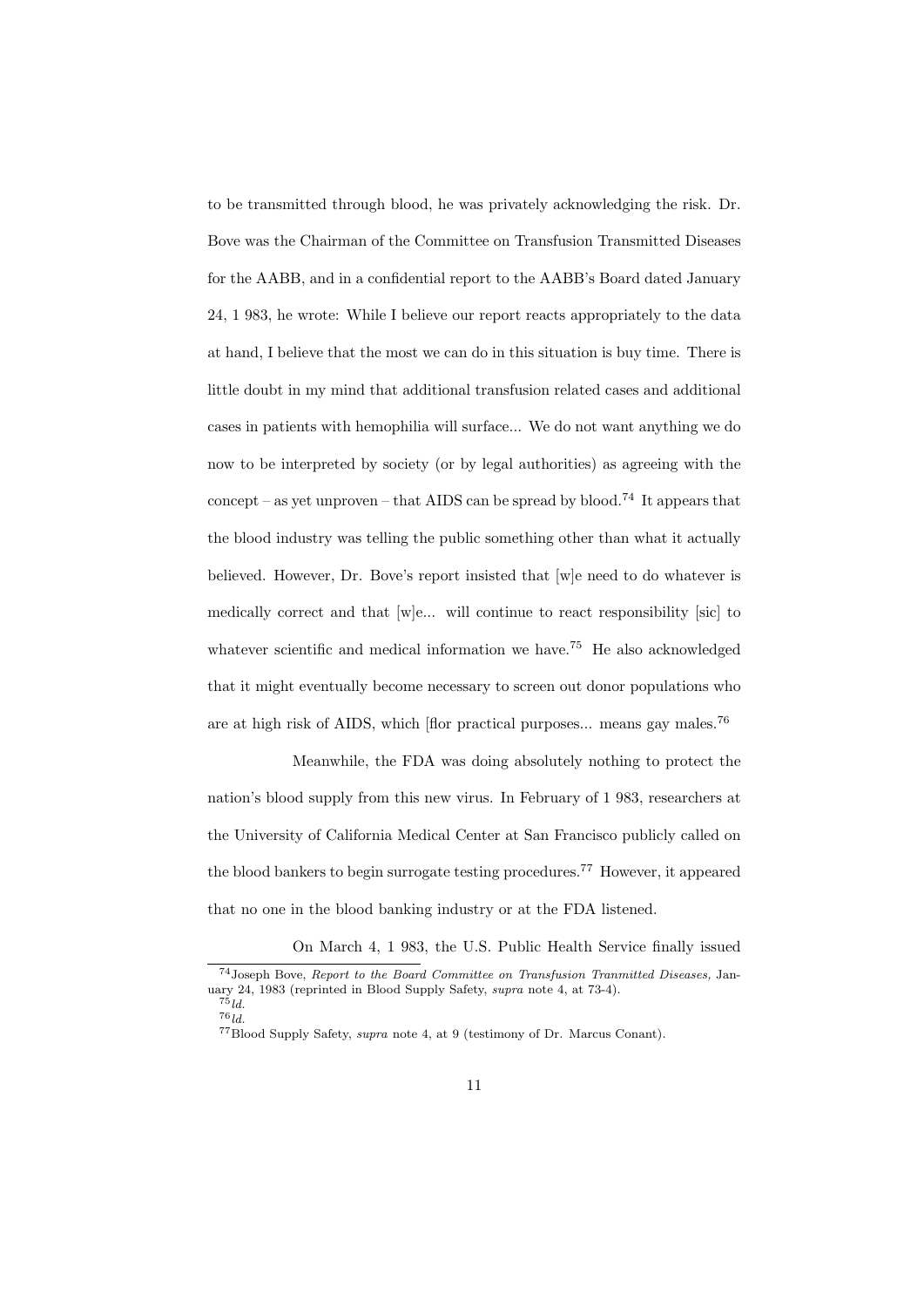a statement of the CDC, the FDA, and the NIH, that laid out the first set of guidelines for protecting the blood supply from the AIDS virus. The vague recommendations suggested that members of high-risk groups refrain from donating blood, studies should be done to evaluate screening procedures for effectiveness, and work should continue towards developing safer blood products.<sup>78</sup> This recommendation was a broad compromise between the COC and the FDA – the CDC wanted vigorous donor screening and blood testing, while the FDA favored the moderate restrictions proposed by the blood bankers.<sup>79</sup>

At the end of March, the FDA issued recommendations to centers that collected blood and plasma. However, these recommendations were viewed by some as simply watered-down recommendations from the blood banking industry itself.<sup>80</sup> In addition, the guidance was purely in memorandum form and was thus not binding. On March 21 and 24, 1 983, Dr. John Petricciani, Director of the Office of Biologics, sent memorandums indicating that centers should institute educational programs to inform persons who are at an increased risk of AIDS that they should not donate blood, re-educate personnel responsible for donor screening to more readily identify the symptoms of AIDS, examine donors for lymphadenopathy, keep track of donor's weight, and establish standard procedures for handling and disposing of plasma or blood that is believed to be infected with the AIDS virus. $81$  However, notably missing from the guidelines

<sup>78</sup>Centers for Disease Control, Prevention of Acquired Immune Deficiency Syndrome (AIDS): Report of Inter-Agency Recommendations, 32 Morbidity and Mortality Wkly. Rep.  $101(1983)$ .

 $79\text{Shilts}$ , supra note 1 8, at 242.

<sup>80</sup>Blood Supply Safety, supra note 4, at 11 (testimony of Dr. Marcus Conant).

<sup>81</sup>from John C. Petricciani, Director, Office of Biologics, to All Establishments Collecting Source Plasma, Recommendations to Decrease the Risk of Transmitting Acquired Immune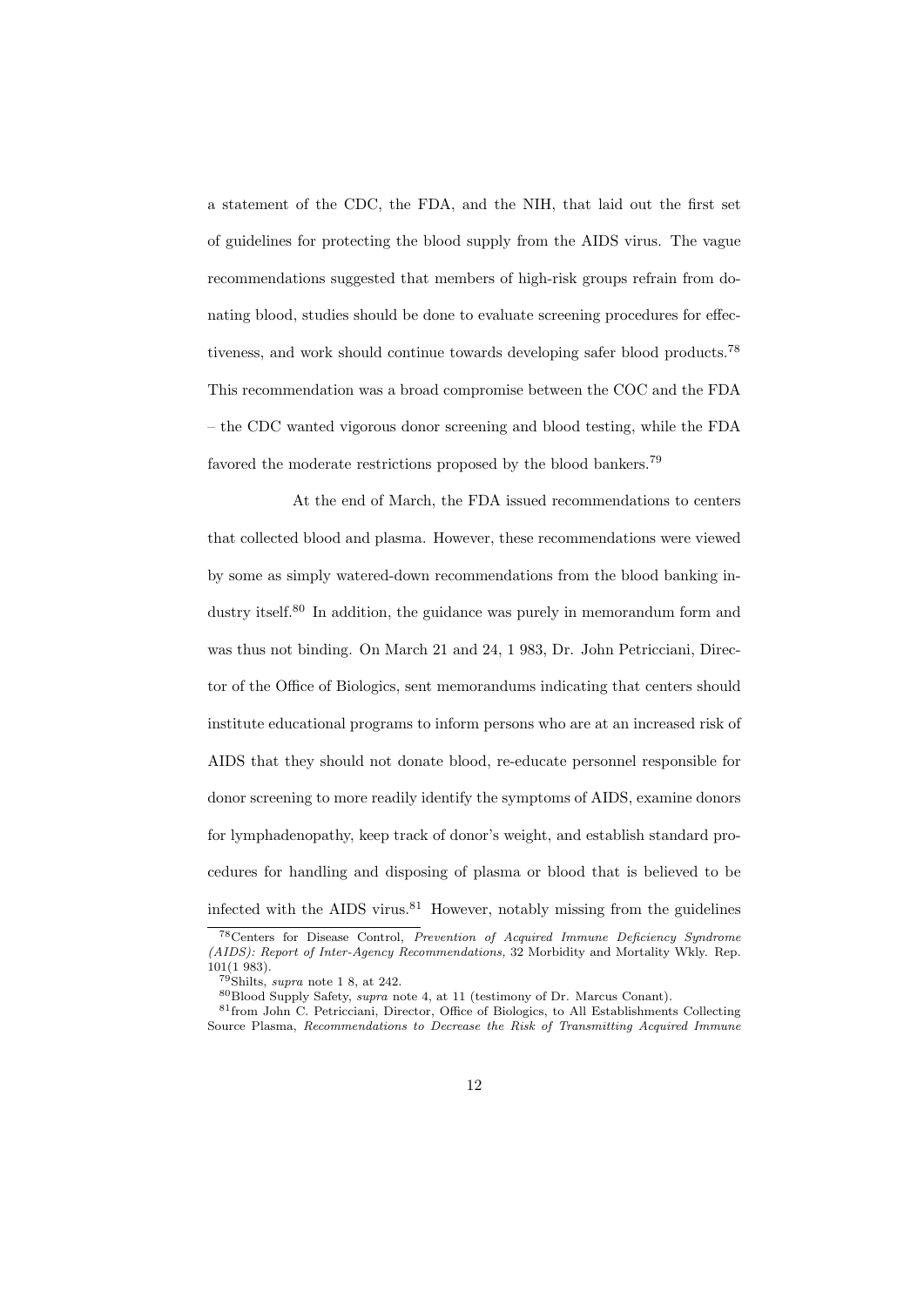was any mention of surrogate testing or donor screening of high-risk groups, and thus the CDC's suggestions had clearly been rejected. The FDA had considered these possibilities but decided against them, evidently rejecting surrogate testing because the value of such testing was unknown at that time.<sup>82</sup> ln May of 1 983, the Stanford University Blood Center became the first major blood bank to begin surrogate testing for evidence of AIDS.<sup>83</sup> Dr. Edgar Engleman, the medical director of the blood bank, believed it was important for the safety of patients in the Stanford University Hospital, and now estimates that 50-100 cases of AIDS were prevented in their medical center alone by implementing this testing.<sup>84</sup> However, blood bankers criticized him and the press suggested that testing was being done as a publicity stunt and a ploy to try to lure patients from other hospitals.<sup>85</sup>

On July 7, 1 983, the FDA issued a final rule stating that licensed blood banks would only be inspected once every two years, replacing the previous rule that they would be inspected once every year.<sup>86</sup> Blood center inspections were thus being cut back at the very time that AIDS was apparently contaminating the blood supply. The yearly inspection policy was apparently

Deficiency Syndrome (AIDS) from Plasma Donors, reprinted in BNA, supra note 4, at 100- 1(note there are two versions of this memo); BNA, supra note 4, at 94; Alert on AIDS, 17 FDA Consumer 2 (June 1 983).

 $82$  Blood Supply Safety: Hearings Before the Subcommittee on Oversight and Investigations of the House of Representatives Committee on Energy and Commerce (Blood Supply Safety II), 102nd Cong., 1st Sess., at 49 (1991) (statement of Dr. Gerald Quinnan, Jr., Acting Director, FDA's Center for Biologics Evaluation and Research in 1991).

<sup>83</sup>Shilts, supra note 1 8, at 308. Note that the Stanford University Blood Center implemented a surrogate test that used the ratio of helper to suppressor lymphocytes instead of utilizing the hepatitis core antibody testing. Id

 $^{84}Fronline, \, supra$  note 1 7.

<sup>85</sup>Shilts, supra note 18, at 410; Blood Safety Supply, supra note 4, at 96 (testimony of Dr. Edgar Engleman).

<sup>86</sup>48 Fed. Reg. 26313 (1983).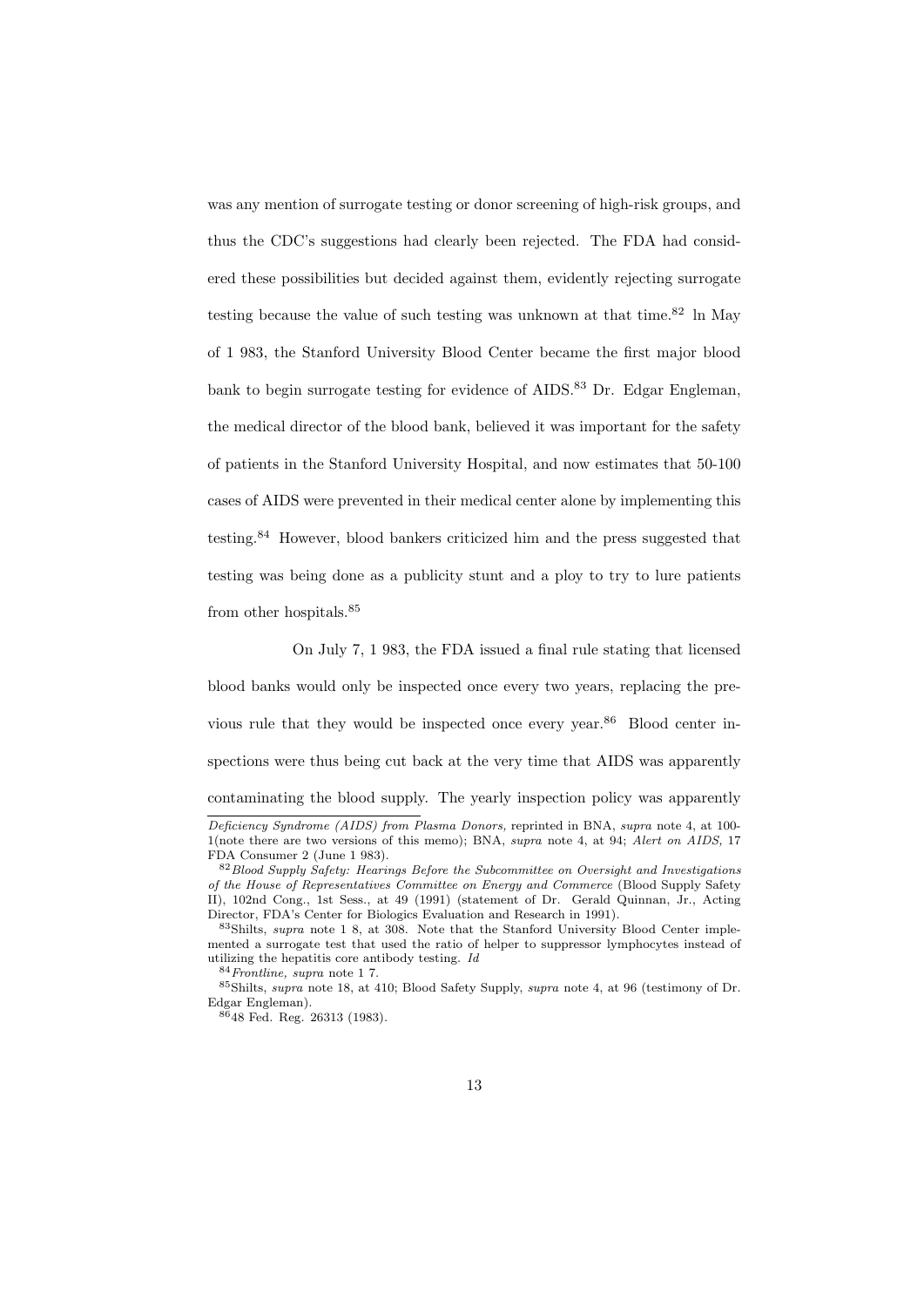changed as part of the Reagan administration's sweeping deregulation efforts of the early 1 980s, when the FDA's workforce was actually being cut.<sup>87</sup> Apparently, the blood industry also supported the cutback.<sup>88</sup> A document was found in which blood banks mentioned how they had successfully lobbied the FDA to reduce the number of inspections to once every two years.<sup>89</sup> The FDA claimed that less frequent inspections will have no adverse effect in the manufacture of safe, pure, and potent blood products.<sup>90</sup> However, when the FDA changed the inspection rate back to once every year in 1 988, FDA officials indicated that the increase in inspections would be an effective way to detect problems. Dr. Gerald Quinnan, Jr., Acting Director for the FDA's Center for Biologics Evaluation and Research in 1991, pointed out that enhancing surveillance also results in our observing increased numbers of problems in blood banks $91$ , while Frank Young, Commissioner of the FDA in 1 988, suggested that the inspections were increased to be sure that a safe blood supply is made even safer.<sup>92</sup> Thus, it appears that the FDA consciously reduced surveillance in 1983 with the consequence that more problems would likely go undetected at a most critical time.

#### On June 22, 1983, the AABB, CCBC, and the American Red Cross

issued another joint statement that again downplayed the risk of transfusionassociated AIDS and in fact stated that there was only one AIDS case per

<sup>87</sup>Gaul, supra note 5.

 $88$ Id

<sup>89</sup>Frontline, supra note 1 7.

<sup>90</sup>48 Fed. Reg. 26313 (1983).

<sup>91</sup>BIood Supply Safety II, supra note 82, at 47 (statement of Dr. Gerald Quinnan, Jr.).  $92$ Gaul, supra note 5.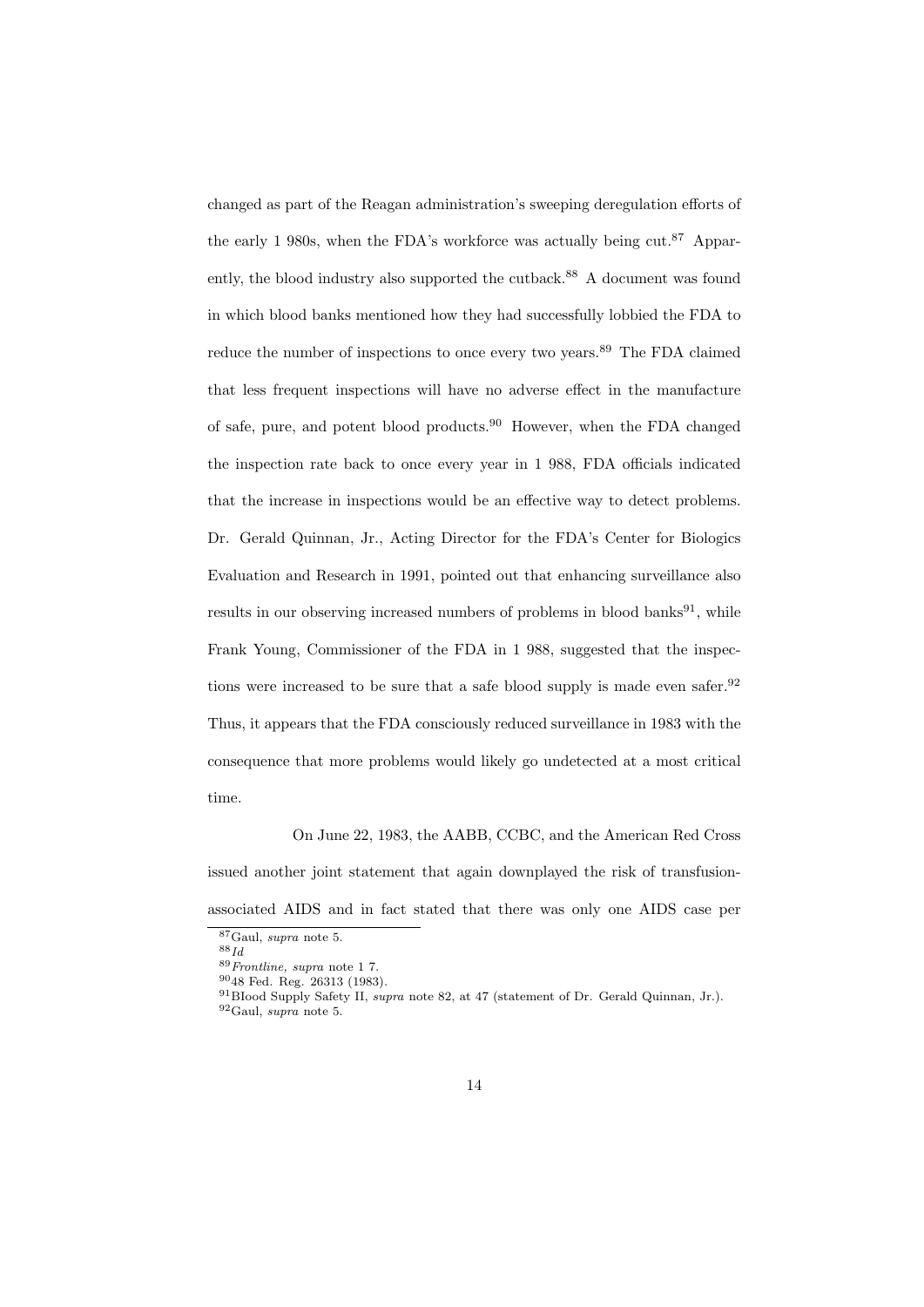one million patients transfused.<sup>93</sup> Although it was discovered that the one in a million figure was grossly inaccurate, it was never corrected.<sup>94</sup> Meanwhile, FDA Commissioner Dr. Arthur Hull Hayes, Jr. said: I think the nation's blood supply is safe, but there's no question that we have a new and growing problem with AIDS.<sup>95</sup> In August, Dr. Bove, still chairman of both the FDA's Blood Products Advisory Committee and the Committee on Transfusion Transmitted Diseases for the AABB, continued to publicly deny that there was any conclusive proof that the blood supply was contaminated with the AIDS virus, again referring to the one in a million figure.<sup>96</sup>

During December of 1 983, Dr. Dennis Donohue, the Director of the FDA's blood and blood products laboratory, began advocating that the industry adopt the hepatitis core antibody test.<sup>97</sup> On December 1 5 of 1 983, the FDA's Blood Products Advisory Committee met to debate the issue of surrogate testing. The FDA had now recognized that there was a substantial problem of AIDS in the blood supply, and thus they invited people from all over the country to come to the meeting and present views and share their experiences with any surrogate tests.<sup>98</sup> Not surprisingly, the blood industry continued to vigorously object to the use of these tests on the grounds that the testing was costly, was not specific for AlDS, its use would result in the exclusion of some safe donors, and its use could seriously threaten local blood

<sup>93</sup>Shilts, supra note 18, at 333; Dorney, supra note 1, at146.

<sup>94</sup>Dorney, supra note 1, at 147.

<sup>&</sup>lt;sup>95</sup>As AIDS Scare Hits Nation's Blood Suppfy, U.S. News & World Report, July 25, 1983, at 71.

<sup>96</sup>Shilts, supra note 18, at 361.

 $^{97} \mathit{Id},$  at 411.

<sup>98</sup>Frontline, supra note 1 7.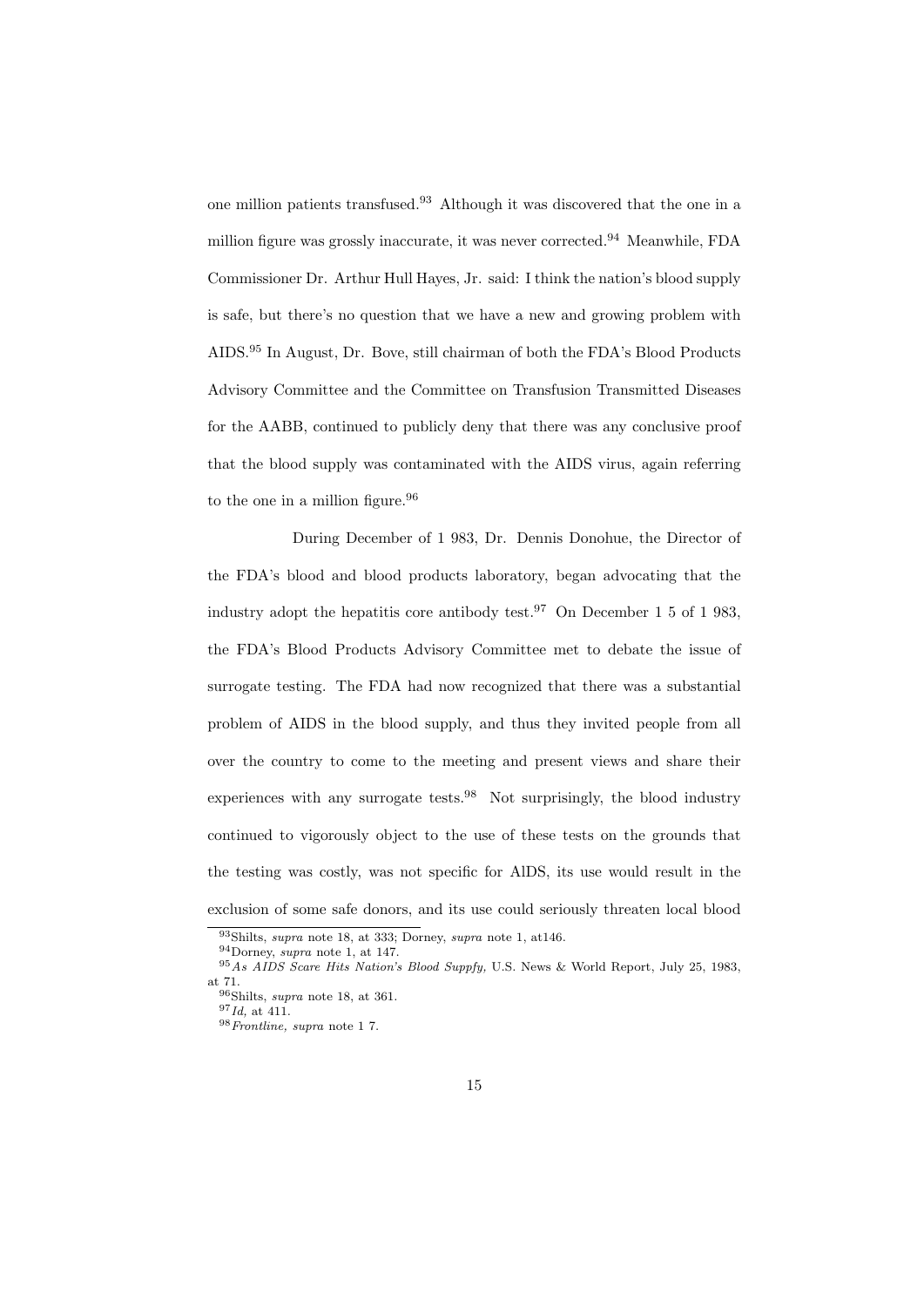supplies.<sup>99</sup> The cost would include not only the cost of testing, but also the cost of recruiting additional donors to replace those screened out by the testing.<sup>100</sup> Michael Rodell, a representative of the plasma industry, suggested that a task force be formed to further consider the use of surrogate testing for AIDS, and the Advisory Committee unanimously agreed.<sup>101</sup> The task force agreed to meet in three months.<sup>102</sup> Thus, nearly one year after the CDC had recommended blood testing and donor screening, the FDA was still stalling.

It appears that the task force idea was one that the plasma industry had come up with collectively. The evening before the December 1 5th Advisory Committee meeting, officials from the four major clotting factor manufacturers had held a private meeting in a hotel room in Washington D.C., at which they agreed to propose a task force to study the question of surrogate testing as a way to delay the process.<sup>103</sup> This was explained in a memorandum from an official of Cutter Biologicals, the largest U.S.-based plasma manufacturer: This proposal was one that had been agreed upon by all the fractionators the previous evening. The general thrust of the task force is to provide a delaying tactic. It was generally agreed that core testing would eventually become a requirement.<sup>104</sup> In addition, the Cutter official also wrote in private correspondence that the anti-core testing would add a further measure of confidence in product safety at a relatively low cost for the products involved, and in fact Cutter

<sup>99</sup>Gaul, supra note 5.

 $100\mathrm{Id}$ .

 $101$ Id.

 $102\text{Shilts}, \text{supra note } 18, \text{at } 411; \text{ Gaul}, \text{supra note } 5.$ 

 $\,$ 103 Frontline, supra note 17.

<sup>104</sup>Gaul, supra note 5.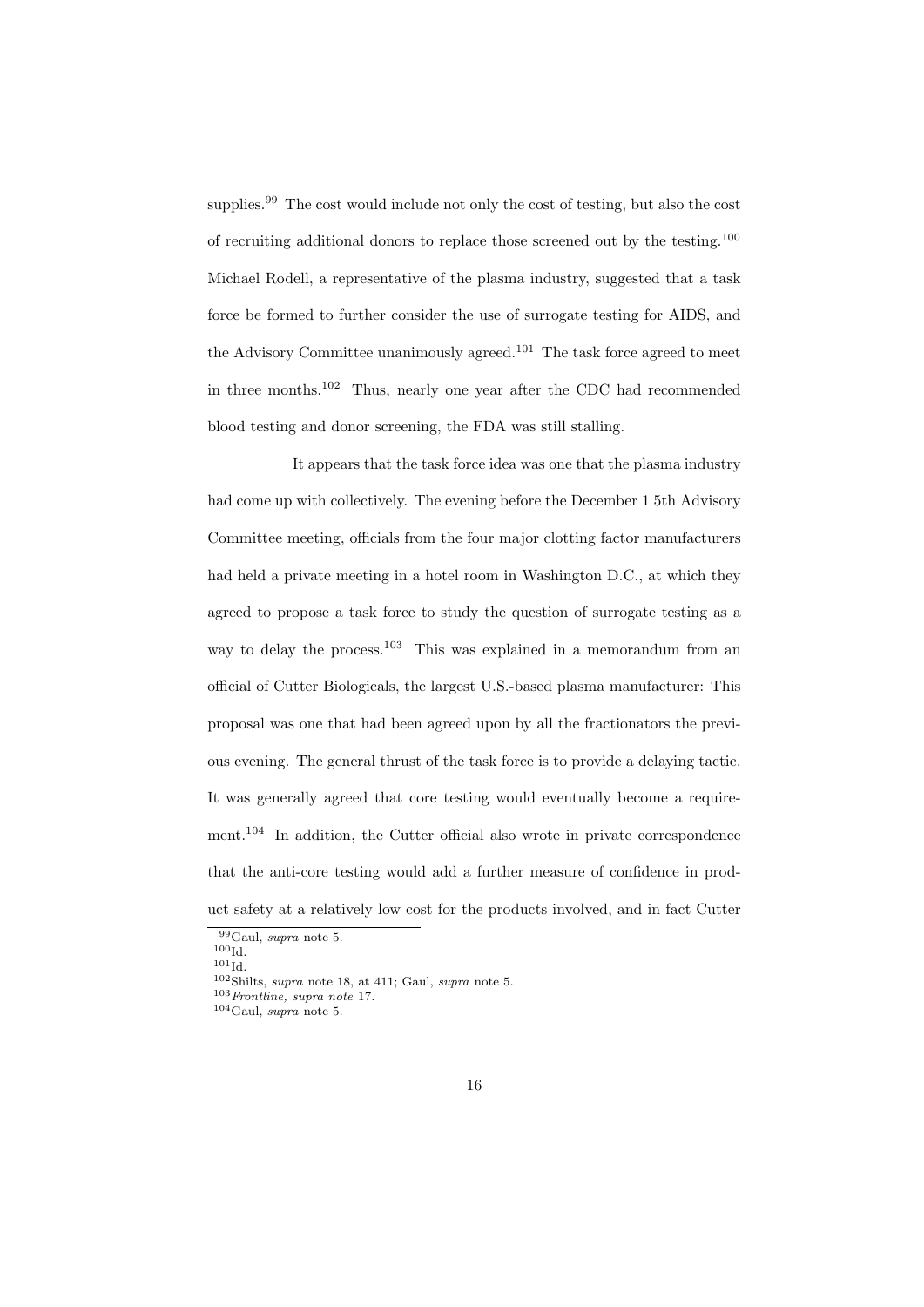was already implementing the test at its collection cites.<sup>105</sup> An internal memo stated: We recommend that the implementation of core testing be accelerated to the maximum degree possible to obtain a competitive advantage in the marketplace. We made no mention of our plans to the others.<sup>106</sup> Thus, once again, blood industry members were expressing privately much different opinions than they were expressing publicly.

In January of 1 984, conclusive proof of transfusion-associated AIDS was first published in the New England Journal of Medicine.<sup>107</sup> However, Dr. Bove wrote a separate essay in the same issue of the New England Journal of Medicine claiming that whether the disease is caused by a transfusiontransmitted infectious agent is still unknown... patients should be reassured that blood banks are taking all possible steps to provide for safe blood transfusions.<sup>108</sup>

In March of 1 984, other San Francisco blood banks followed Stanford University Blood Center by announcing that they were going to begin surrogate testing.<sup>109</sup> However, many cited competitive pressure from other blood banks as the reason for instituting testing instead of safety concerns, and the blood banks immediately came under fire from others in the blood banking industry.<sup>110</sup> Dr. David Dejongh, the Director of the blood bank at Charity Hospital in New Orleans claims that his center did not begin surrogate testing

 $105$ Id  $106$ *Id* 

 $107$ Dorney, supra note 1, at 141.

<sup>108</sup>Shilts, supra note 18, at 410.

 $109$   $1d$ ., at 433.

 $^{110}\mathrm{Id}.$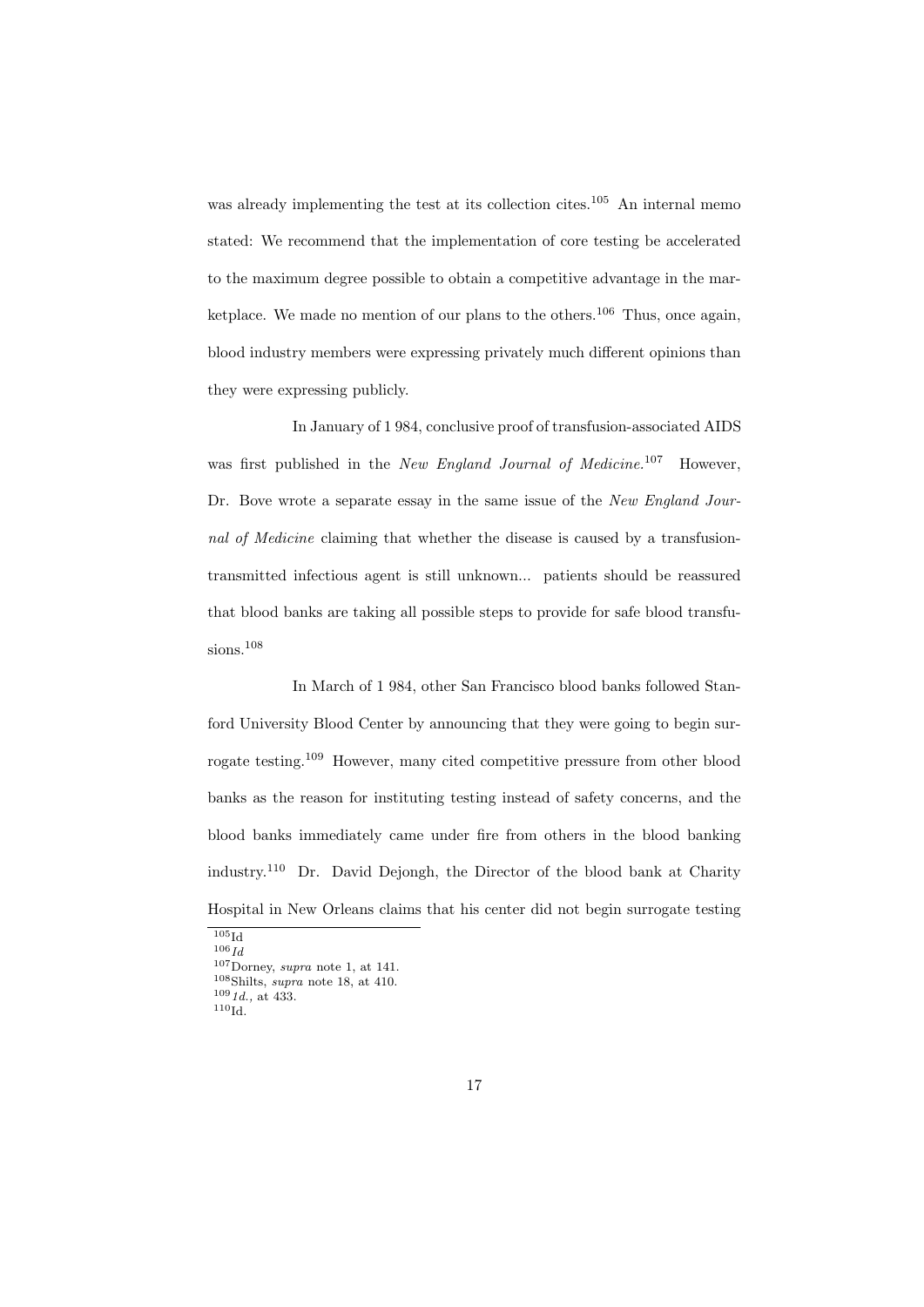because of intensive pressure from the blood industry, including the American Red Cross.<sup>111</sup> It appeared that the industry was trying to hang together to avoid having to use surrogate testing.  $\rm ^{112}$ 

The AIDS task force of the FDA Blood Products Advisory Committee met in March of 1 984 to study Dr. Donahue's suggestion that hepatitis core antibody testing be implemented by the blood industry.<sup>113</sup> The task force voted not to require or recommend surrogate testing.<sup>114</sup> In May of 1984, the task force's findings were issued in a formal report, which included a majority report (joined by eight members) opposing surrogate testing and a minority report (joined by three members, including Dr. Donahue) recommending hepatitis B core testing.<sup>115</sup> The task force was industry dominated; it had only 2 non-industry members (one of whom was Dr. Donahue), with the remainder of the task force consisting of six plasma industry members and three blood bank members.<sup>116</sup> The full FDA Advisory Committee adopted the conclusion of the task force majority and did not recommend the hepatitis core antibody testing.<sup>117</sup>

Interestingly, Dr. Thomas Asher, Chairman of the Board of Hemo-Care (a manufacturer of blood products) and a member of the Board of Directors of the American Blood Resources Association, later testified in court that: By 1 984, blood which was not tested by one of the following three tests: T4/T8 cell

<sup>&</sup>lt;sup>111</sup>Bbood Supply Safety, *supra* note 4, at 94 (affidavit of Dr. David Dejongh).

 $112 \, Id$ 

 $113$ Shilts, *supra* note 1 8, at 434.

 $^{114} \tilde{I}$ d., Gaul, supra note 5.

<sup>115</sup>Gaul, supra note 5; Frontline, supra note 1 7.

 $116$ Gaul, supra note 5.

 $117\overline{Id}$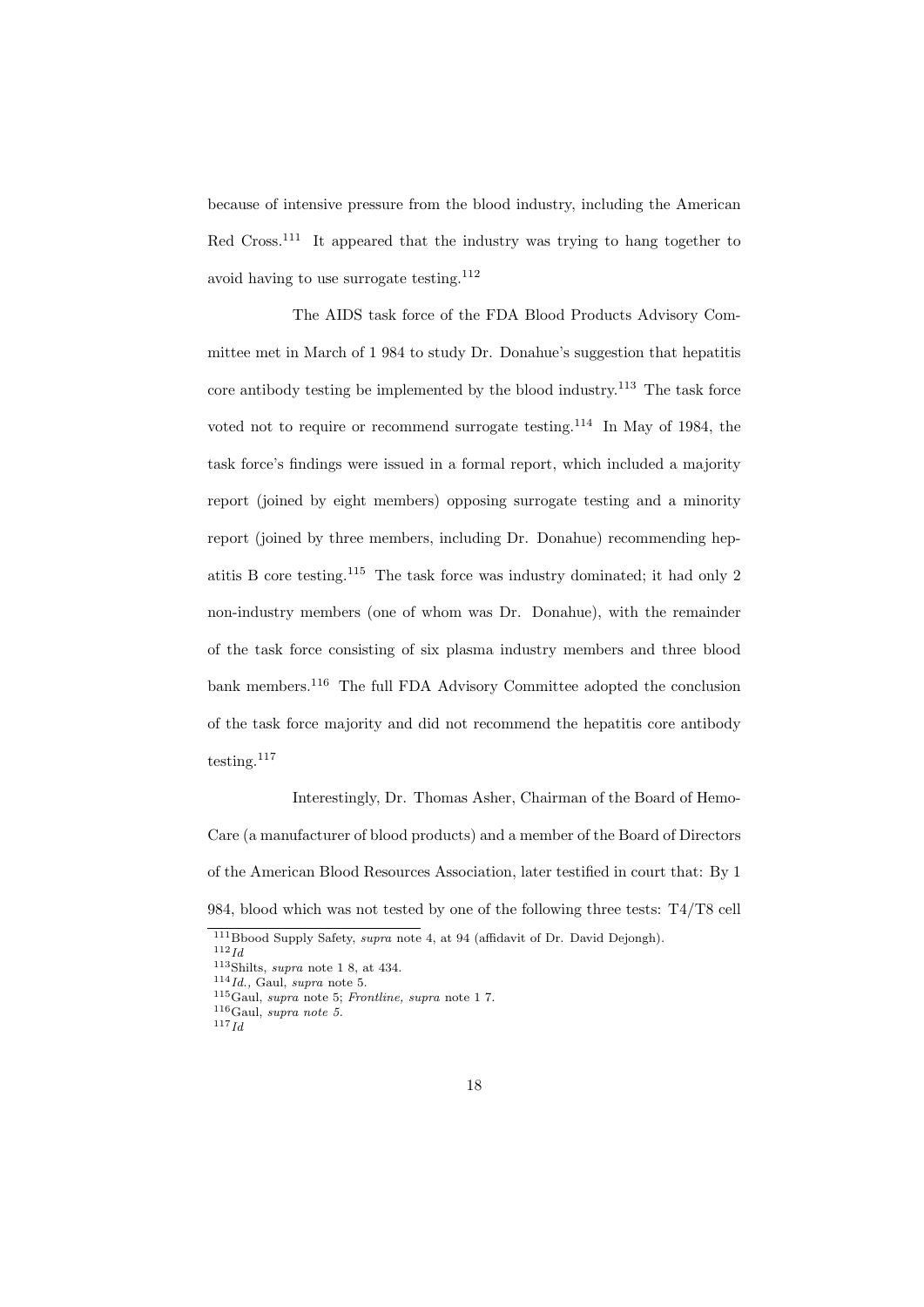test, lymphocyte count or hepatitis B core-antibody was unreasonably dangerous. A reasonable blood bank would have at the very least performed one of the above tests. To not test blood by any of the above three tests was unreasonable and negligent.<sup>118</sup> At this time, the FDA did not even recommend, much less require, the use of surrogate testing.

On April 23, 1 984, Margaret Heckler, Secretary of Health and Human Services, announced the discovery of the AIDS virus, and also claimed that a blood test would be available within six months).<sup>119</sup> Also in April of 1 984, the FDA released a statement that: on the basis of the information available to date, it is possible that screening tests other than anti-core may ultimately prove to be more predictive and generally useful in improving the safety of blood and blood products. It would therefore be unwise to adopt anti-core testing to the exclusion of other screening tests.<sup>120</sup> It appeared, therefore, that the FDA was simply waiting for an AIDS test.

By September of 1 984, the CDC had counted 80 cases of transfusion AIDS and no one even debated whether AIDS was spread through the blood supply anymore.<sup>121</sup> Dr. Bove had even shifted his views and now argued that the FDA should require hepatitis B core antibody testing.<sup>122</sup> Nonetheless, when hepatitis testing had been discussed again by the FDA's Blood Advisory Committee during the summer of 1984 the Committee again voted not to require

<sup>118</sup>Blood Supply Safety, supra note 4, at 85 (affidavit of Dr. Thomas Asher).

 $^{119}{\rm Shilts},$   $supra$  note 18, at 450-1.

 $^{120}\mathrm{Gaul},$  supra note 5.

 $121$ Shilts, supra note 1 8, at 478.

 $122$   $Id$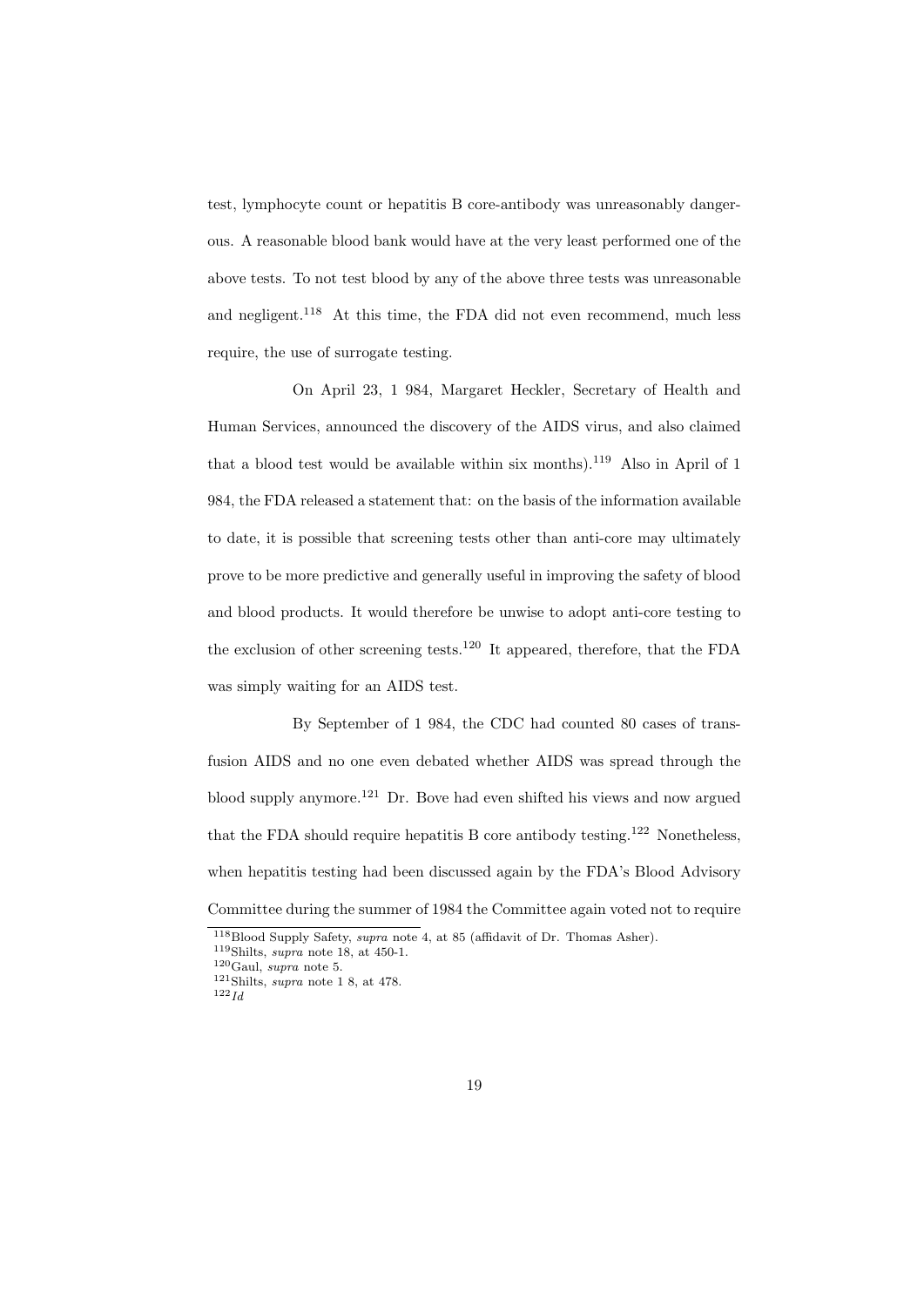the testing over Dr. Bove's object ions.<sup>123</sup>

In December of 1 984, the FDA revised its recommendations for protection of the blood supply. The revisions broadened the class of donors who should refrain from donating blood or plasma, outlined specific questions that donors should be asked regarding symptoms of AIDS, listed additional requirements for donors of plasma, and identified various procedures for voluntary self-exclusion of donors.<sup>124</sup> However, the FDA still did not recommend donor screening for high-risk groups or any type of surrogate testing.

Finally, on March 2, 1 985, Secretary Margaret Heckler announced the licensing of the first AIDS test, produced by Abbott Laboratories.<sup>125</sup> The test was an antibody blood test known as the ELISA (enzyme-linked immunosorbent) assay which detects antibodies to HTLV-lll, the AIDS virus.<sup>126</sup> The test was approved for commercial use in blood banks, plasma centers, and public health clinics.<sup>127</sup> However, the AIDS test could not detect all carriers of the virus because not everyone who is infected will have antibodies to the virus when they donate blood.<sup>128</sup>

The FDA recommended that the blood industry utilize the new

ELISA test. Most blood banks were using the ELISA test by July of 1 985,

 $123$ ld

<sup>124</sup>BNA, supra note 1 6, at 95. See Memorandum from Elaine C. Esber, M.D., Acting Director, Office of Biologics Research and Review, to All Establishments Collecting Blood, Blood Components or Source Plasma and all Licensed Manufacturers of Plasma Derivatives, Revised Recommendations to Decrease the Risk of Transmitting Acquired Immune Deficiency Syndrome (AIDS) from Blood and Plasma Donors (reprinted in BNA, supra note 1 6, at 102).

 $\frac{125}{125}$ Shilts, *supra* note 1 8, at 539.

<sup>126</sup>Faye Peterson, Screening Blood Donations For AIDS, 19 FDA Consumer 5, at 5-6 (May 1985).

 $127$ Id. at 5.

<sup>128</sup>Id. at 9.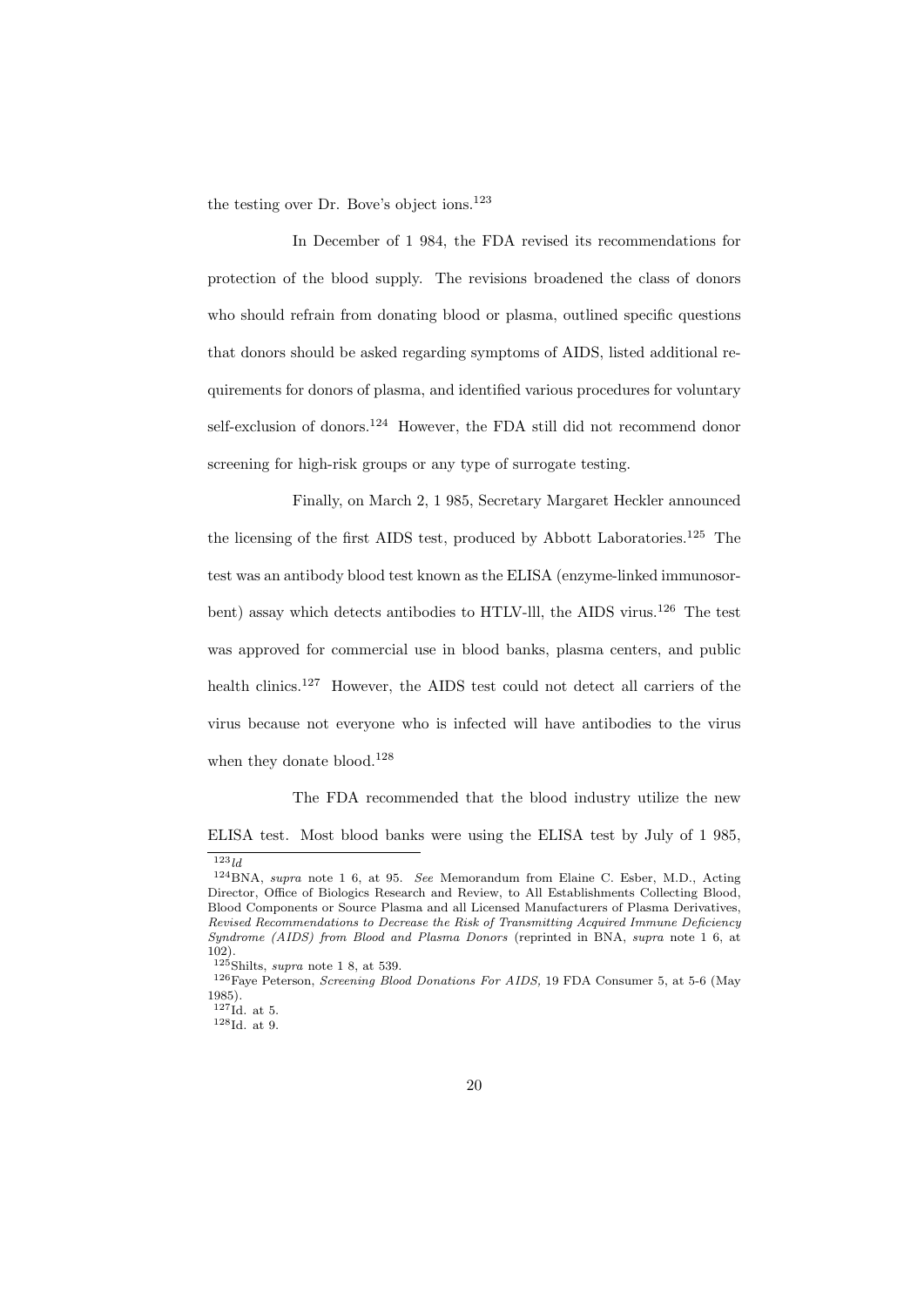even though the FDA did not actually require the test to be used.<sup>129</sup> However, since the test was not required, many blood banks did not ever test the inventory of blood they had on hand at the time that the AIDS test came out.<sup>130</sup> Dr. Art Silverglied of the AABB, has said that it was a mistake not to test the current inventory, but has also said that he believes it was an honest mistake.<sup>131</sup> In addition, there were some blood banks that did not begin using the stillvoluntary test so quickly.<sup>132</sup>

The FDA did not move towards actually requiring the use of the ELISA test until 1 986, and a regulation was proposed on February 21, 1986 that would require every unit of human blood to be tested for the presence of antibodies to HTLV-llI.<sup>133</sup> The FDA stated that it believed that most blood establishments will begin routine tests of blood and blood components for antibody to HTLV-lll before any final rule based on this proposal is published in the Federal Register.<sup>134</sup> The FDA was apparently content to rely on the industry to take voluntary precautionary steps, because the final regulation requiring AIDS testing did not become effective until February 4, 1 988.<sup>135</sup> Thus, testing was actually voluntary for three years after the test became available. By the time the AIDS test was required by the FDA, 60% of America's 20,000 hemophiliacs had been infected with the AIDS virus through contaminated clotting factors.<sup>136</sup>

Today all blood is screened for AIDS, hepatitis B, and hepatitis C

 $^{134}\mathrm{Id}.$ 

 $129$ Dorney, supra note 1, atl4l fn92.

 $1301d$ , Frontline, supra note 17.

 $131$  Frontline, supra note 17.

 $132$ Gaul, *supra* note 5.

<sup>133</sup>51 Fed. Reg. 6362 (1986).

 $^{135}53$  Fed. Reg. 111 (1988).

 $^{136}\mathrm{Gaul},$   $supra$  note 5.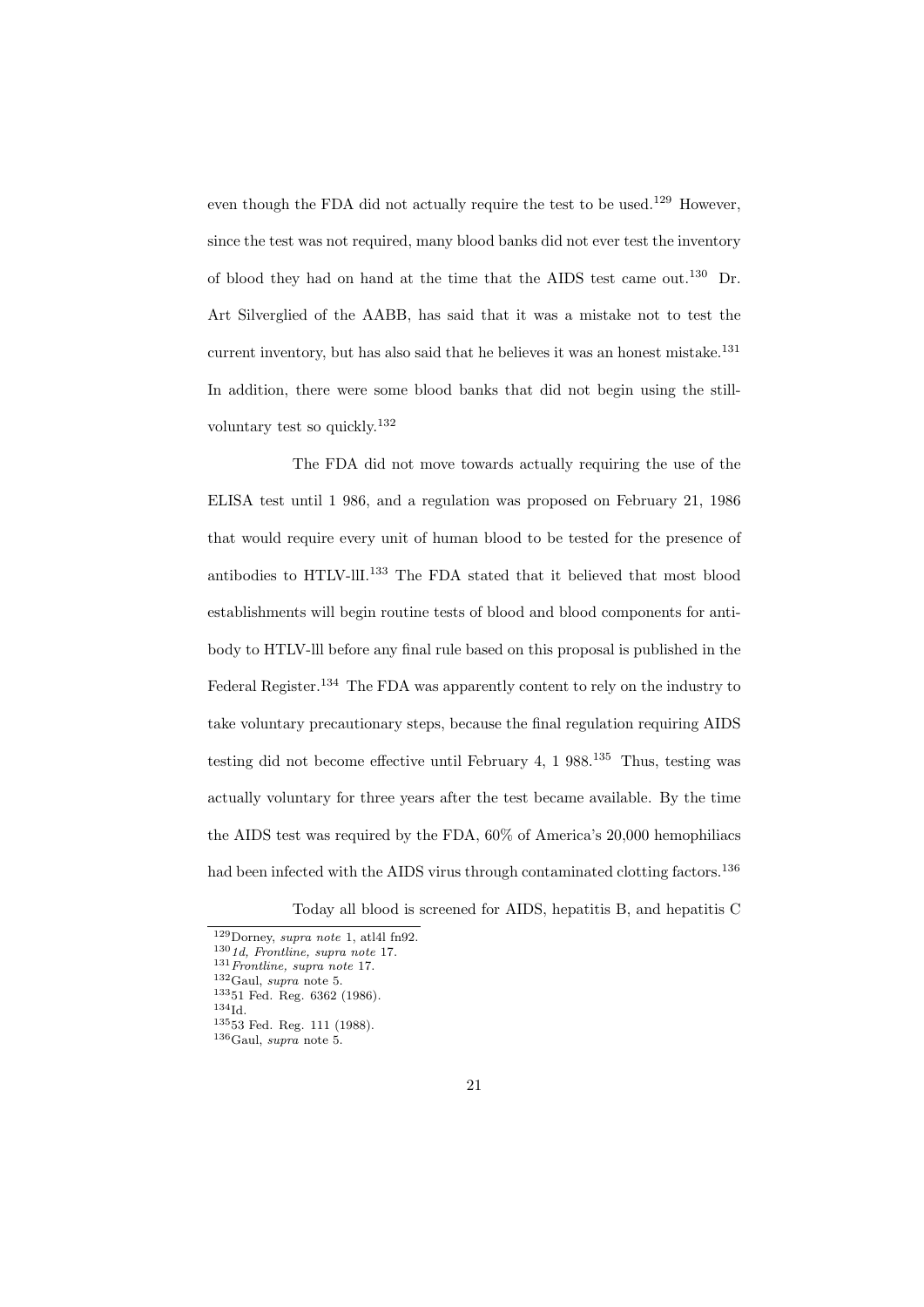and this has not created the blood shortage feared by the blood industry.<sup>137</sup> Many lawsuits have been brought by victims who were infected with AIDS through transfusion or blood products against various members of the blood industry, but most plaintiffs have not been successful.<sup>138</sup> A class action lawsuit was filed in September 1993 against the five blood product companies and the National Hemophilia Foundation on behalf of 1 0,000 hemophiliacs who were infected with the AIDS virus through contaminated blood products.<sup>139</sup> However, it is generally very difficult to win a case against members of the blood industry because: 1) the industry is shielded from strict liability and contract claims in nearly every state by blood shield laws and 2) most courts have held that the professional standard of care will apply on a negligence claim, thus allowing the inadequate response of the entire industry to the AIDS crisis to serve as a defense for an individual defendant. $140$ 

IV.Why?: The Reasons for the FDA's Failure to Protect the Nation's Blood Supply

Dr. Conant told a Congressional subcommittee that: It is my view that between 1 2-22,000 Americans were infected with [the AIDS virus] as a direct result of blood transfusion, because of the failure of blood banks to screen out high risk donors, the failure of the blood industry to try to accurately disseminate information to their member blood banks, the failure of the regulatory

<sup>137</sup>Blood Safety Supply, supra note 4, at 1 (statement of Congressman Dingell).  $^{138}\rm{Dorney,}\,supra$  note 1, ati 30.

 $139$  Frontline, supra note 17; Dorney, supra note 1, at lSOfn 151.

<sup>140</sup>Michael J. Miller, Strict Liability, Negligence and the Standard of Care for Transfusion-Transmitted Disease, 36 Arizona Law Rev. 471 (Summer 1994); Blood Supply Safety, supra note4, at 1 5 (testimony of Dr. Ross Eckert).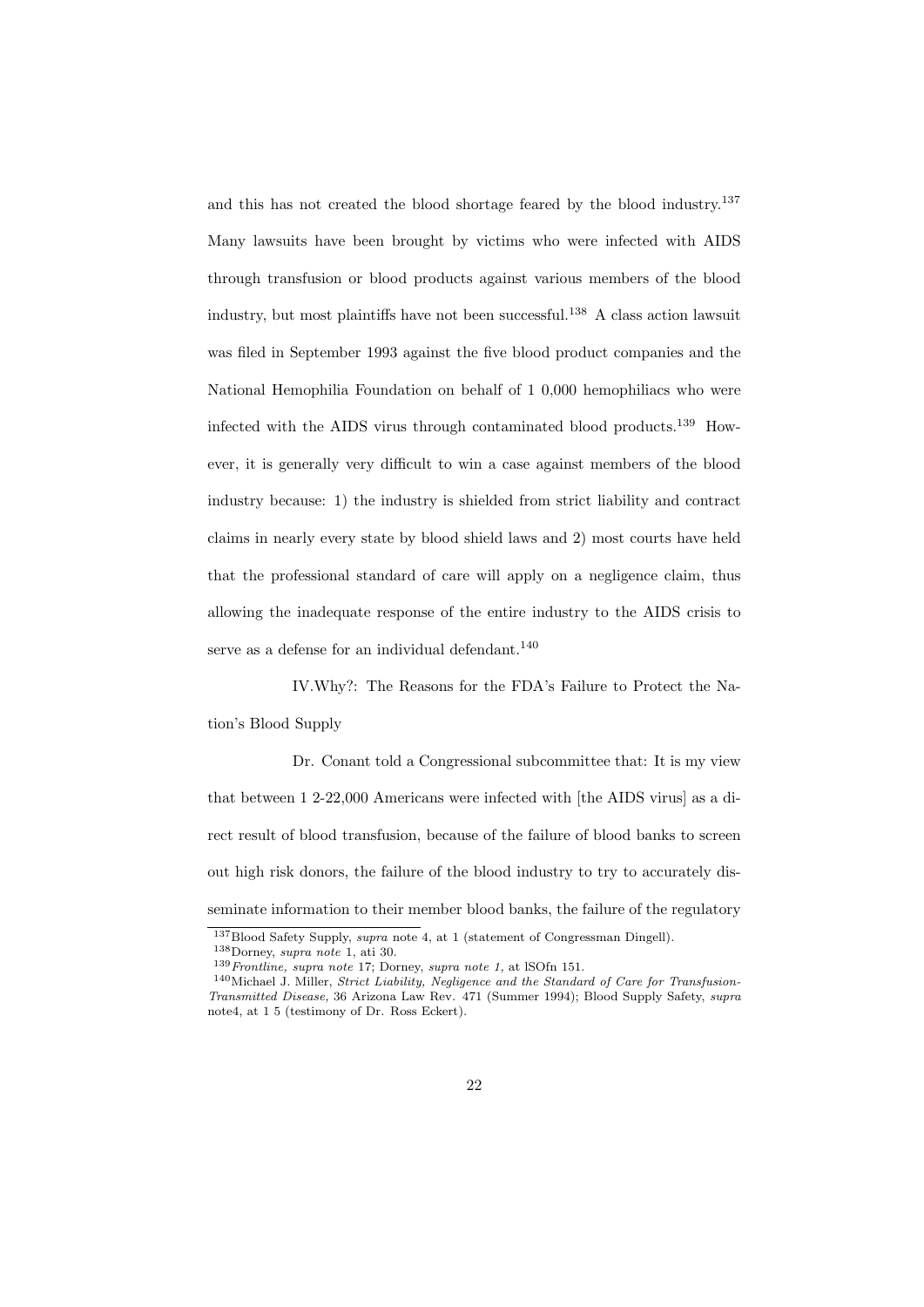Agency, namely the division of Biologicals of the Food and Drug Administration (FDA), to demand minimum standards of donor evaluation and products screening, and a failure of the Centers for Disease Control (COC) to demand accountability of the blood industry and the blood regulators.<sup>141</sup>

Most people seem to agree that the blood industry and the FDA failed to properly safeguard the nation's blood supply in the early 1 980s. Since the blood industry is firmly under the regulatory control of the FDA, it would have been easy for the government to step in and remedy the poor response of the blood industry to this crisis, but it did not. The CDC could only offer advice, it did not have the regulatory power to require donor screening or blood testing.<sup>142</sup> Only the FDA had that power, and they chose not to use it – they never required aggressive donor screening or surrogate testing and in fact the weak guidance they did provide was not even in the form of binding regulation. In all fairness, however, it must be remembered that this was a time of uncertainty and no one really knew how deadly AIDS would turn out to be. Had the consequences that resulted been known, undoubtedly more aggressive action would have been taken. However, even though the extent of the danger was unknown, it was clear that there was some danger to the blood supply and thus uncertainty cannot provide an easy excuse for inaction. Congressman Dingell called the FDA's regulatory policy of that time kinder and gentler, and indeed commented that it was a far too kind and far too gentle version of the now-discredited FDA-wide 'honor system' of the  $1\ 980\mathrm{s}.^{143}\,$  Indeed, current

<sup>141</sup>Blood Supply Safety, supra note 4, at 1 2 (statement of Dr. Marcus Conant).

<sup>142</sup>Gaul, supra note 5.

<sup>&</sup>lt;sup>143</sup> Blood Supply Safety: Hearings Before the Subcommittee on Oversight and Investigation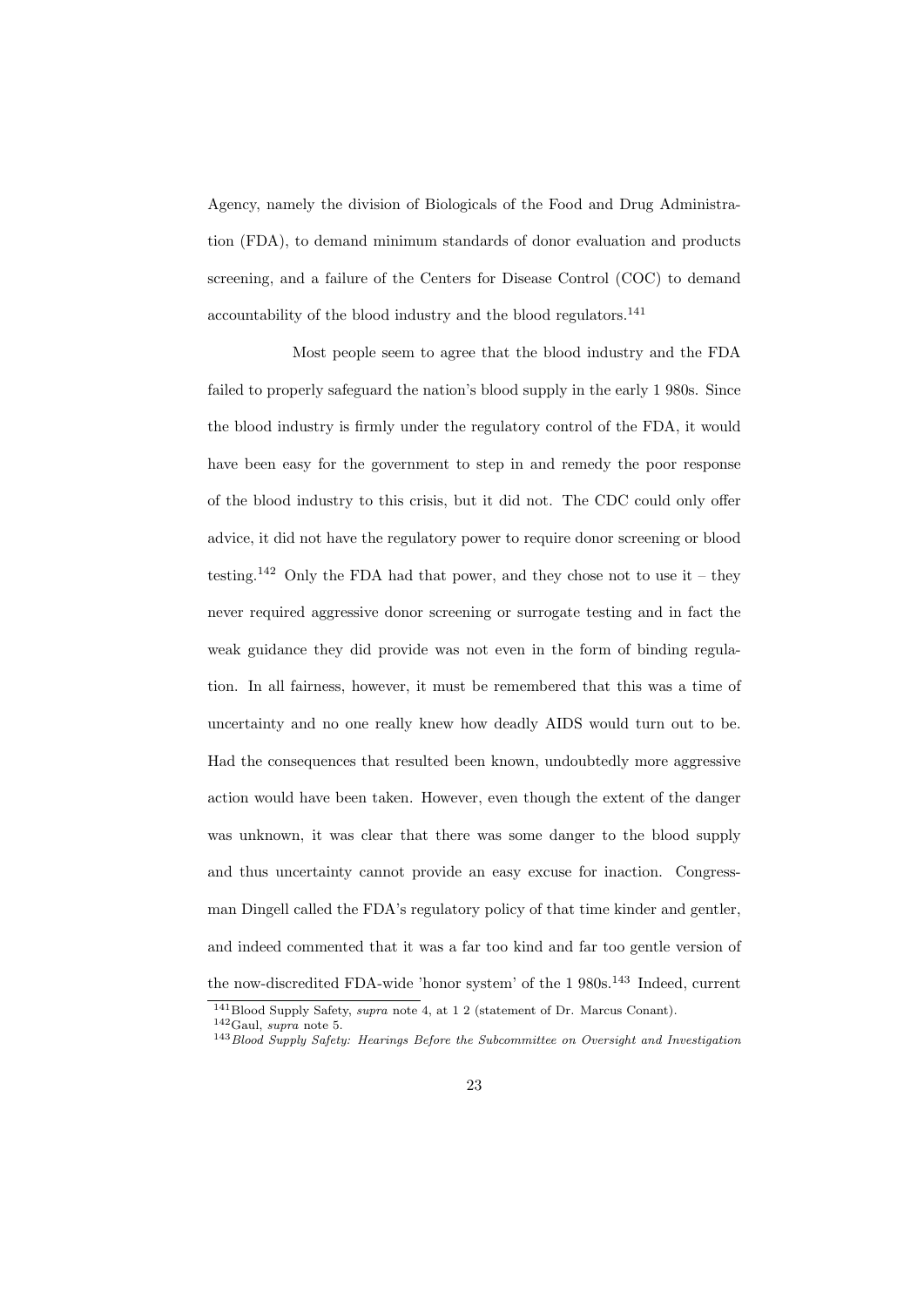FDA Commissioner David Kessler said in 1 993 that the 1 980s represented a collegial approach to regulated industry and that the blood industry has generally not assumed adequate responsibility for putting in place and following the basic quality assurance programs and standard operating procedures required to assure the safety of the blood supply.<sup>144</sup> He called for a change in the culture and practices of the blood industry and of FDA as well.<sup>145</sup>

Dr. Francis of the CDC summarizes his view of what happened during this period and why: '83 and '84 were the lost years and they were lost on the first year because of the Joe Bove-AABB-Red Cross bury your head in the sand approach to AIDS. The first year, they just kind of ignored it. And then came the second year, starting in January of-or December of '83, going onwards, where the Blood Product Advisory Committee said, 'Okay, now we really do need to recommend hepatitis B testing, at least,' and then they all voted, 'Well, we need a task force to evaluate it.' And by the time the task force got to evaluate it, then Margaret Heckler and Bob Gallo stood up and said, 'Now we're going to have a test,' and so a whole other year goes by and they still did nothing. And so this combination of the first year of sticking your head in the sand and the second year of having your expectations come that we have an HIV test around the corner, when you knew it was going to take a long time, just combined to kill tens of thousands of Americans.<sup>146</sup> This explanation seems fairly reasonable, even if oversimplified. It is generally agreed that the

of the House of Representatives Committee on Energy and Commerce (Blood Supply Safety III), 103rd Cong., 1 st Sess., at 1 (1 993)(statement of Congressman Dingell).

 $1441d$ ., at 21 (testimony of Dr. David Kessler).

 $145$ ld, at 20 (testimony of Dr. David Kessler).

 $146$  Frontline, supra note 17.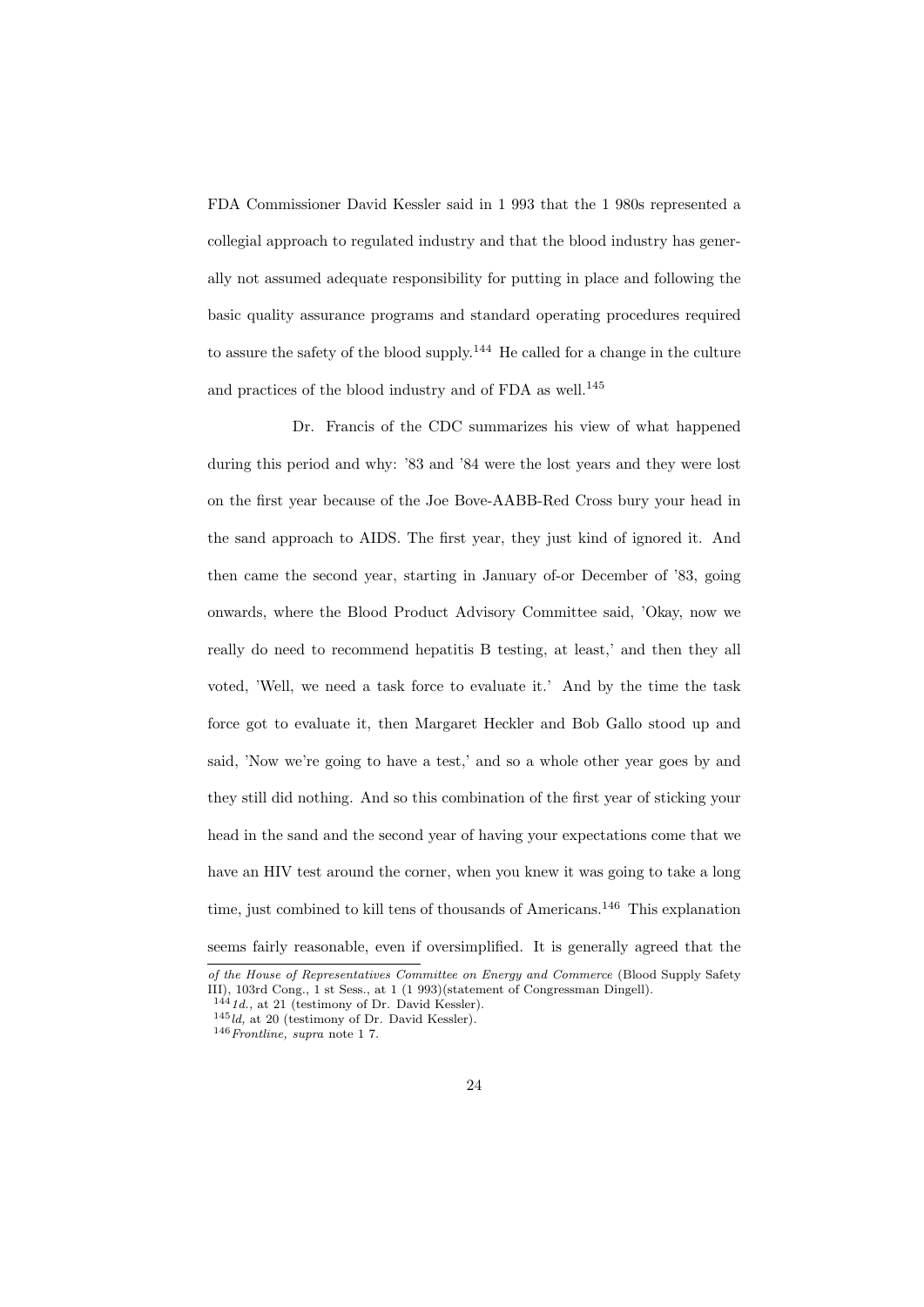FDA relied on the industry for guidance and in fact the FDA clearly followed the desires of industry over the recommendations of the COC during this entire time period. In addition, there was some indication that the FDA was waiting for an AIDS test when it issued its April 1 984 statement that hepatitis B testing should not be used exclusively because other tests might later prove to be better. Undoubtedly the promise of a test for the AIDS virus had some influence on the inaction of the blood industry and the FDA during 1984.

The central reason why the FDA never proposed any strong recommendations or regulations during this period appears to be their reliance on the desires of the blood industry. The FDA apparently blindly followed the advice of the Blood Products Advisory Committee during this period, and that committee consisted almost exclusively of members of the blood industry at that time.

So why was the blood industry so strongly opposed to taking safeguards to protect the nation's blood supply in the early 1 980s? When a Congressional Subcommittee met to hold hearings regarding the safety of the blood supply in 1990, Congressman Bliley asked: Was the decision not to test made for purely economic reasons, at cost of countless lives and of thousands or perhaps tens of thousands of blood-transfusion recipients now testing positive for the AIDS virus?<sup>147</sup> The decisions made in the early 1 980s by the blood industry were surely not made on solely an economic basis. This really was a time of uncertainty – the AIDS virus had not been isolated and there was thus obviously

<sup>&</sup>lt;sup>147</sup>Bbood Safety Supply, *supra* note 4, at 4 (statement of Congressman Bliley).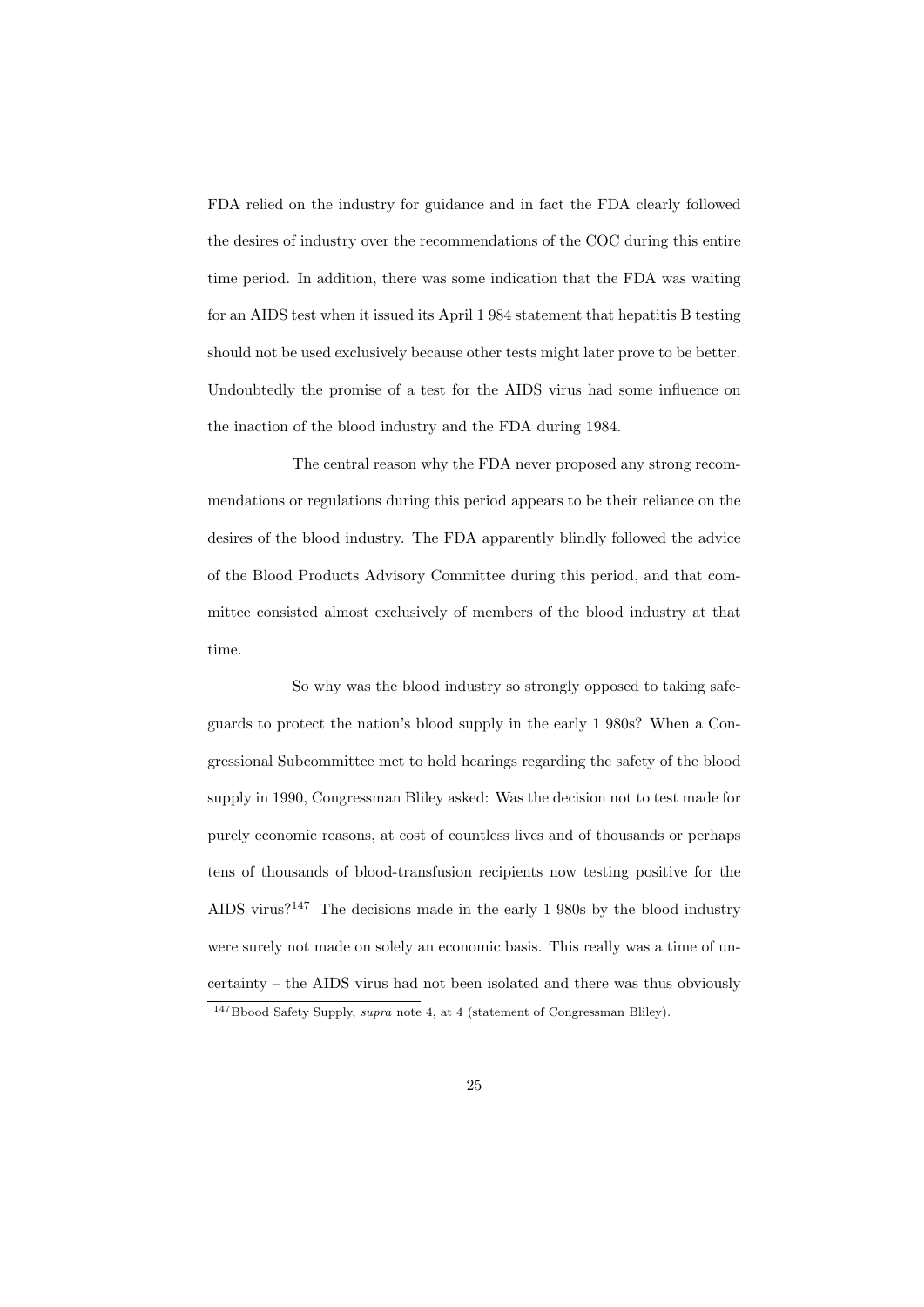no way to test for it directly. There were, at least at the beginning, real doubts on the part of some people whether this disease really existed. Thus it appears that this was a situation where it was easy to slip into a state of denial and to pretend there was not a major problem, that it was something more trivial than it was. Dr. Engleman stated at a Congressional hearing: In my view, they were acting in good faith and they were doing the best they could, but they were blinded. They did not objectively analyze the data that was available.<sup>148</sup>

Although this tragic situation was undoubtedly not solely caused by cost factors, they certainly played a very large role. At the meeting of the AIDS Task Force of the FDA's Blood Products Advisory Committee, the blood bankers argued that hepatitis core antibody testing would be too expensive, stating that testing could add \$1 2 to the cost of a unit of blood and that it would also be costly to recruit new donors to replace the 6% of donors whose blood would test positive for hepatitis core antibodies.<sup>149</sup> They had similarly argued cost at the January 4, 1983 meeting with the CDC. Dr. Aaron Kellner of the New York Blood Center had stated at that it would cost New York City over \$5 million to implement surrogate testing, including the cost of the tests, the cost of the paper work, and the value of the blood discarded in the estimated 5% of samples where a healthy donor would be ruled out by surrogate testing.<sup>150</sup> He claimed that the cost would be \$1 00 million a year nationally, and thus he

<sup>148</sup>Id. at 96 (testimony of Dr. Edgar Engleman).

 $149$ Shilts, supra note 1 8, at 434.

 $^{150}\mathrm{Drake},$   $supra$  note 44.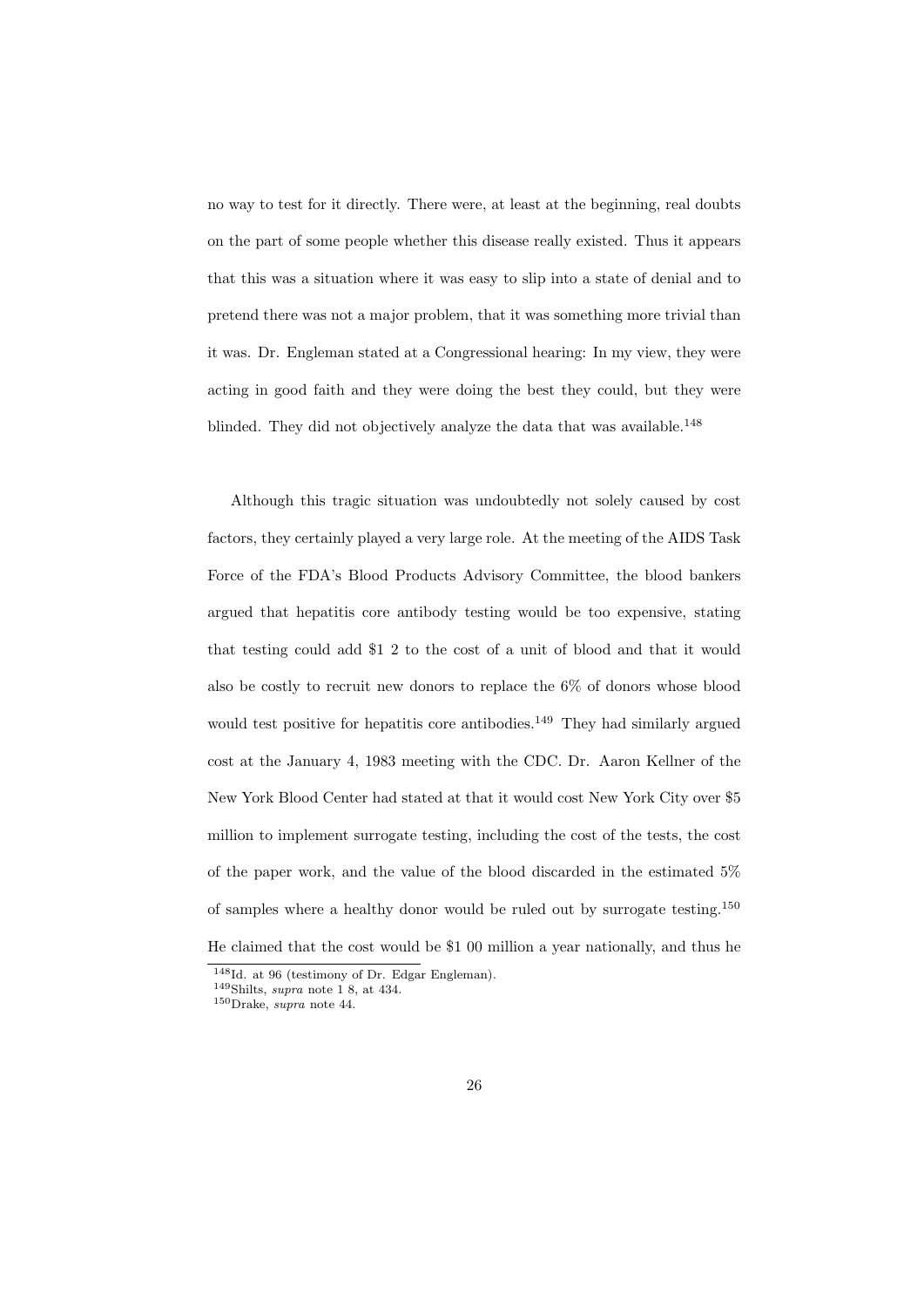opposed widespread testing.<sup>151</sup> It is not clear that the additional cost would have really been unreasonable, however. Dr. Asher, Chairman of the Board of HemoCare, claimed that his own company was doing surrogate testing during this period and the price of his platelet concentrates were still significantly lower than those of a competing blood center nearby that did not do the testing.<sup>152</sup> In addition, it seems reasonable to believe that additional costs of testing could be passed along to consumers in the price of the blood or blood product. These products are a matter of life and death – the American attitude has generally been that price is no object when it comes to health care, and thus it seems unlikely that a rise in the price of blood would not make people decide to stop purchasing needed blood or blood products.

In addition to explicit cost concerns, the blood industry was concerned about the lack of adequate donors. They were afraid that a requirement of donor screening or blood testing would cause a blood shortage. As for donor screening, they were afraid that too many donors would be eliminated and also that the simple fact that personal questions about high risk behaviors were asked would cause some people to become unwilling to donate blood voluntarily.<sup>153</sup> As for surrogate testing, estimates at that time were that 3-6% of blood would be rejected as a result of implementing hepatitis core.<sup>154</sup> The blood bankers were concerned about the amount of safe blood that would be rejected by these surrogate tests since the tests were obviously not specific for the AIDS virus.<sup>155</sup>

 $151$   $Id.$ 

<sup>152</sup>Blood Supply Safety, supra note 4, at 86 (affidavit of Dr. Thomas Asher).

 $1531d$ , at 10 (testimony of Dr. Marcus Conant).

<sup>154</sup>Id.at 78 (testimony of Dr. Ross Eckert), 94 (affidavit of Dr. David Dejongh).

 $1551d$ , at 27 (statement of Dr. Ross Eckert), 77 (testimony of Dr. Edgar Engleman).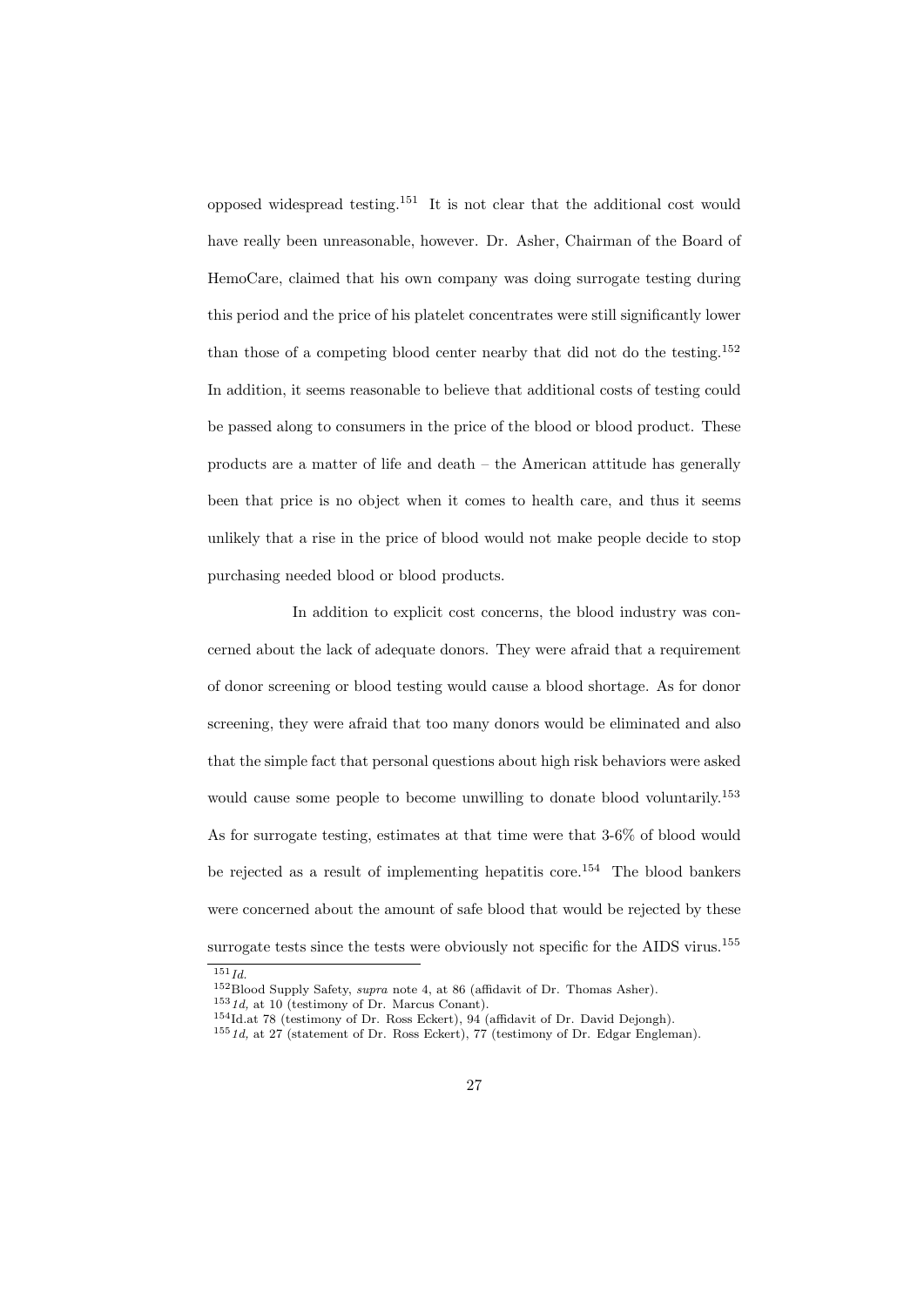There is some disagreement as to the blood industry's actual concerns in regard to the potential blood shortage. Dr. Oscar Ratnoff, a hematologist at Case Western Reserve University, believes that it was the fear of losing donors that motivated the inertia about surrogate testing, fear that they would not have the blood supply that was needed for the care of patients rather than a primary concern about cost.<sup>156</sup> However, Dr. Ross Eckert, Professor of Economics and Legal Organization at Claremont McKenna College and member of the FDA's Blood Products Advisory Committee from 1987 to 1 991, argues that these supply concerns are in the end really arguments about operating costs because the industry was deeply concerned about the cost and effort of replacing the rejected donors that would be necessary to keep the supply high if surrogate testing were implemented.<sup>157</sup> Also, perhaps this was all tied into the fact that if donors do not come to blood centers there will be no product to sell to hospitals and patients and thus new measures might threaten the financial viability of the blood banks.<sup>158</sup> In reality, all of these concerns were probably in the minds of blood bankers around the country.

Another reason the blood industry did not want to require donor screening was that screening out male homosexuals would be intrusive, unethical, and institutionalize a stigma on groups already prone to prejudice and persecution.<sup>159</sup> The blood industry allied themselves with the gay groups on this issue, meeting with the National Gay Task Force in January of 1 983 and

 $1561d$ , at 77 (testimony of Dr. Oscar Ratnoff).

 $1571d$ , at 27 (statement of Dr. Ross Eckert), 76 (testimony of Dr. Ross Eckert).

 $1581d$ ., at 10 (statement of Dr. Marcus Conant).

 $159BNA$ , supra note 1 6, at 94.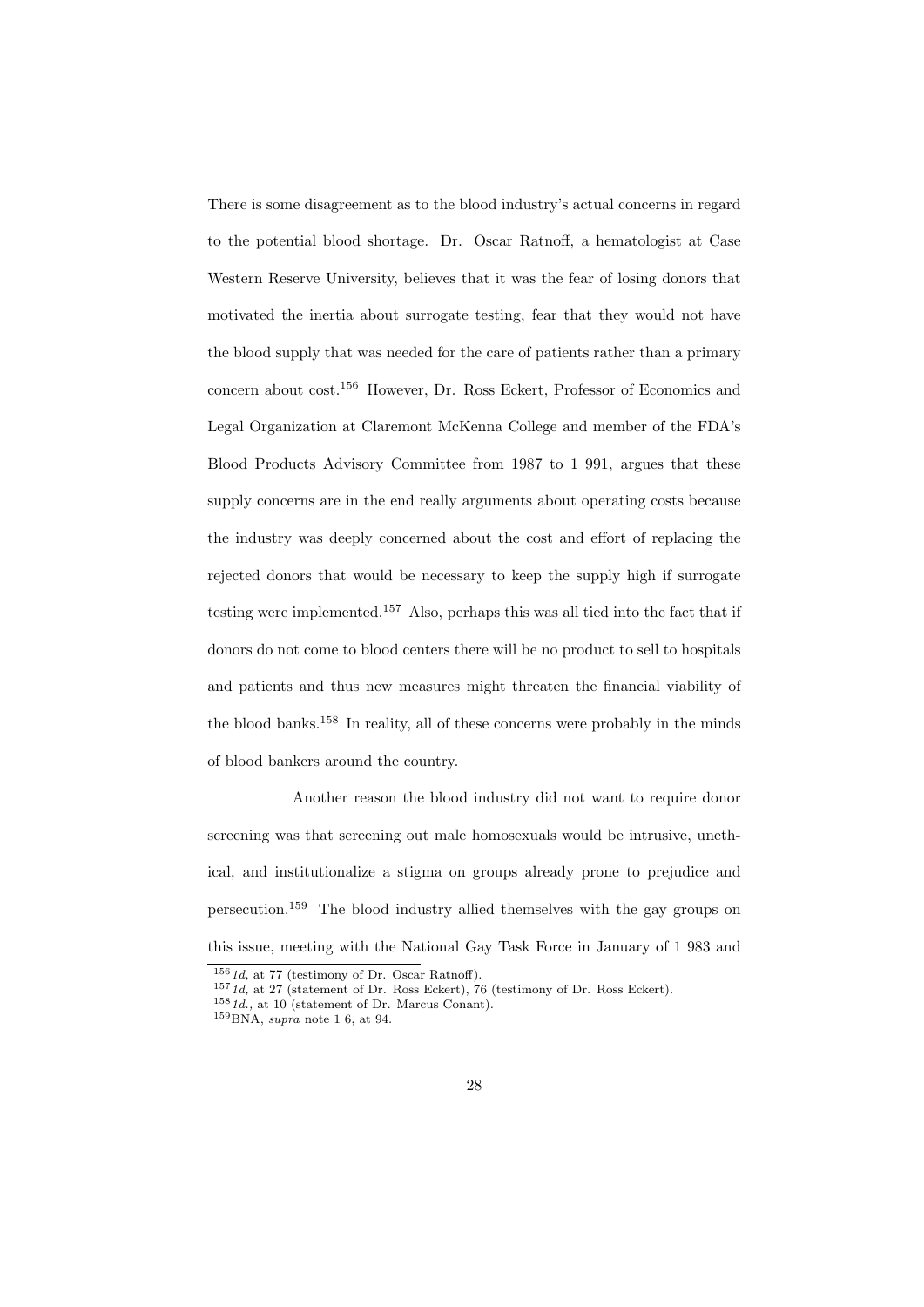together devising a statement asserting that donor screening was inappropriate.<sup>160</sup> Dr. Herb Perkins, the medical director of the Irwin Memorial Blood Bank in San Fransisco, used gay rights arguments to argue against hepatitis core antibody testing, claiming that the hepatitis testing would mark gay men with a biological pink triangle.<sup>161</sup> Although there may be valid civil rights arguments for the proposition that donor screening of male homosexuals is inappropriate, it seems a stretch to use gay rights rhetoric to argue against blood testing. Clearly a positive result on a hepatitis core antibody screening would be kept confidential and there is no discriminatory aspect to doing the same test on all blood samples. This type of argument begins to make one wonder whether the asserted civil rights concerns may have been used at least partially to cover up the blood banker's fundamental desire to keep costs down and maintain the status quo.

There was not any real pressure on the blood banks to take extra precautions. According to Dr. Eckert, [i]n most communities, blood banks are monopolies or cartels, so patients lack competitive market processes for protection.<sup>162</sup> Patients are generally unaware of what precautions need to be taken, and in any case are not in a position to take the time to obtain information when emergencies or illnesses requiring blood arise.<sup>163</sup> In addition, the public may rely on the FDA to protect them.<sup>164</sup> Thus, the general public cannot effectively produce competitive pressure on blood banks. It seems that the

 $160$ Shilts, supra note 18, at 224, 226.

 $161$ Id. at 226. Pink triangles were worn by gays in Hitler's death camps. Id

 $162$ Blood Supply Safety, *supra* note 4, at  $1\frac{5}{5}$  (testimony of Dr. Ross Eckert).

 $163$ ld, at 21 (statement of Dr. Ross Eckert).

<sup>164</sup>Id.at 1 5 (testimony of Dr. Ross Eckert).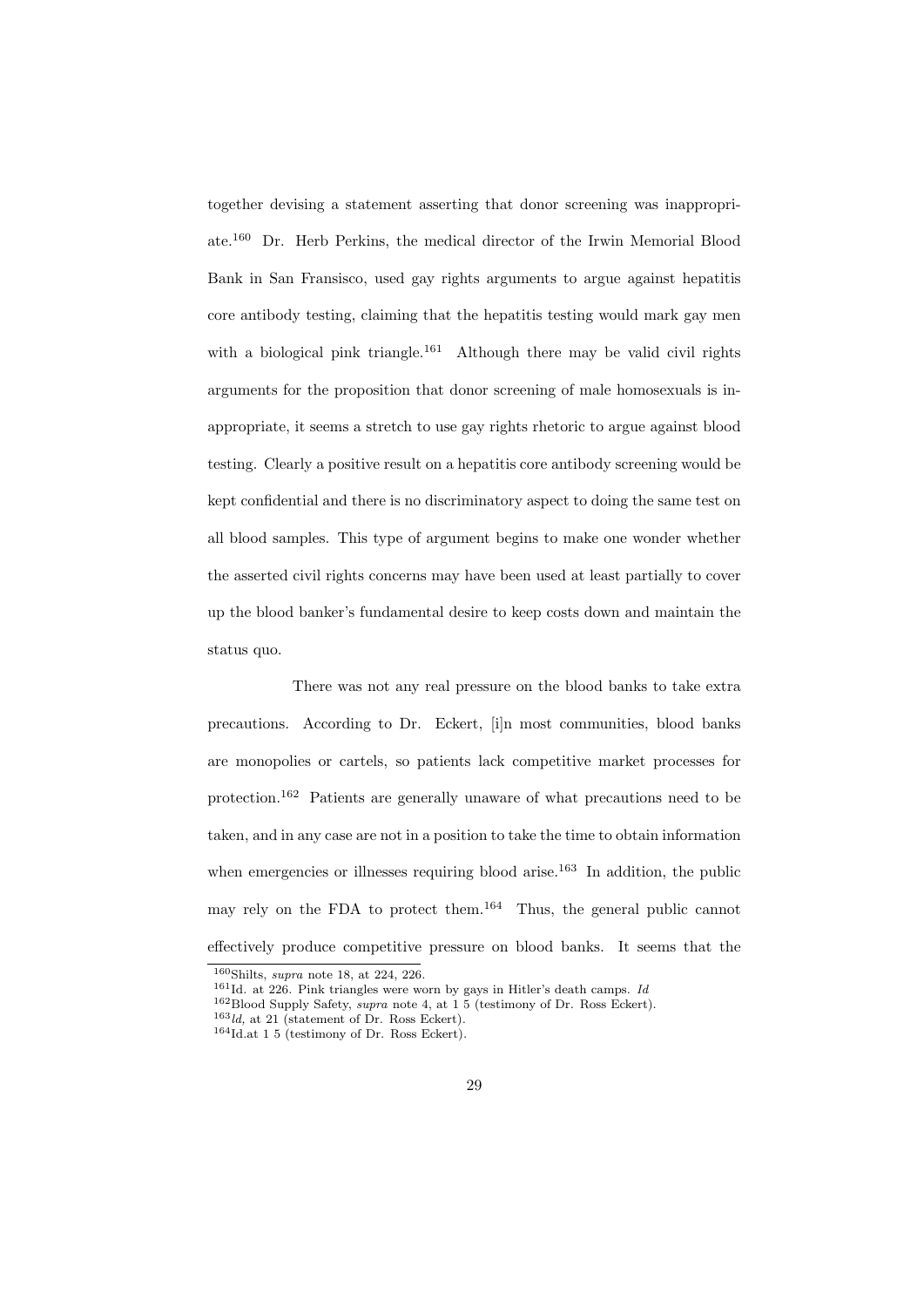hospitals that purchase the blood could have exerted pressure on the blood banks, but they apparently did not do so. Consumers of blood products such as clotting factors, however, can in fact exert pressure on manufacturers, and this may explain the fact that clotting factor manufacturers were more willing to take precautions than blood bankers (although even they fought formal requirements even though many manufacturers took precautions individually).

In addition to the lack of competitive pressure at the time, the blood bankers and blood product manufacturers lacked incentive to take new safety measures because they generally did not fear future liability the way other industries might. As mentioned above, the blood industry is shielded from strict liability and contract claims by state blood shield laws and industry custom will generally serve as a defense in a negligence action. This explains the desire for the industry to hang together so that the standard of care for the industry would be low. The immense criticism by the industry of those blood banks that did institute new safety measures and the pressure on other blood banks around the country to avoid beginning any new donor screening or blood testing are consistent with the desire to make sure the industry custom did not include donor screening or surrogate testing in an effort to avoid potential liability later. Dr. David Dejongh, Director of the Blood Bank at Charity Hospital in New Orleans during 1 983 and 1 984 has testified that his blood bank was under heavy pressure not to begin surrogate testing and that the blood banking industry feared that the institution of the Core test by some blood banks would create a standard of care by which other blood banks would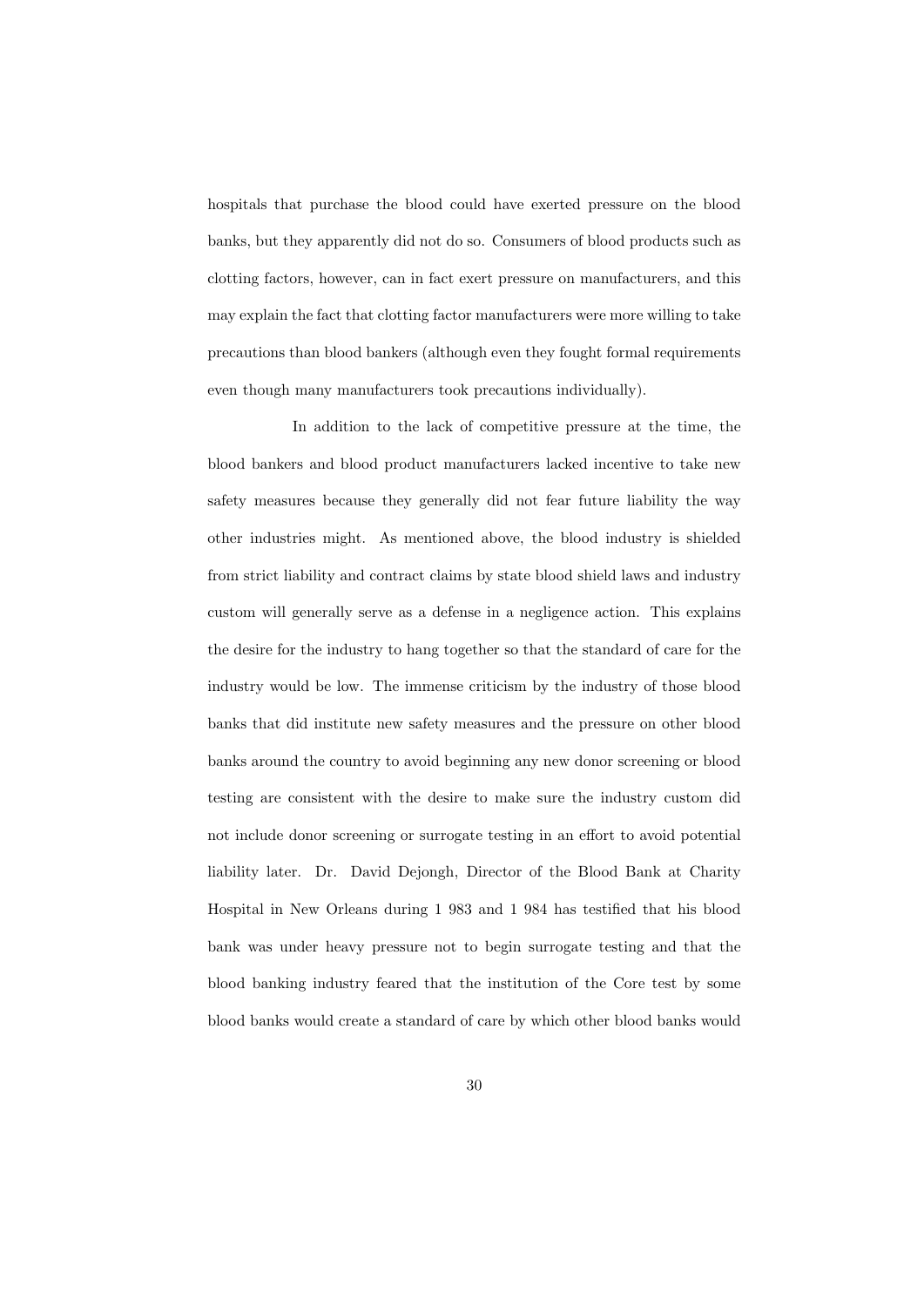be required to abide.<sup>165</sup> The industry apparently felt that they would not be held accountable if they all insisted together that nothing needed to be done. So, overall it appears that without sufficient competition, liability or regulation, the incentives of blood bankers to provide the service quality that consumers want are relatively weak.<sup>166</sup>

So the question then becomes: Why did the FDA listen to the blood industry instead of the CDC? It appears that from the beginning the FDA may have been skeptical of the CDC. In general, different federal agencies have different turfs, and each one is eager to protect its own territory.<sup>167</sup> The FDA may have become defensive early on, feeling that the COG was trying to infringe on the FDA's authority to regulate the blood industry by so openly recommending that the industry take specific precautions. At the first meeting in July 1 982, it has been reported that the FDA was keenly aware of maneuvers for control of turf. Some FDA regulators resented the CDC's brash invasion of what was plainly their territory, the blood industry.<sup>168</sup> It appears that at least at this first meeting, some FDA representatives simply did not believe that this so-called disease existed.<sup>169</sup> At the January 4, 1 983 meeting, again the FDA representatives seemed wary of the CDC and.. slightly irritated that the FDA's turf had been so brazenly invaded.. .. <sup>170</sup> If these reports of FDA's reaction are accurate, the actions of the COC may have contributed to the FDA's lax

 $168$ Shilts, supra note 1 8, at 1 70.

 $165$ Id., at 94 (affidavit of Dr. David Dejongh).

 $1661d$ ., at 1 5 (testimony of Dr. Ross Eckert).

<sup>167</sup>Conversation with Peter Hutt, January 23, 1 995.

 $169 \, 1d.$ 

 $\rm ^{170}Id.$  at 222.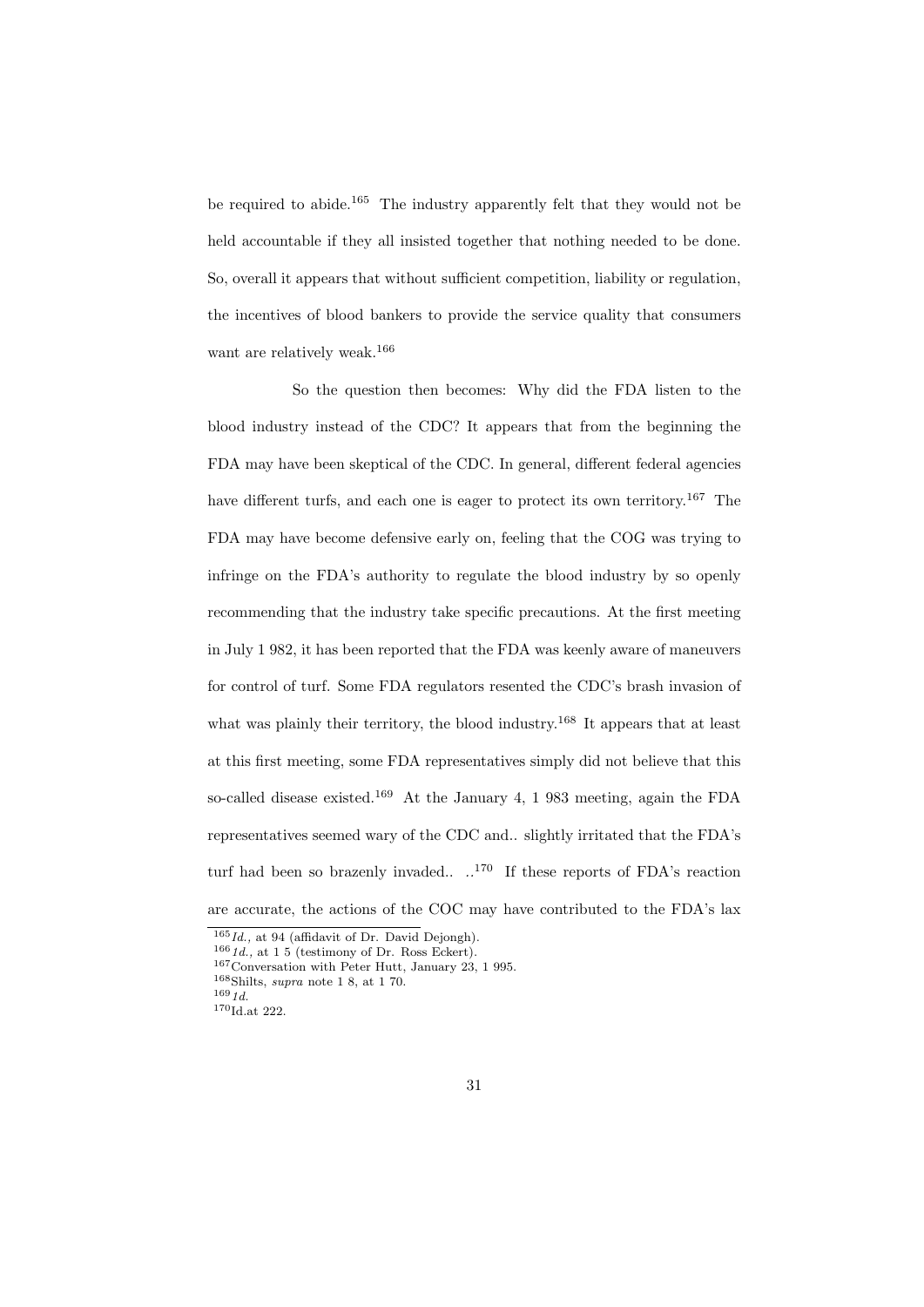response and unwillingness to follow the CDC's recommendations.

The more central issue, however, involves the FDA's alliance with the blood industry. Congressman Bliley asked in 1 990: Was there a conspiracy of silence by the blood industry and its regulators to hide the problem of transfusion AIDS?<sup>171</sup> ln reality, it appears that a conspiracy was not necessary because the FDA's decisions were virtually being made by the blood industry itself, through the Blood Products Advisory Committee. According to Dr. Conant, the FDA never attempted to bring into the review process individuals without ties to the blood bank industry who were expert in evaluation and treatment of patients with AIDS, or representatives from the hospital industry, American medicine or indeed the general public who would be receiving the blood that was drawn from infected donors.<sup>172</sup> The FDA apparently did not even give much if any weight to the suggestions of its own researchers, rejecting the suggestion by Dr. Dennis Donohue, director for the blood and blood-products lab of the FDA, that the FDA should require hepatitis core antibody testing. Indeed, Dr. Donohue, stated that given the task force membership, all efforts at initiating testing were doomed. Members were either in the blood industry or allied with blood interests... Both the task force and the blood advisory committee were clubbish groups devoted to little more than protecting the interests of blood banks.<sup>173</sup> The 1 988 Presidential Commission on the l-IIV Epidemic cited as an obstacle to progress the FDA's heavy reliance on the blood industry for advice

<sup>171</sup>Blood Supply Safety, supra note 4, at 4 (statement of Congressman Bliley). at 11 (testimony of Dr. Marcus Conant).  $172\text{Id}$ .

 $173$ Shilts, *supra* note 1 8, at 434.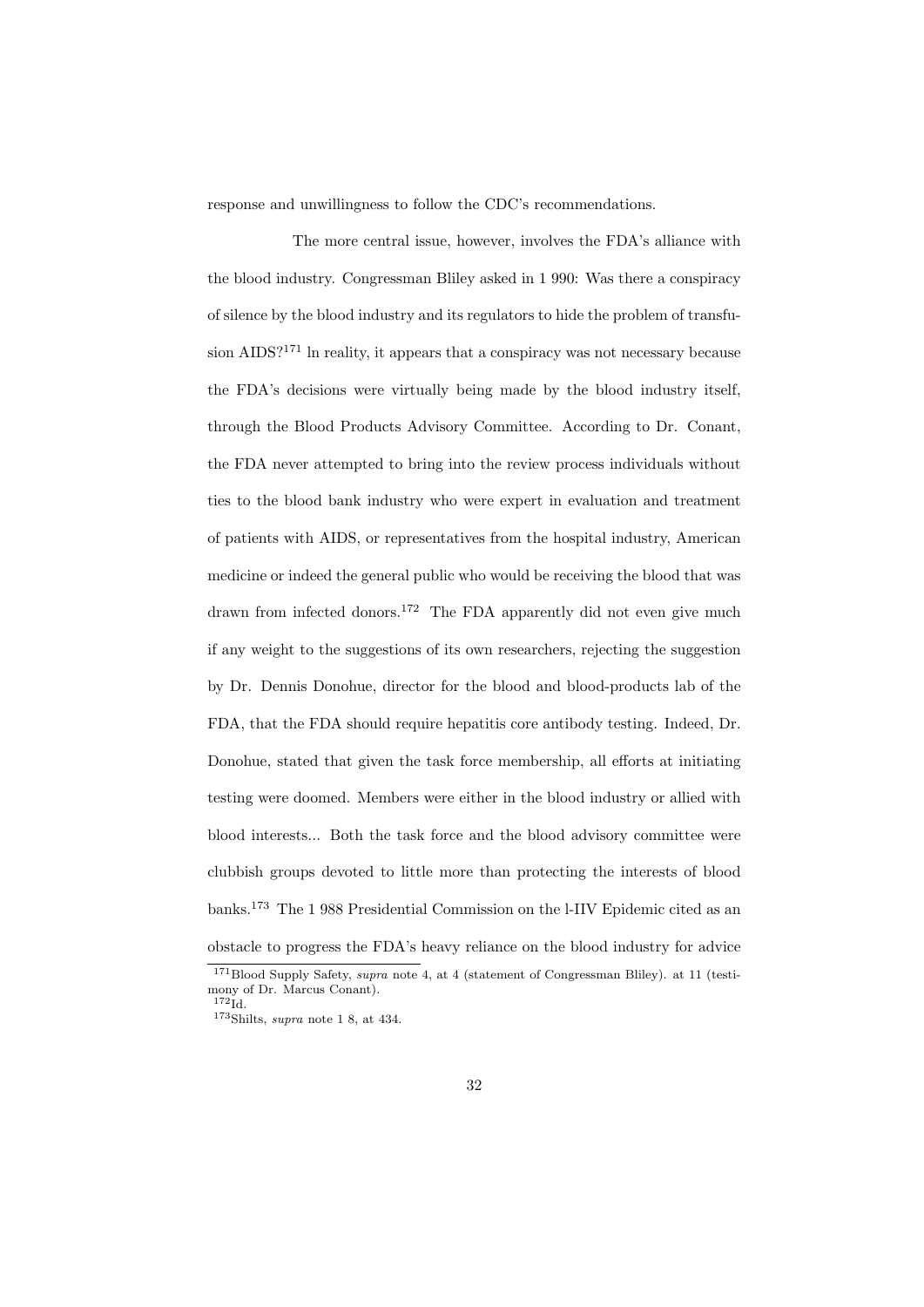on what standards to set – a relationship that presents a significant opportunity for conflicts of interest to arise.<sup>174</sup>

The FDA has traditionally placed a great amount of confidence in the blood industry to regulate itself.<sup>175</sup> The FDA's Blood Products Advisory Committee was formed in 1980 to advise the Commissioner in discharging his responsibilities as they relate to assuring safe and effective biological products and related medical devices.<sup>176</sup> Although the Committee's charter only provides that it serve to give advice, in reality the Committee helps to shape FDA's policies, and FDA officials virtually always follow the decisions and advice of the Committee.<sup>177</sup> The members were largely from the industry, until more diversity emerged in the later 1 980s. Dr. Asher stated that it's insular to a fault and it's very protective of its own self-interests, and [e]ven today, it remains what I call an Old Boys' Club.<sup>178</sup> Not only does the Advisory Committee consist mainly of allies of the industry, but Dr. Eckert, a former member of the Committee, stated that the information that the Committee receives in general is heavily skewed in favor of the blood banking industry over consumers.<sup>179</sup> He cites the fact that blood banks and their trade associations appear at Committee meetings consistently while consumers are virtually never represented.<sup>180</sup> Thus, Eckert claims that the Committee and the FDA as a whole simply cannot make balanced decisions because they do not receive balanced information

<sup>174</sup>Presidential Report, supra note 4, at 78.

 $^{175}\mathrm{Gaul,}$  supra note 5.

 $176 \, 1d.$ 

 $177 \frac{1}{1}$ 

 $178\,1d$ .

<sup>&</sup>lt;sup>179</sup>Blood Supply Safety, *supra* note 4, at 1 6 (testimony of Dr. Ross Eckert).

 $180$   $Id$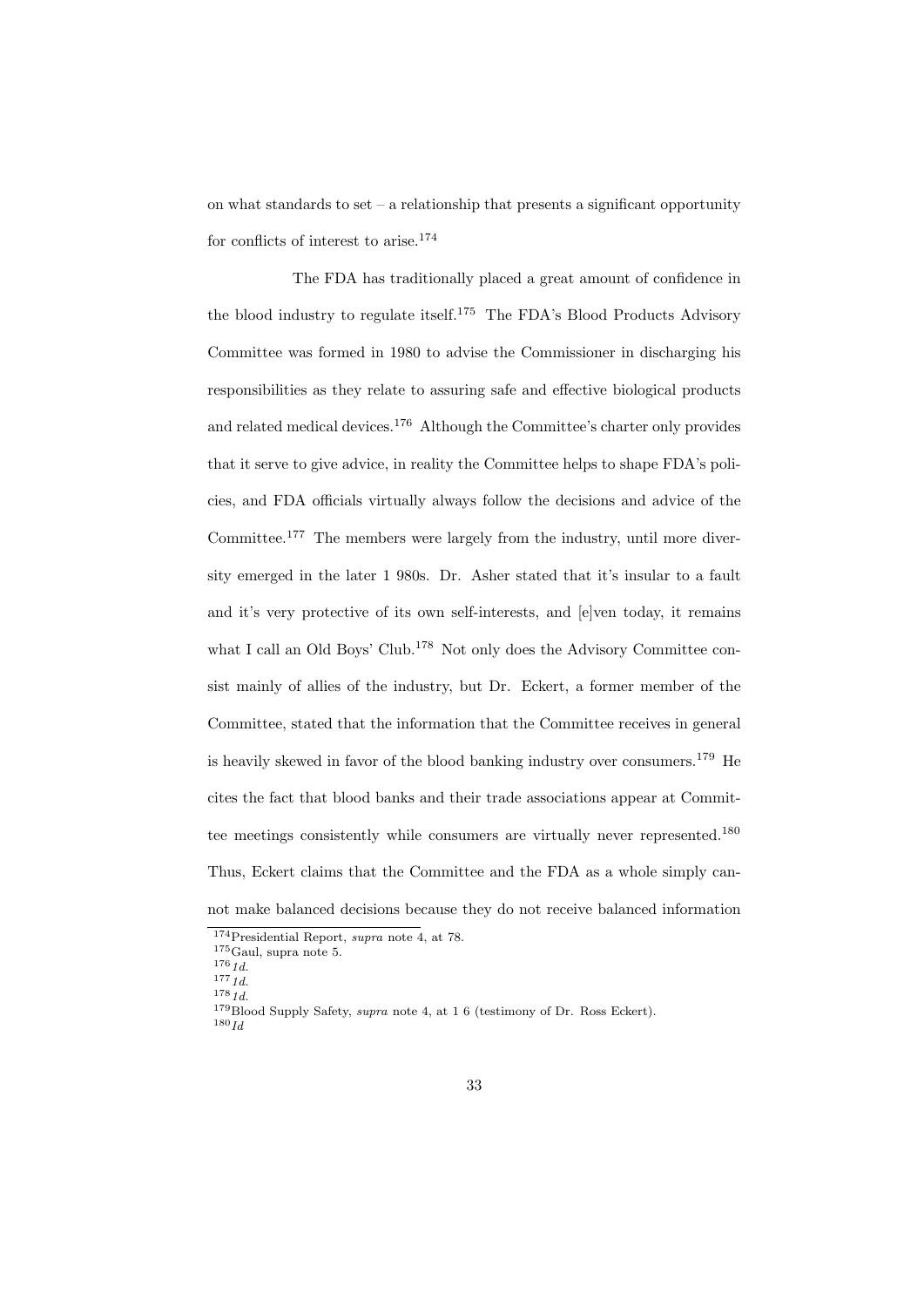and advice.<sup>181</sup>

The FDA undoubtedly appoints members of the blood industry to the Advisory Committee because it feels that they are very knowledgeable about these issues and thus make good advisors. However, the FDA must remember that it does have its own researchers and that members of any industry are always at least somewhat self-interested. The blood industry is no different, and thus their expertise, while it certainly provides a valuable source of information and advice, is not sufficient to justify such extensive control as was allowed between 1 982 and 1 985.

It could be argued that part of the FDA's inadequate reaction to the crisis of AIDS in the blood supply was a consequence of its limited resources. Dr. Francis, a CDC epidemiologist who has been extremely critical of the FDA's response to this crisis, admitted that the federal government was very limited in its resources, including the FDA and CDC, and the responsibility... was turned over to the blood bankers and they were the only ones that could respond fast enough.<sup>182</sup> Indeed, Frank Young, FDA Commissioner in 1 988, said that the agency was forced to adopt a crisis-management style due to its limited cadre of inspectors and overall cutbacks at the agency dating to the Carter administration... As a result of this strategy, the FDA is forced sometimes to disregard problems.<sup>183</sup> FDA's staff was cut from 7,799 to 6,963 full-time employees (nearly 11%) between January 1 981 and 1987. However, the limited resources of the FDA do not seem to provide a valid justification for its specific

 $\overline{181}$ *Id.* 

 $^{182}Fronline, \ super$  note 1 7.

<sup>183</sup>Gaul, supra note 5.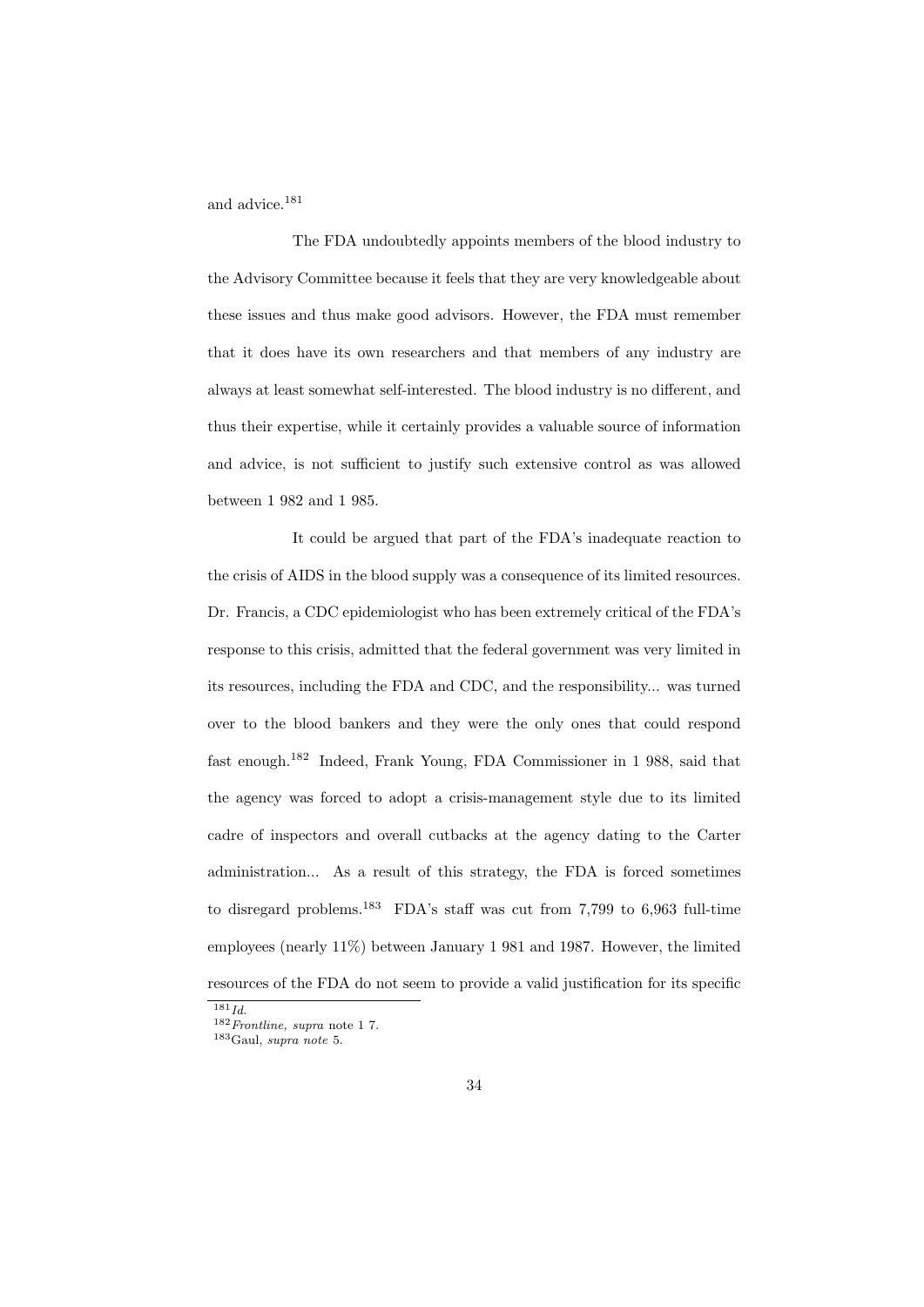decisions not to recommend aggressive donor screening or surrogate testing since the costs of those measures would have been borne primarily by the industry and not the FDA. The FDA did in fact spend the money to bring the Advisory Committee together numerous times and to assemble an AIDS task force, and it seems that a recommendation to implement donor screening or surrogate testing would not have imposed significant additional costs on the FDA, at least if recommendations were issued instead of actual regulations (which would require enforcement resources). The FDA's untimely decision to decrease the frequency of inspections in June of 1 983, however, may actually have been at least partially caused by the decrease in its resources, as the number of inspectors was decreased 22% between 1 977 and 1 984.<sup>184</sup> Nevertheless, even that reason seems inexcusable since the crisis of a dangerous new disease in the blood supply should have take priority over other areas under FDA's jurisdiction when allocating scarce resources.

One additional concern that may have influenced FDA's decision not to recommend aggressive donor screening may have been the fear that they might be sued by gay or civil rights activists. The FDA and members of its Advisory Committee may have been worried that if they were to recommend or require donor screening that would eliminate gay donors they would be faced with a claim alleging discrimination against gays. Thus, they may have felt that it was inadvisable to risk a lawsuit when there was really no risk of the FDA being sued if they did *not* require donor screening.

<sup>184</sup>Id.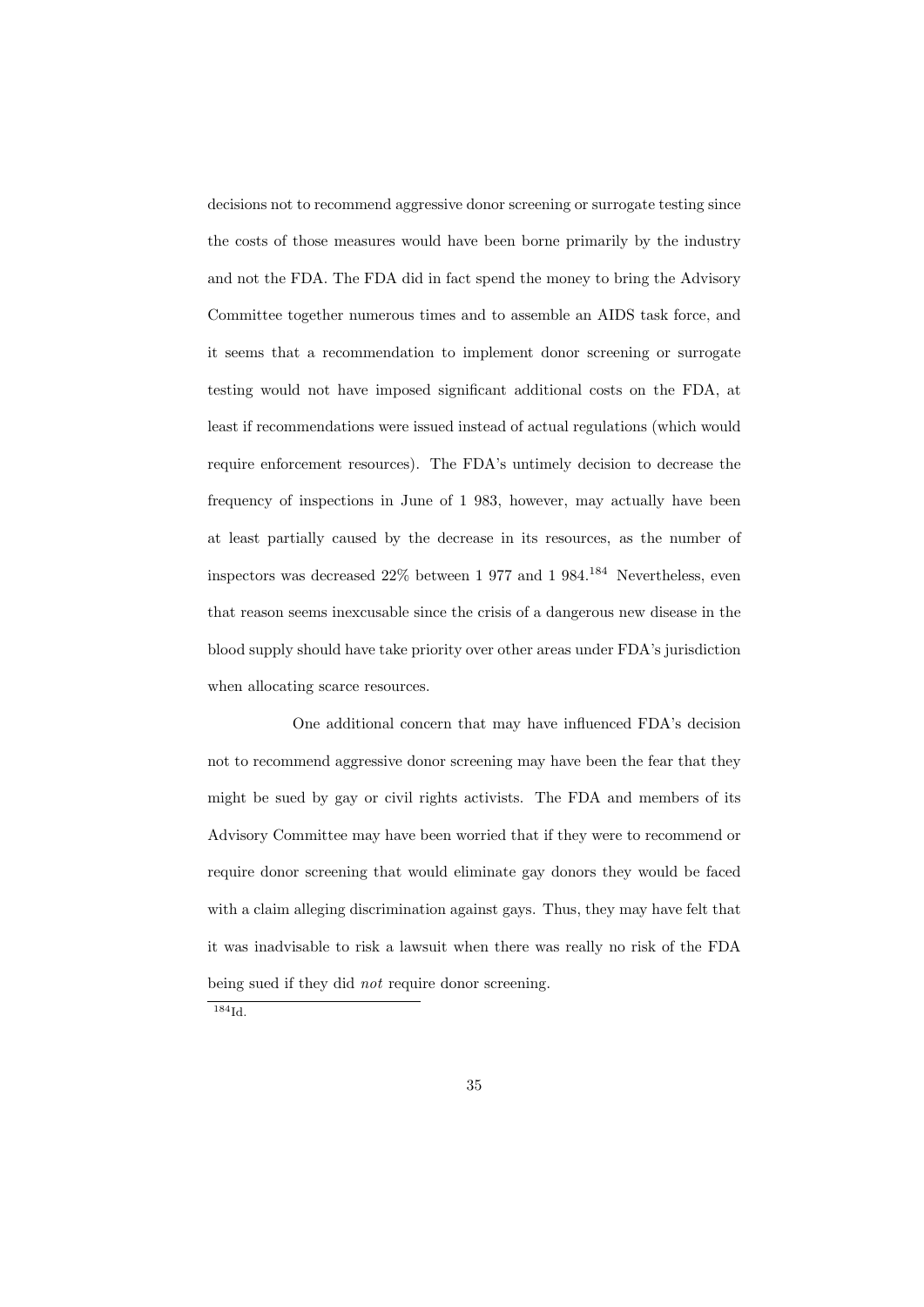Finally, it seems likely that, at least in part, the general course of action taken in this country regarding AIDS in the blood supply was affected by sheer politics and individual agendas. At the January 4, 1 983 meeting, it was clear that each group had come with its own agenda, and on most lists, stopping the potential spread of AIDS was secondary.<sup>185</sup> A reporter who attended that meeting remarked that the meeting was an excellent example... of when vested interests come into conflict with the bigger good, and people chose to side with the vested interest.<sup>186</sup> Gays were concerned about civil rights, blood bankers were concerned about their own financial viability, and hemophiliacs were concerned about the cost of their clotting factors. It is very possible that the FDA was worried about trampling on the interests of any of these groups, since they are all organized groups with potentially powerful lobbies.

V.What can be done? Proposed solutions to prevent such failures in the future

It is clear that there are significant problems with the way the FDA responded to the problem of the AIDS virus contaminating the blood supply in the early 1 980s. What is not so clear is what the strategy should be for the future when similar situations arise. Dr. Eckert noted that it is critical that the FDA and the blood banking industry have a plan to cope with the next lethal bloodborne virus or other agent when it arrives.., other than to primarily wait for better medical tests to be developed as they did in the case of hepatitis and AIDS.<sup>187</sup> The 1988 Presidential Commission on the HIV Epidemic

 $\frac{185}{\text{Shilts}}$ , supra note 1 8, at 220.

 $^{186}$   $Fronline, \ super$  note 1 7.

<sup>&</sup>lt;sup>187</sup>Bbood Supply Safety, *supra* note 4, at 1 6-7 (testimony of Dr. Ross Eckert).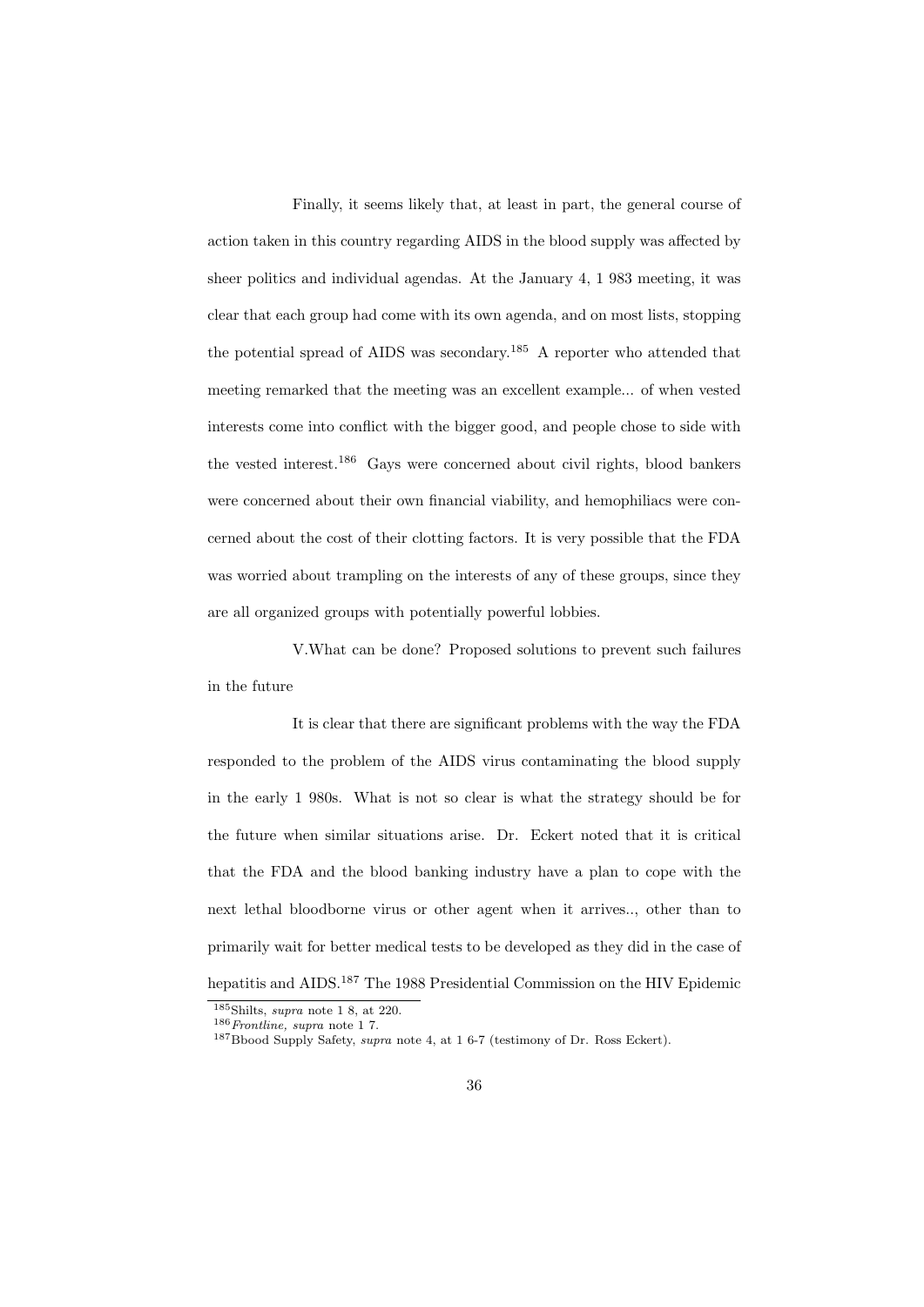recommended that the FDA should define a mechanism that quickly identifies a new threat to the safety of the blood supply and implements procedures that will abrogate that threat in order to ensure that the nation's blood supply is never contaminated.<sup>188</sup> However, they did not make any specific suggestions as to how this should be done.

A.Changing the way the FDA obtains information and makes decisions

The one change that commentators tend to agree on is that the makeup of the FDA's Blood Advisory Committee must be changed. As of March 1984, when the AIDS task force of the FDA Blood Products Advisory Committee was formed, virtually all members of the Advisory Committee (including the chairman) were either from the blood industry or allied with blood interests, and there were no members whose role it was to represent consumer interests, according to Dr. Dennis Donahue, director for the blood products laboratory of the FDA at that time.<sup>189</sup> As of 1 989, there were 11 voting members on the Committee, including one hematologist, one pathologist, one economist, five medical school faculty, and three blood bankers, with the chairman being from the blood banking industry.<sup>190</sup> In addition, there was one nonvoting consumer representative and one nonvoting plasma industry representative.<sup>191</sup>

The 1 988 Presidential Commission on the HIV Epidemic recommended that the Advisory Committee be restructured so that it represents the

<sup>188</sup>Presidential Report, supra note 4, at p. 79.

<sup>189</sup>Shilts, supra note 1 8, at 434.

<sup>&</sup>lt;sup>190</sup>Blood Supply Safety, *supra* note 4, at 29 (statement of Dr. Ross Eckert).  $191\, \overset{\_}{Id}$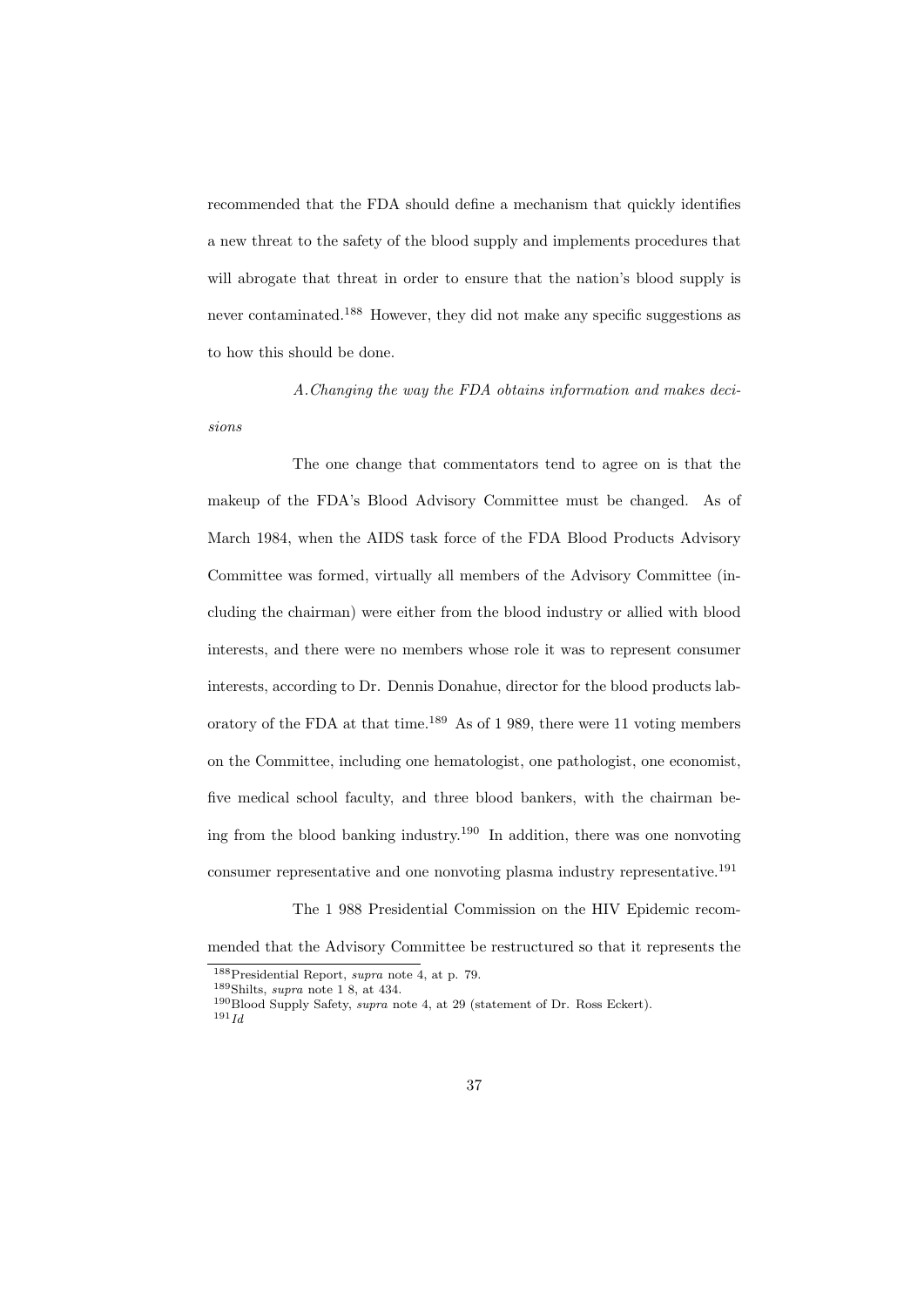entire blood products community, the plasma industry, the related academic community, and one or more public members.<sup>192</sup> Dr. Eckert, an economist appointed to the FDA's Blood Advisory Committee in 1 987, has proposed very specific changes in the Committee. He advocated elimination of the nonvoting industry representative, because [t]he committee gets adequate advice from blood products manufacturers from the floor each meeting.<sup>193</sup> In addition, Dr. Eckert believes that the consumer representative should be given a vote, as well as appointing additional voting members who are expected to represent consumers.<sup>194</sup> Physicians who specialize in relevant areas and primarily treat patients with diseases that use a lot of blood or blood products would be excellent choices to represent consumers while also serving as an early warning system of new problems in the blood supply.<sup>195</sup> Dr. Eckert also argues that only one member of the committee should be a blood banker, and that person should not be chairman of the committee. He believes that blood bankers are very well represented at every meeting and the committee thus gets plenty of their advice on almost every subject.<sup>196</sup> Finally, Dr. Eckert proposes that an economist should continue to sit on the Committee to provide a society-wide perspective.., of the effects of blood safety.<sup>197</sup>

The main point to remember is that the FDA exists to protect consumers, NOT the blood industry itself. Dr. Eckert has said that [t]he FDA has

 $192\text{P}_\text{residental Report}, \text{supra note 4, at 79}.$ 

<sup>193</sup>Blood Supply Safety, supra note 4, at 30 (statement of Dr. Ross Eckert).

 $194$  Id, at 1.6 (testimony of Dr. Ross Eckert), 30-1 (statement of Dr. Ross Eckert).

 $195\overline{Id}$ 

 $196\overline{Id}$ 

 $197 \frac{1}{1}$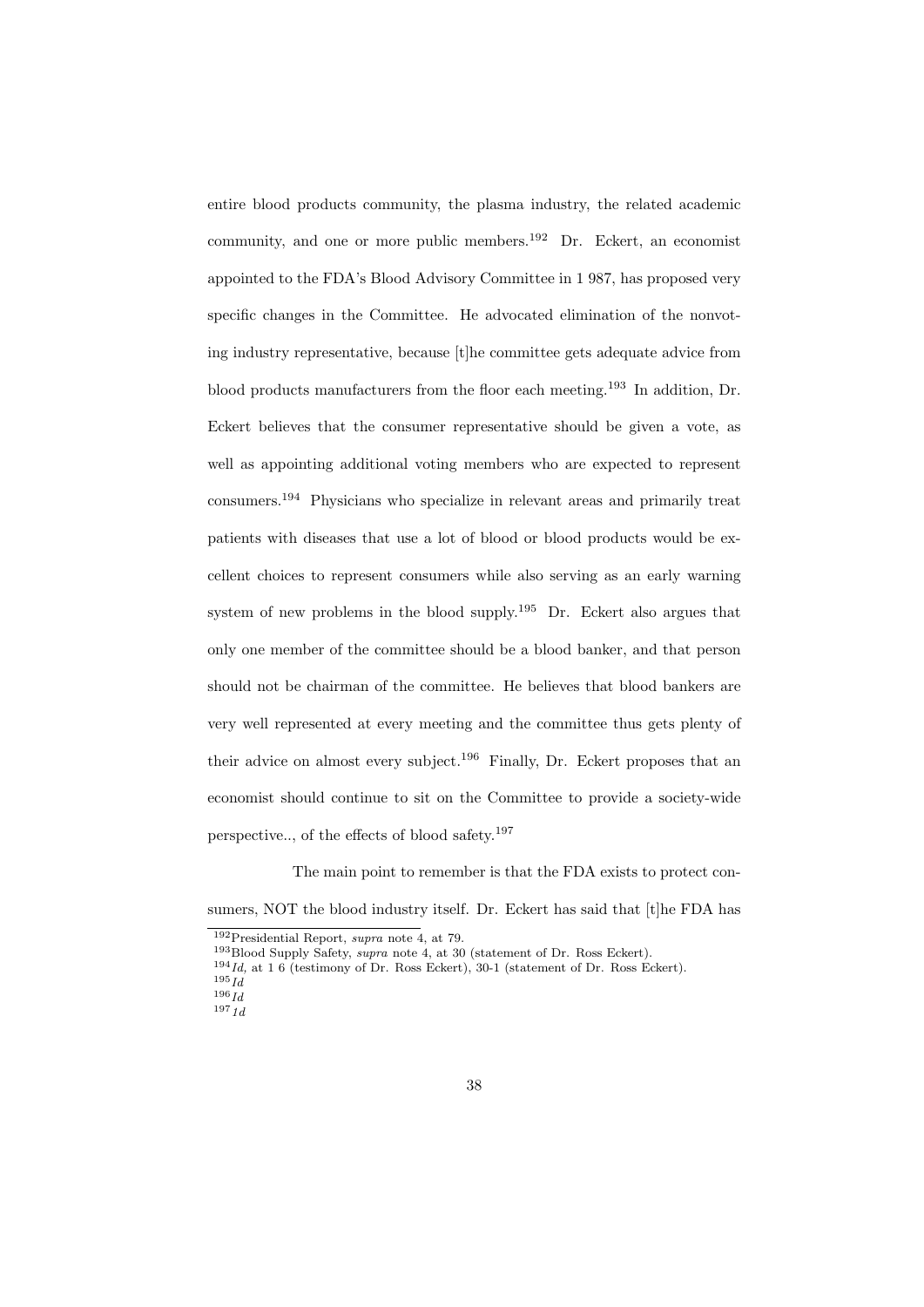over-relied on blood bankers to set the minimum standards it has, and that has resulted in a trade-off between the health interests of consumers and the interests of the blood banks.<sup>198</sup> Such a trade-off is simply inappropriate since the FDA's mission is to protect the public health. It seems that there is a natural conflict of interest when blood bankers and those clearly allied with the blood industry are advising the agency that regulates them. Limiting the number of blood bankers to one, as suggested by Dr. Eckert, thus seems appropriate because of this conflict of interest. However, it seems unfair to have a representative of the blood banking industry while not allowing a representative of the blood products industry to serve on the Committee. Dr. Eckert's argument that manufacturers do not need to be represented by having a member on the Committee because the Committee already gets abundant advice from the blood products manufacturers does not provide a distinction from the blood bankers since he agrees that blood bankers also give plenty of advice to the Committee at each meeting. The perspectives of the two different segments of the blood industry may be different and thus both segments should be represented instead of just one, out of fairness and a desire to achieve the goal of getting information from all possible sources and perspectives. Blood industry representatives should not be eliminated from the Committee completely because they are very knowledgeable and may provide important insights regarding the reality of the industry.

However, it seems critical that an advisory committee should be <sup>198</sup>Gaul, supra note 5.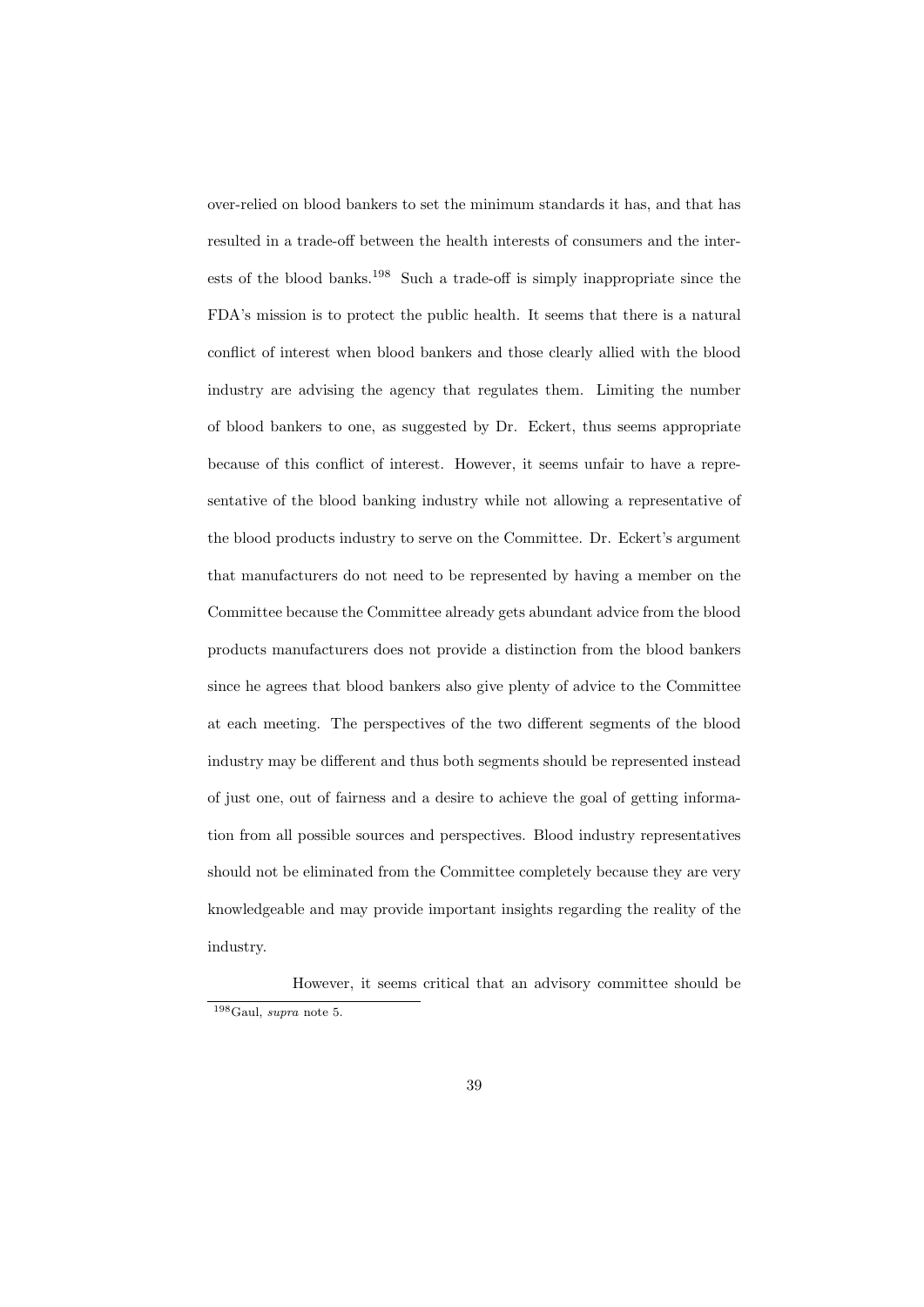made up largely of people that will not be biased in favor of the blood industry. This would include professors, physicians, and independent researchers who have special expertise in the area of blood and blood products. The majority of the Committee should consist of neutral individuals who can evaluate data objectively and give informed opinions about the scientific information and the potential societal impact of FDA's action or inaction. Finally, the Committee should contain two informed public or consumer members who can serve as advocates for the consumer perspective and thus provide some balancing to offset the two blood industry members.

In addition, the advice of the Blood Advisory Committee must not be automatically followed over the advice from the members of FDA's own blood product laboratory. The recommendations of the Advisory Committee are nearly always accepted by the FDA.<sup>199</sup> The FDA took the Advisory Committee Task Force's recommendation over that of their own blood product laboratory in deciding not to require surrogate testing in 1 984. The FDA has its own researchers for a purpose, and it seems appropriate to look to them for guidance along with the Advisory panel – in essence, a balance must be struck and no one should hold the proverbial trump card.

In addition to restructuring the FDA's system for obtaining advice from within its own agency, the FDA must try to work more closely with the CDC and seriously consider their recommendations. The CDC is the government agency that deals with epidemiology and has vast experience with blood-<sup>199</sup>Id.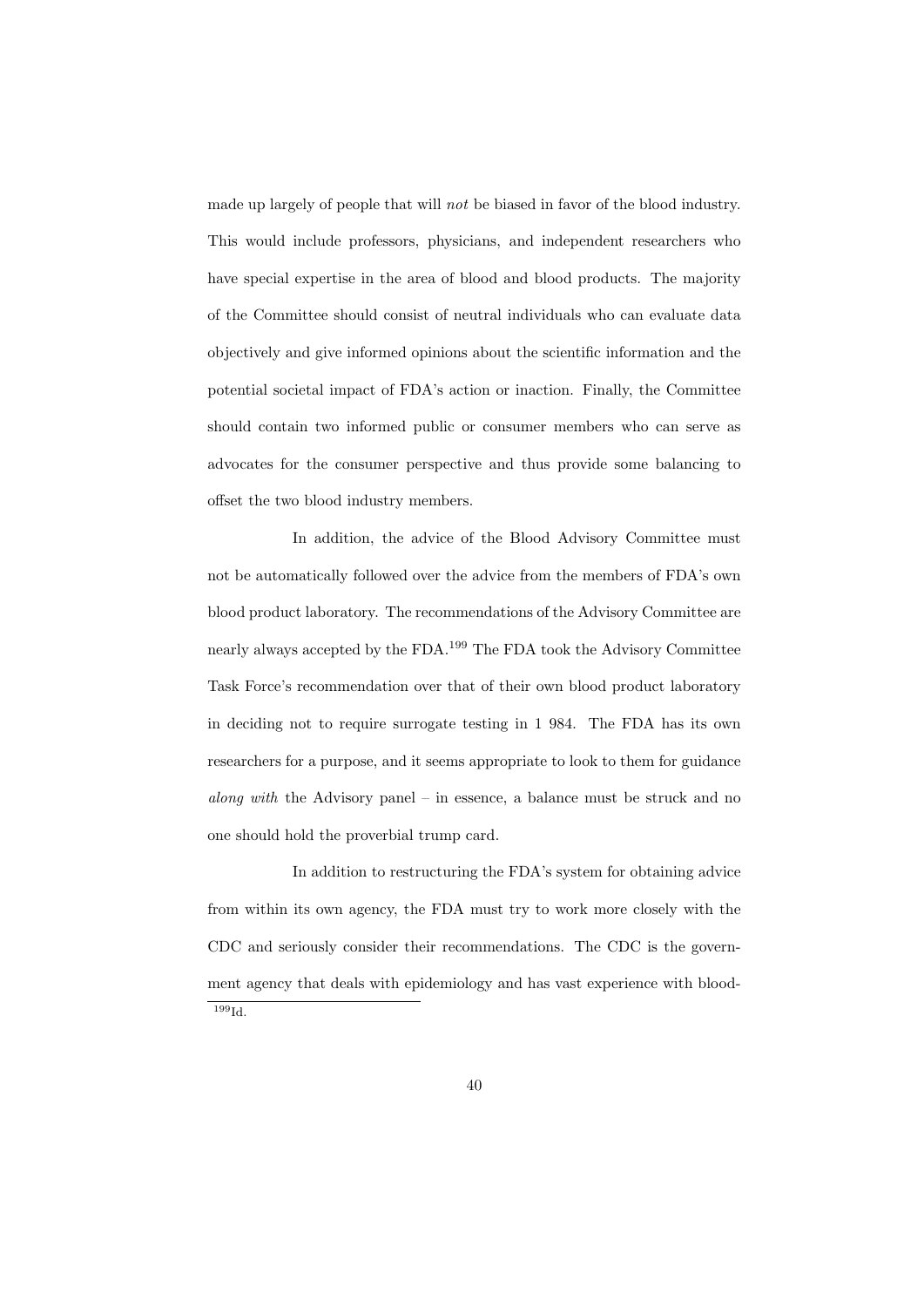borne diseases. The FDA should take advantage of that specialized knowledge and give great weight to CDC's suggestions instead of fighting them, as appears to have been the approach in the AIDS crisis. Perhaps it would be advantageous for the CDC and FDA to meet regularly in order to discuss potential blood borne diseases, in a setting where the blood industry representatives and other special interests groups are not present and the agencies can try to work together without playing the games that public turf battles entail. In the end, however, it seems that the FDA must simply learn to accept the fact that the CDC will usually learn of bloodborne diseases that pose a danger to the nation's blood supply first because of the focus of that agency. The FDA must take information from the CDC very seriously and work with them to identify appropriate safeguards.

As well as improving relations with the CDC specifically, the FDA needs to foster closer relationships with researchers and medical and epidemiological experts in general in order to receive all relevant information in a timely fashion. The 1 988 Presidential Commission recommended that the FDA's Blood Advisory Committee closely monitor advances in research and development to determine what changes in policy and practice are needed to preserve the safety of the blood supply.<sup>200</sup> Dr. Eckert also suggested that steps be taken to improve relationships between blood banks and medical research and teaching institutions so that new discoveries can be quickly applied by the blood banking community.<sup>201</sup> This closer relationship would be useful to the FDA as

<sup>200</sup>Presidential Report, supra note 4, at 79.

 $^{201}$ Blood Supply Safety, supra note 4, at 37 (statement of Dr. Ross Eckert).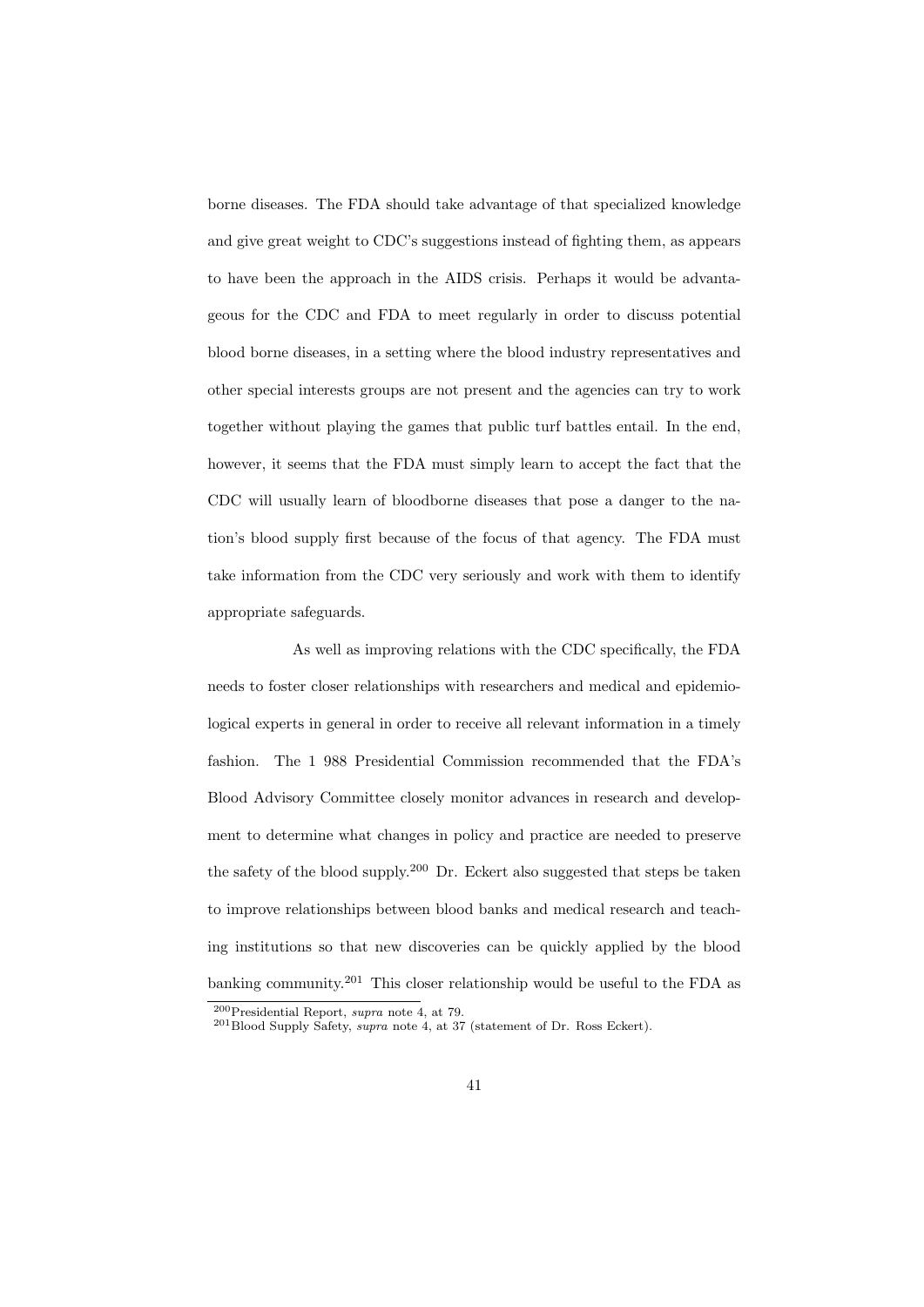well in providing quality regulation to protect the blood supply – an uninformed committee cannot provide up-to-date advice on what precautions are needed. Adding more researchers and physicians to the Advisory Board would be a step towards increasing the communication between the FDA and the medical research community.

### B.Adopting a policy of better safe than sorry

Blood, obviously, is essential to life. The safety of the blood supply is of utmost importance – if blood is unsafe, people die. It's that simple. Considering this fact, it seems that blood is one area where it is clearly best to adopt a policy of better safe than sorry. In the face of uncertainty regarding the threat of AIDS to the blood supply and how it could best be controlled, the FDA chose to do virtually nothing and take no precautions. Instead, the FDA should have done something, even if it may not have been the perfect solution in hindsight, and taken extra precautions when faced with this uncertainty.

The FDA should have required surrogate testing as soon as it was recommended by the COC. It appears that key researchers at that time believed that surrogate testing should be done and would be partially effective in stopping the spread of the virus. The FDA should not have been swayed by the interested blood banking industry into saying the testing should not be done, but instead should have been listening to the more objective scientists, including the director of it's own blood products laboratory, who recommended the testing. When it comes to the safety of our blood supply, cost should basically be no object. The FDA's duty is not to weigh the overall costs and benefits of certain actions, it's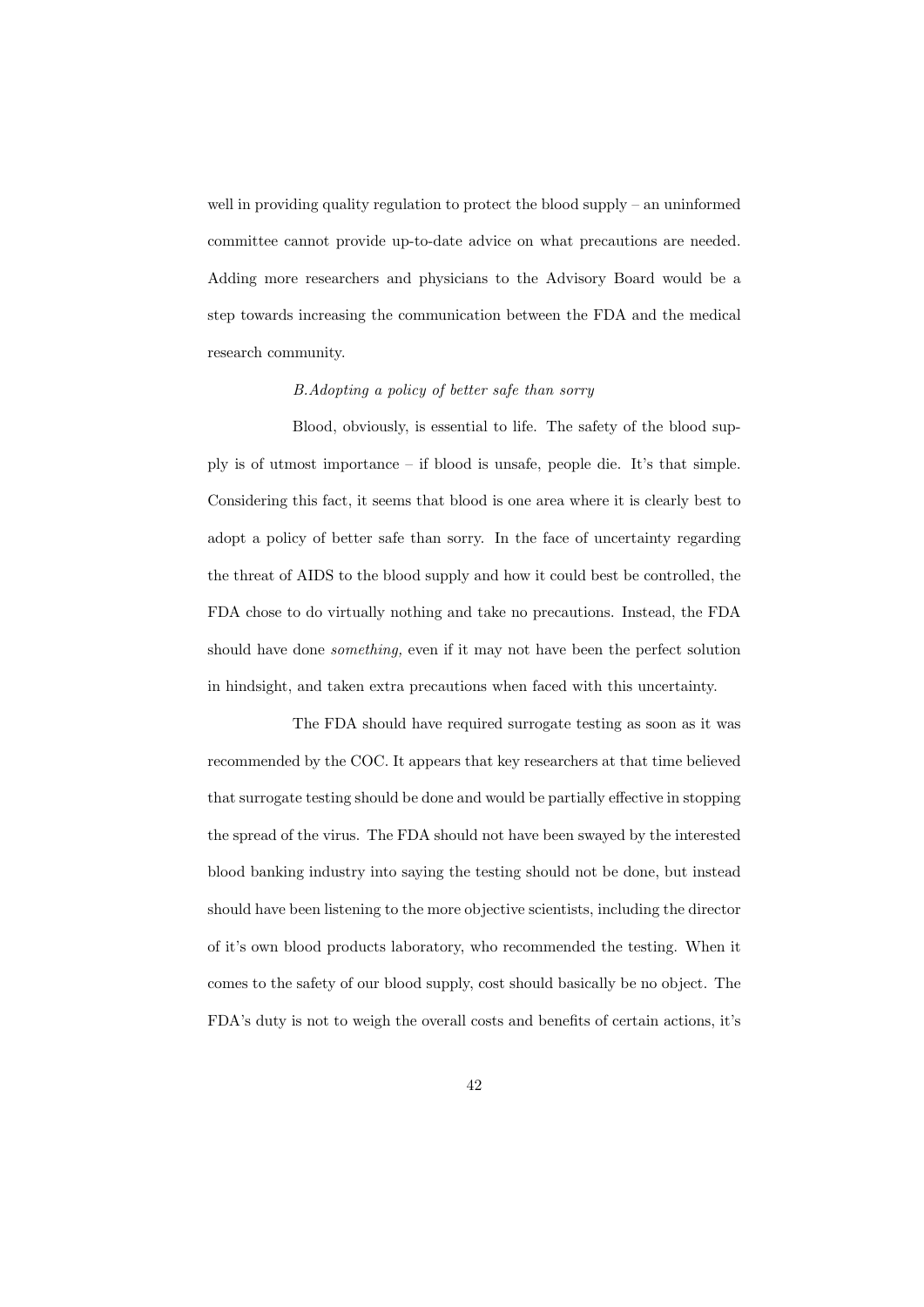duty is to protect the safety of the blood supply. The cost of surrogate testing should not have been a consideration for the FDA when it was determining what to require of the blood industry. In the future, in situations where an infectious agent can be partially screened out with surrogate testing, that testing should be required by the FDA in the interests of keeping the blood supply as safe as possible, even though it cannot be kept completely safe with only a surrogate test. A partial solution is better than no solution at all. The FDA's policy of the early 1 980s seems to have been If we can't fix it, why even try when it should have been OK, we can't fix it, but lets do the best we can and try to keep our losses to a minimum. It is inexcusable to sit around and wait until a definitive test is available, even if it is to be available in the near future – instead the alternative testing should be implemented and continued until the primary testing actually becomes a reality.

Surrogate testing could be ordered overnight without going through the lengthy notice and comment rulemaking procedure if the FDA for good cause finds (and incorporates the finding and a brief statement of reasons therefor in the rules issued) that notice and public procedure thereon are.., contrary to the public interest.<sup>202</sup> It seems that evidence of an epidemic that could be partially controlled would be sufficient to deem the delay caused by notice and comment procedures to be contrary to the public interest.

If the FDA does not wish to require surrogate testing, it may want to consider an alternative system for addressing the issue. In 1 978, the FDA  $202$ Administrative Procedure Act, § 5 53(b)(B).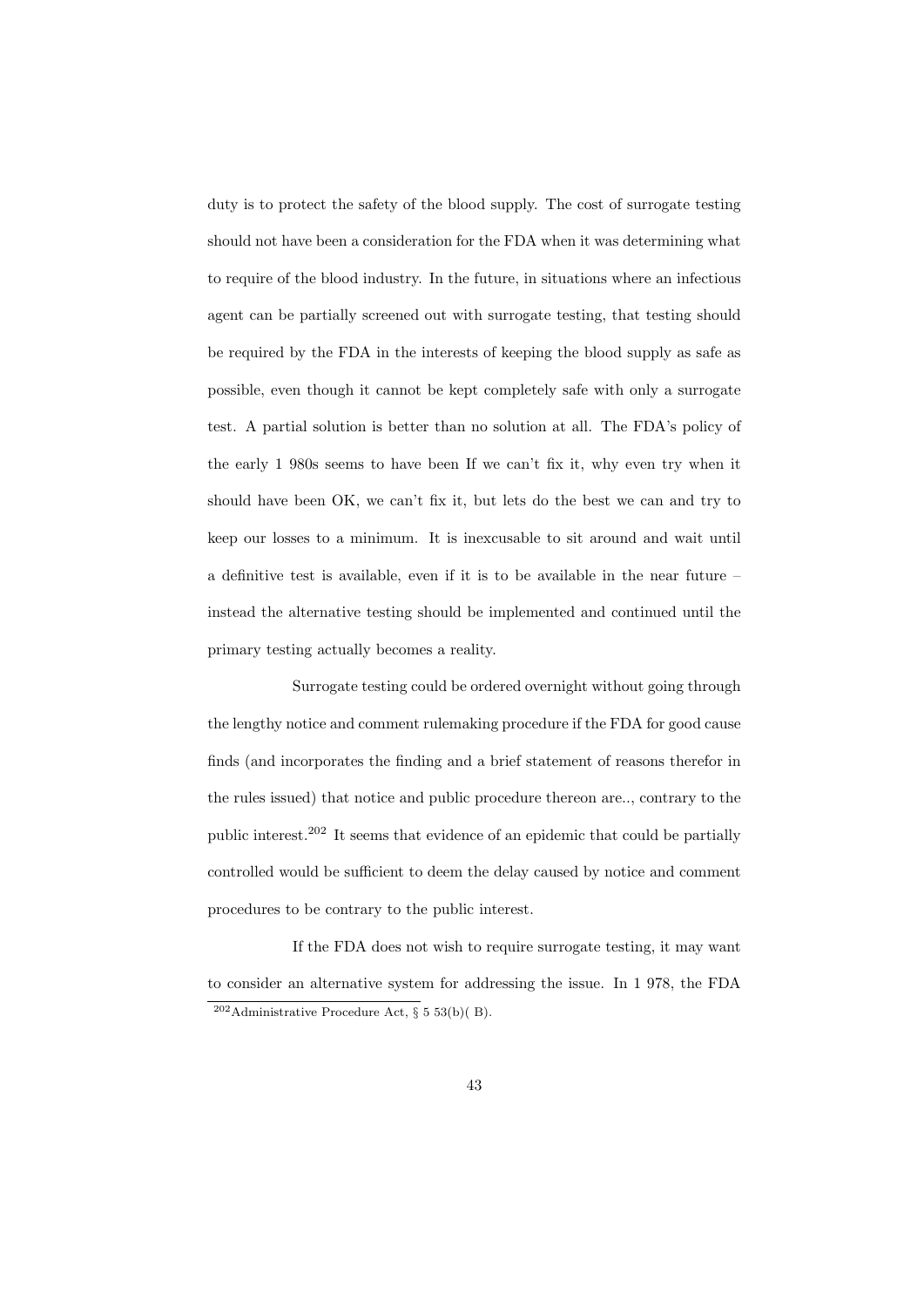issued a final regulation requiring that blood be labeled with whether the blood was drawn from a volunteer or paid donor.<sup>203</sup> The new labeling requirement was believed to result in at most a minimal cost increase, while it significantly aids in reducing the incidence of posttransfusion hepatitis, and.., also promotes blood therapy safety and is therefore a valid, albeit partial, answer to the problem. <sup>204</sup>A similar regulation could have been enacted in response to the

AIDS crisis – the FDA could have required the label of blood products to state whether or not surrogate testing had been done on the blood and what type of testing had in fact been done. In addition, an extensive educational effort could have been undertaken at the same time to inform consumers, but most importantly physicians and hospitals, of the importance of using blood that has been tested.

If the labeling requirement was used and physicians and hospitals were adequately informed, the forces of competition would be allowed to play out in the marketplace. Physicians and hospitals would learn to differentiate between the safety levels and quality of blood from different sources, and thus blood banks and blood product manufacturers would be forced to compete with each other on the basis of safety. A labeling requirement along with needed education to those people deciding which products to buy would increase competition among blood banks on a local and regional level, which would tend to force the industry to keep the safety levels high without the government having to actually require the surrogate testing. In addition, the concerns of the blood

 $20343$  Fed. Reg. 2142 (1978).  $^{204}$ Id.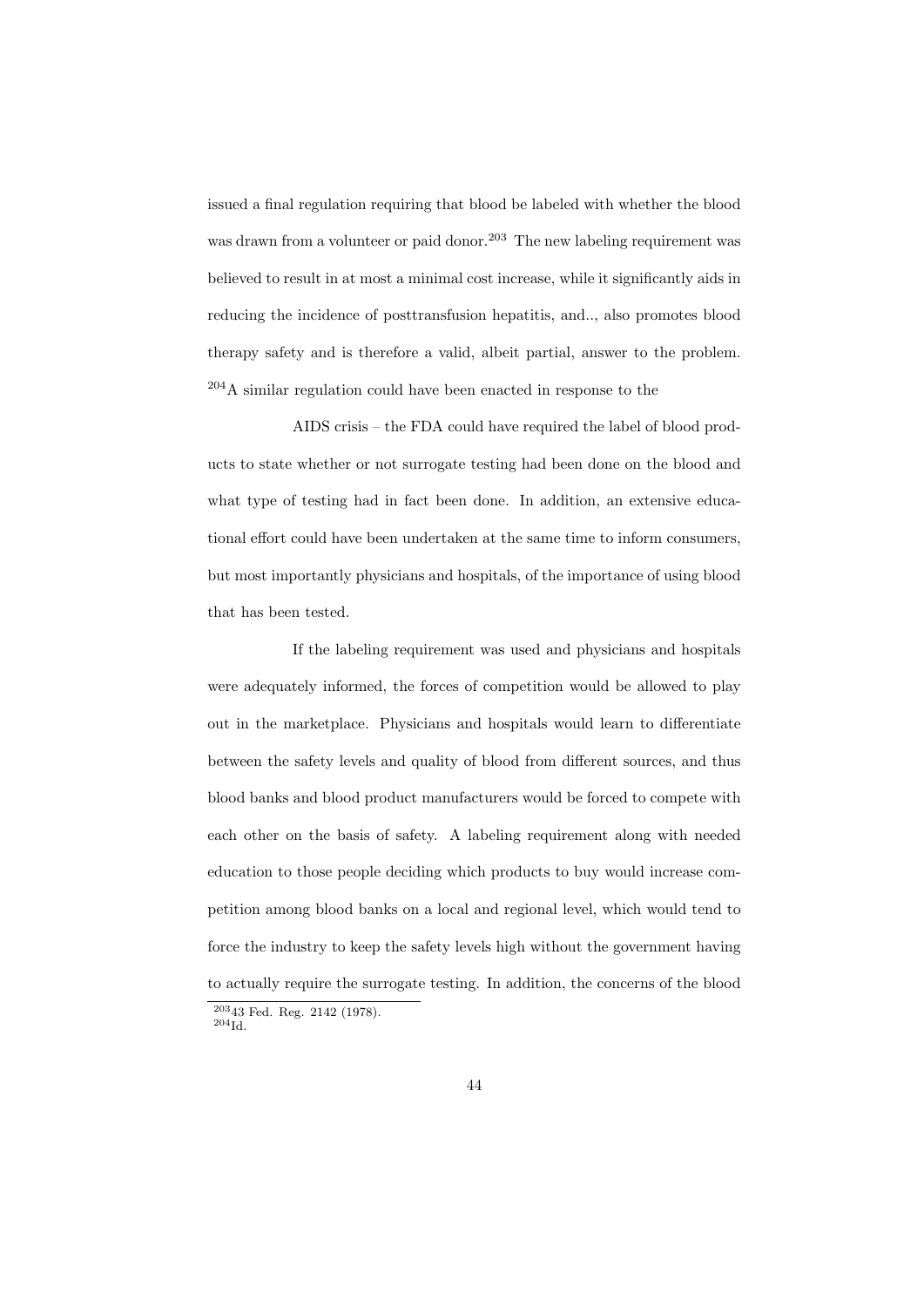industry in the early 1 980s that nationwide implementation of surrogate testing techniques would threaten the financial viability of some blood banks and possibly cause a blood shortage as well would be addressed because the more competitive market created by a labeling requirement would allow for untested (and thus less safe) blood to remain on the market if there was sufficient demand for it. This demand would be created if there was not enough safe blood available or if some people could not afford the higher priced blood that had been tested. This labeling scheme would probably not completely eliminate untested blood from the market, but it would go a long way towards it, and certainly goes much farther than doing nothing at all.

The FDA should also consider donor screening of high-risk donors as soon as high-risk groups can be identified when there is any concern over the safety of the blood supply. The FDA was hesitant to exclude the gay population from donating blood from the very beginning. Although it would be politically difficult, it seems that precautions such as this would be preferable to complete inaction. If there are specific areas, such as San Francisco in this case, where a large part of the blood supply comes from high-risk donors, then accommodations can be made to phase out those donors or to allow some of them to continue donating to preserve the blood supply in general. However, that should be the exception and not the rule. The FDA allowed such cityspecific arguments to dictate the rule in the early 1 980s, when a flexible but determined approach to do everything possible to stop the spread of this virus would have been much more appropriate.